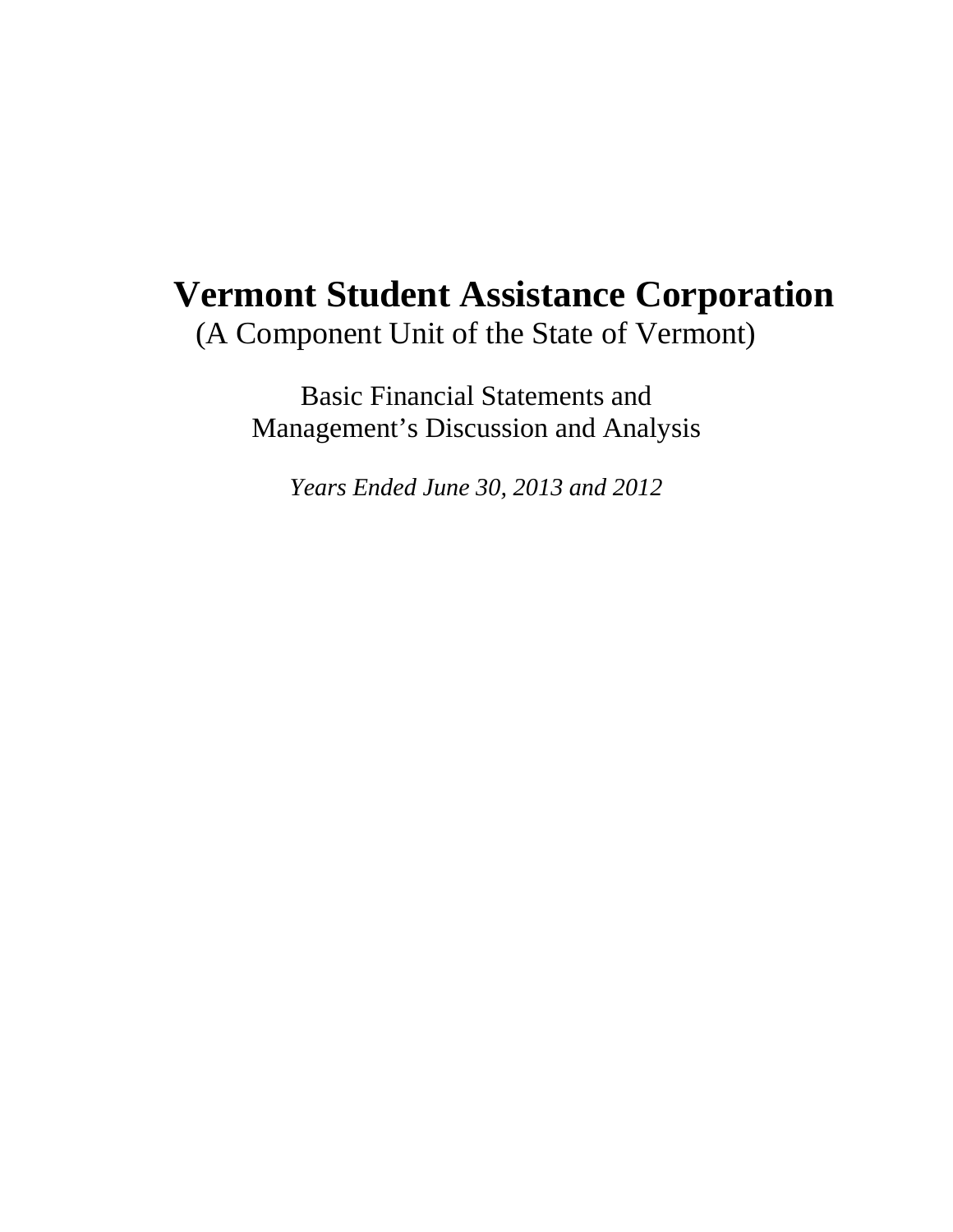(A Component Unit of the State of Vermont)

# BASIC FINANCIAL STATEMENTS AND MANAGEMENT'S DISCUSSION AND ANALYSIS

Years Ended June 30, 2013 and 2012

# TABLE OF CONTENTS

|                                                              | Page(s)   |
|--------------------------------------------------------------|-----------|
| Independent Auditor's Report                                 | $1 - 2$   |
| Management's Discussion and Analysis (Unaudited)             | $3 - 17$  |
| <b>Basic Financial Statements:</b>                           |           |
| <b>Statements of Net Position</b>                            | $18 - 19$ |
| Statements of Revenues, Expenses and Changes in Net Position | 20        |
| <b>Statements of Cash Flows</b>                              | $21 - 22$ |
| Statements of Fiduciary Net Position - Agency Funds          | 23        |
| Notes to Financial Statements                                | $24 - 50$ |
|                                                              |           |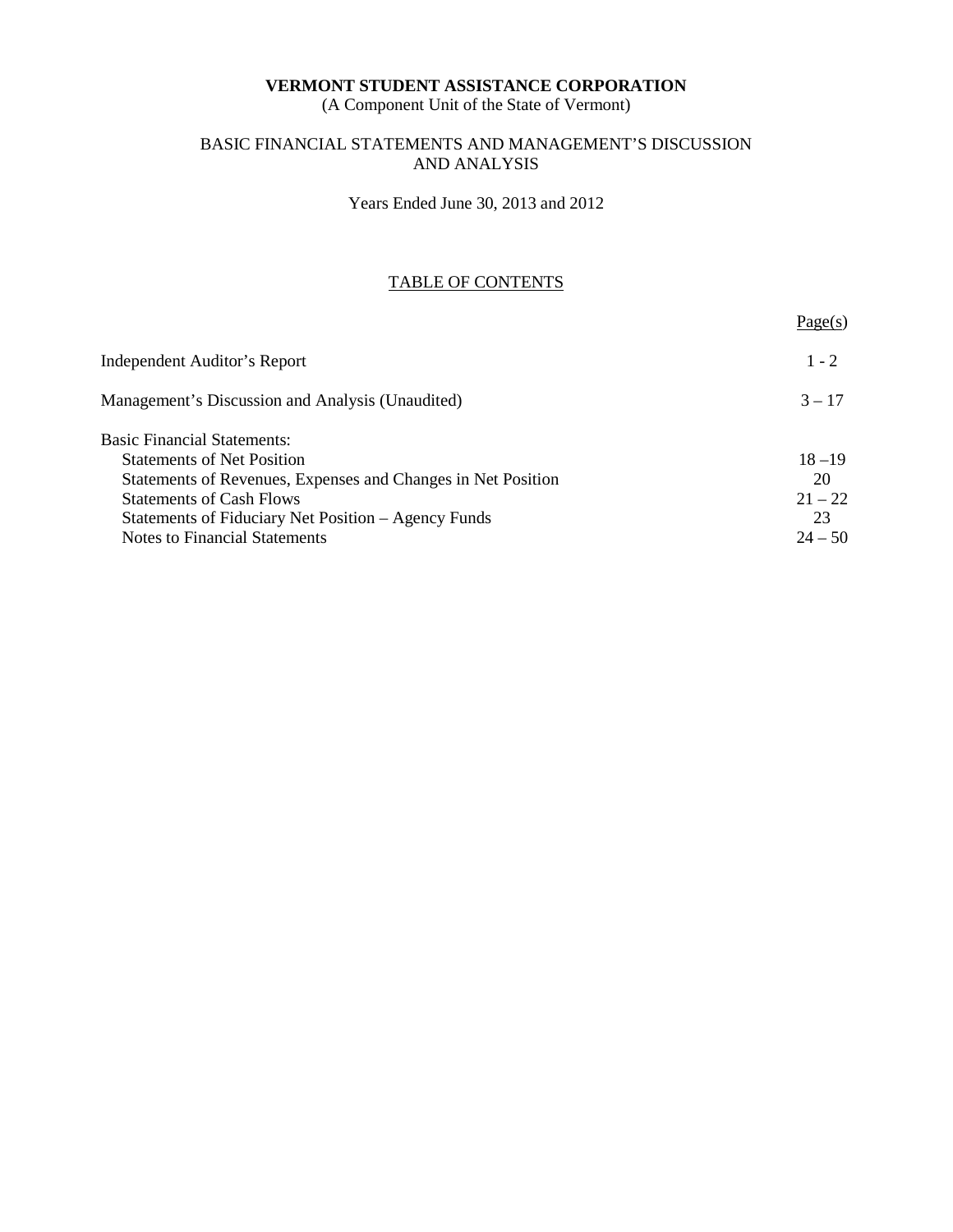<span id="page-2-0"></span>

# **INDEPENDENT AUDITOR'S REPORT**

To the Board of Directors Vermont Student Assistance Corporation

We have audited the accompanying financial statements of the Vermont Student Assistance Corporation (VSAC), a component unit of the State of Vermont, as of and for the year ended June 30, 2013, and the related notes to the financial statements, which collectively comprise VSAC's basic financial statements as listed in the table of contents.

# *Management's Responsibility for the Financial Statements*

Management is responsible for the preparation and fair presentation of these financial statements in accordance with U.S. generally accepted accounting principles; this includes the design, implementation and maintenance of internal control relevant to the preparation and fair presentation of financial statements that are free from material misstatement, whether due to fraud or error.

#### *Auditor's Responsibility*

Our responsibility is to express an opinion on these financial statements based on our audit. We conducted our audit in accordance with U.S. generally accepted auditing standards. Those standards require that we plan and perform the audit to obtain reasonable assurance about whether the financial statements are free from material misstatement.

An audit involves performing procedures to obtain audit evidence about the amounts and disclosures in the financial statements. The procedures selected depend on the auditor's judgment, including the assessment of the risks of material misstatement of the financial statements, whether due to fraud or error. In making those risk assessments, the auditor considers internal control relevant to the entity's preparation and fair presentation of the financial statements in order to design audit procedures that are appropriate in the circumstances, but not for the purpose of expressing an opinion on the effectiveness of the entity's internal control. Accordingly, we express no such opinion. An audit also includes evaluating the appropriateness of accounting policies used and the reasonableness of significant accounting estimates made by management, as well as evaluating the overall presentation of the financial statements.

We believe that the audit evidence we have obtained is sufficient and appropriate to provide a basis for our audit opinion.

#### *Opinion*

In our opinion, the 2013 financial statements referred to above present fairly, in all material respects, the financial position of VSAC as of June 30, 2013, and the changes in its net position and its cash flow for the year then ended in accordance with U.S. generally accepted accounting principles.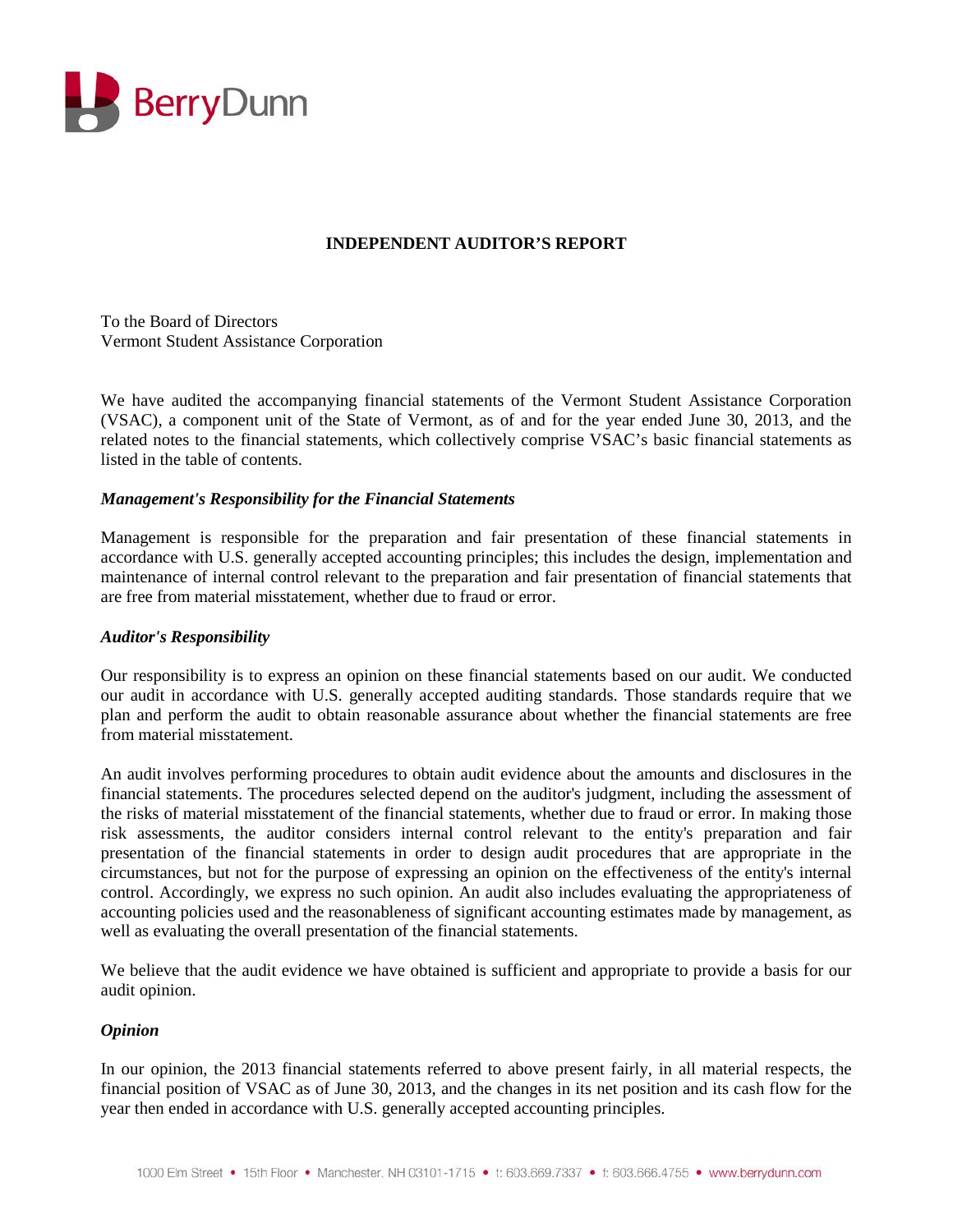Board of Directors Vermont Student Assistance Corporation Page 2

# *Other Matters*

# *Required Supplementary Information*

U.S generally accepted accounting principles require that management's discussion and analysis on pages 3 through 17 be presented to supplement the basic financial statements. Such information, although not part of the basic financial statements, is required by the Governmental Accounting Standards Board, who considers it to be an essential part of financial reporting for placing the basic financial statements in an appropriate operational, economic, or historical context. We have applied certain limited procedures to the required supplementary information in accordance with U.S. generally accepted auditing standards, which consisted of inquiries of management about the methods of preparing the information and comparing the information for consistency with management's responses to our inquiries, the basic financial statements, and other knowledge we obtained during our audit of the basic financial statements. We do not express an opinion or provide any assurance on the information because the limited procedures do not provide us with sufficient evidence to express an opinion or provide any assurance.

*Audit of Basic Financial Statements as of and for the Year Ended June 30, 2012*

The basic financial statements of VSAC as of and for the year ended June 30, 2012, were audited by other auditors whose report dated October 10, 2012, expressed an unmodified opinion on these statements.

Berry Dunn McNeil & Parker, LLC

Manchester, New Hampshire October 11, 2013

Registration No: 92-0000278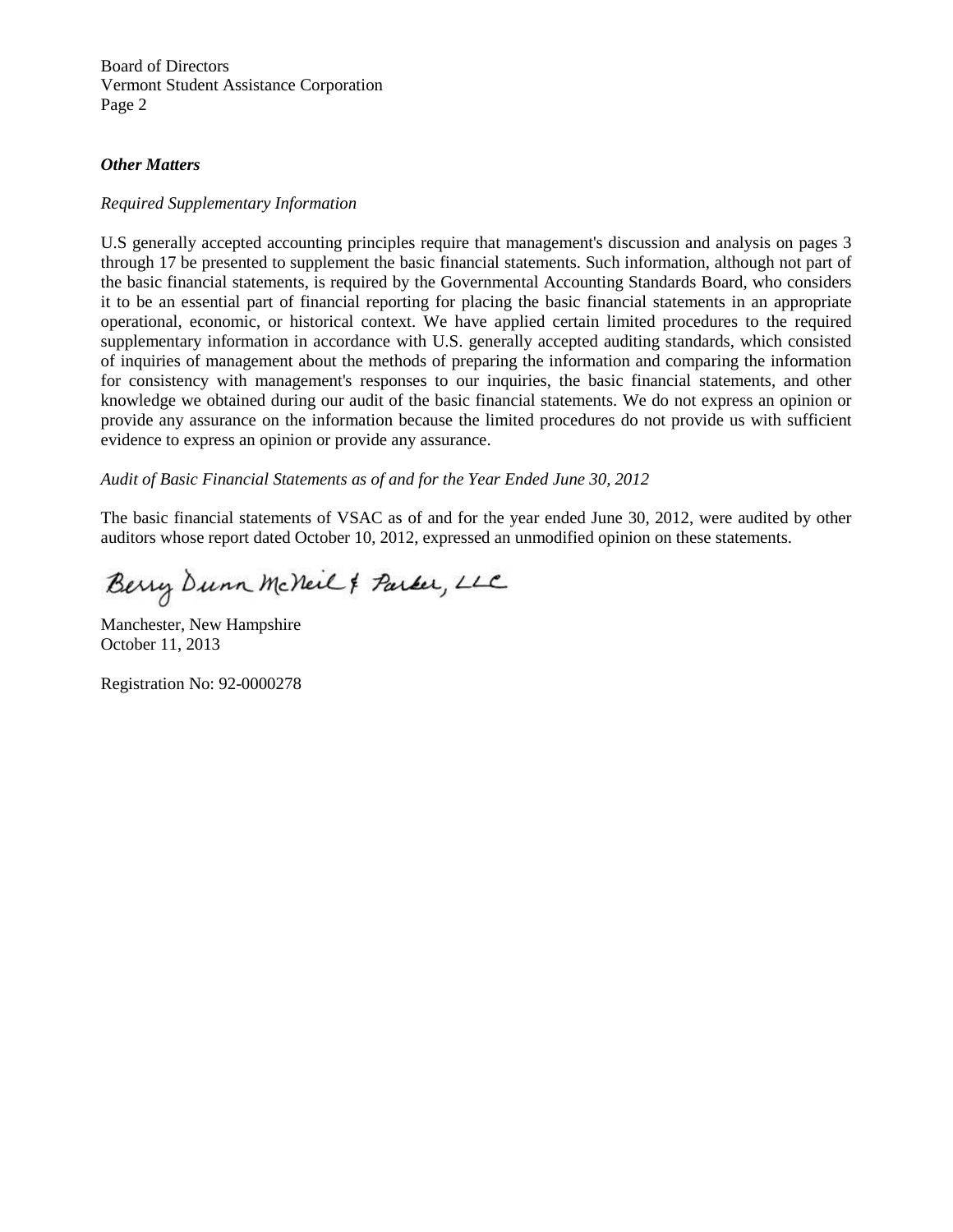(A Component Unit of the State of Vermont)

# MANAGEMENT'S DISCUSSION AND ANALYSIS (UNAUDITED)

Years Ended June 30, 2013 and 2012

The Vermont Student Assistance Corporation (VSAC or the Corporation) is a public nonprofit corporation created by the State of Vermont (the State) to provide opportunities for Vermont residents to pursue postsecondary education. VSAC's mission is to ensure that all Vermonters have the necessary financial and informational resources to pursue their educational goals beyond high school. VSAC awards grants and scholarships, and finances, guarantees, originates, and services education loans to students and parents. VSAC also administers outreach services to students seeking postsecondary education opportunities. Finally, VSAC manages the Vermont Higher Education Investment Plan.

VSAC administers the State grant program, funded by State appropriations, at no cost to the State. VSAC administers and awards over 135 scholarship funds, including VSAC assisted scholarships and scholarship funds held and managed by VSAC.

VSAC's education loan programs are financed through issuance of limited obligation bonds and short-term credit facilities. Certain education loans are guaranteed by VSAC as a guarantor and/or reinsured by the U.S. Department of Education (ED) through the Federal Family Education Loan (FFEL) Program. VSAC education loans are available to Vermont students attending both in-state and out-of-state institutions, and to students of Vermont institutions.

VSAC's outreach services are funded through a variety of federal grants including GEAR UP, College Challenge Access Grant, and Talent Search, as well as through State grants, and general corporate support.

Management's Discussion and Analysis Report includes Fiscal 2013 and Fiscal 2012 information due to the fact that the Financial Statements include Fiscal 2013 and Fiscal 2012 information.

### *The Financial Statements*

VSAC's financial statements are a series of reports that detail financial information using accounting methods similar to those used by private businesses, especially financial institutions.

The statement of revenues, expenses and changes in net position present the results of VSAC's operations. The statement reports all revenues and expenses, and reconciles the beginning and end of year net position balances.

The statement of net position includes all the Corporation's assets, liabilities and deferred inflows/outflows. The statement also presents the balance of assets in excess of liabilities or net position.

The statement of cash flows supplements these statements providing relevant information about cash receipts and payments for the Corporation.

The notes to financial statements are an integral part of the financial statements and contain information necessary to get a complete view of VSAC's financial position.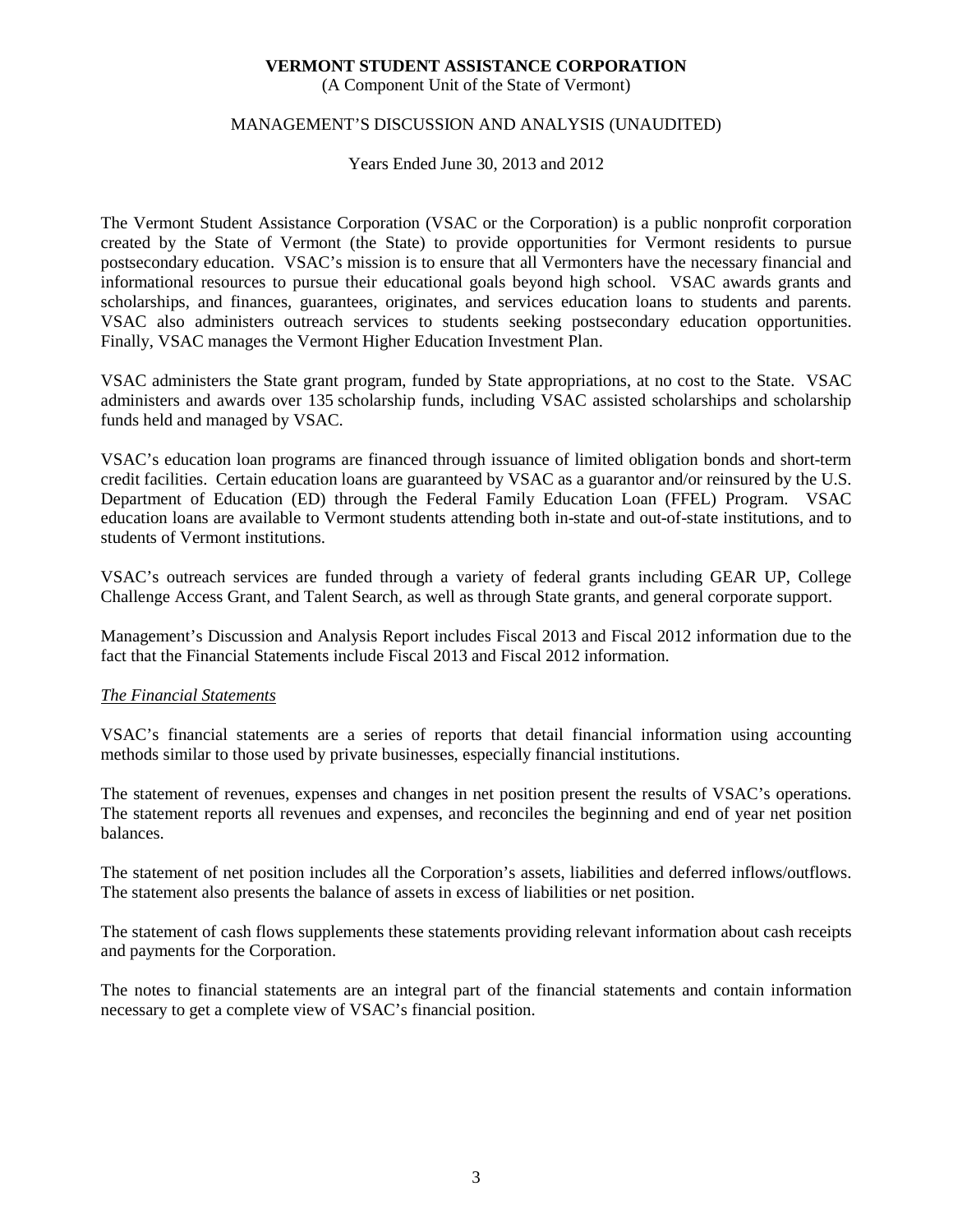(A Component Unit of the State of Vermont)

# MANAGEMENT'S DISCUSSION AND ANALYSIS (CONTINUED) (UNAUDITED)

Years Ended June 30, 2013 and 2012

# **FISCAL 2013**

# *Fiscal 2013 Highlights and Overall Financial Position*

- VSAC's total net surplus for the years ending June 30, 2013 and 2012 was \$9.0 million and \$8.6 million respectively.
- During the year ended June 30, 2013, VSAC had a net operating deficit of \$10.1 million compared to an operating surplus of \$3.7 million during the year ended June 30, 2012.
- Interest expense on bonds issued to finance student loans decreased \$2.0 million from 2012 to 2013. While VSAC's outstanding balance of bonds and note payable debt decreased, our overall out of pocket interest costs increased \$2.5 million due to a rising interest rate environment and due to the refinancing of failed auction bonds. However, during the year ended June 30, 2013, interest expense has been reduced by \$4.5 million for the amortization of the deferred gains on early refunding of bonds payable that occurred during the year ended June 30, 2013.
- VSAC recorded gains of \$82.2 million in 2013 as a result of retiring certain bonds before their maturity for less than par value. This gain was \$4.9 million in 2012. The increase in this item was due to VSAC's successful negotiation of discounted redemptions with several investors holding large balances of failed VSAC auction securities.
- VSAC's total net position increased \$9.0 million to \$163.9 million.
- During the year ended June 30, 2013, VSAC provided \$24.5 million in grants and scholarships to Vermont students.
- VSAC originated \$20.9 million in new loans to students and parents. VSAC holds and services \$1.4 billion in education loans receivable and related interest at June 30, 2013.
- VSAC returned over \$4.7 million in interest rebates to students in its loan programs during fiscal 2013.
- In November, 2012 VSAC became a Not for Profit servicer of Federally-owned student loans. During the year, VSAC received its initial allocation of just in excess of 100,000 borrowers and hopes to increase the allotment beginning in fiscal 2015.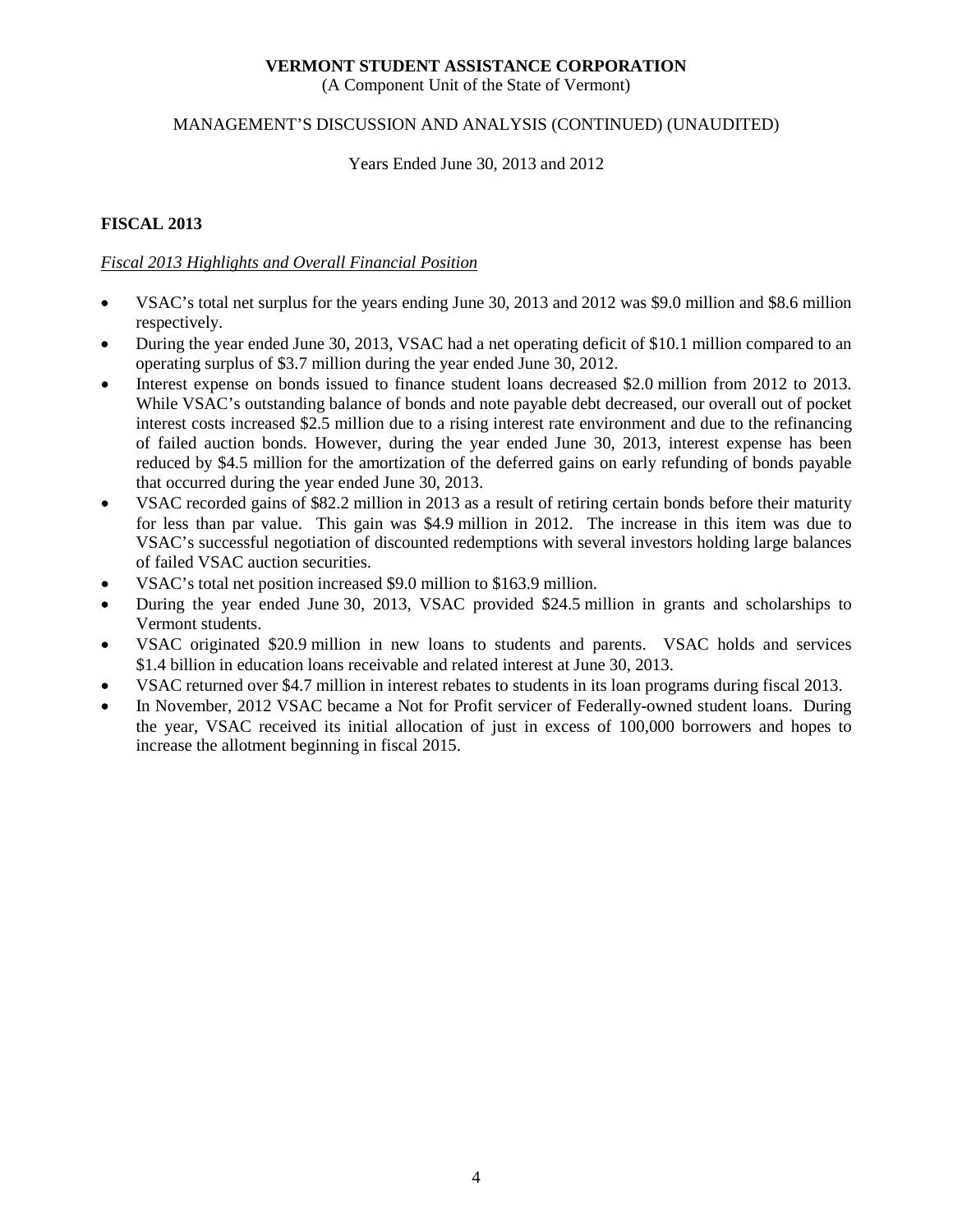(A Component Unit of the State of Vermont)

# MANAGEMENT'S DISCUSSION AND ANALYSIS (CONTINUED) (UNAUDITED)

Years Ended June 30, 2013 and 2012

# Condensed Financial Information

# Statements of Net Position

|                                                                   | 2013          | 2012           |
|-------------------------------------------------------------------|---------------|----------------|
|                                                                   |               | (In Thousands) |
| Assets:                                                           |               |                |
| Cash and investments                                              | 100,314<br>\$ | \$333,862      |
| Education loans receivable (plus interest)                        | 1,437,985     | 1,655,388      |
| Other assets                                                      | 19,072        | 20,500         |
| <b>Total assets</b>                                               | \$1,557,371   | \$2,009,750    |
| Liabilities:                                                      |               |                |
| Bonds and notes payable (plus interest)                           | \$1,322,867   | \$1,820,946    |
| U.S. Treasury rebates payable                                     | 1,200         | 22,663         |
| Other liabilities                                                 | 10,794        | 11,194         |
| <b>Total liabilities</b>                                          | 1,334,861     | 1,854,803      |
| Deferred inflows of resources:                                    |               |                |
| Deferred gains on early refunding of bonds payable                | 58,604        |                |
| Total liabilities and deferred inflows of resources               | 1,393,465     | 1,854,803      |
| Net position:                                                     |               |                |
| Restricted                                                        | 33,850        | 113,884        |
| Unrestricted                                                      | 113,225       | 40,386         |
| Net investment in capital assets                                  | 16,831        | 677            |
| Total net position                                                | 163,906       | 154,947        |
| Total liabilities, deferred inflows of resources and net position | \$1,557,371   | \$2,009,750    |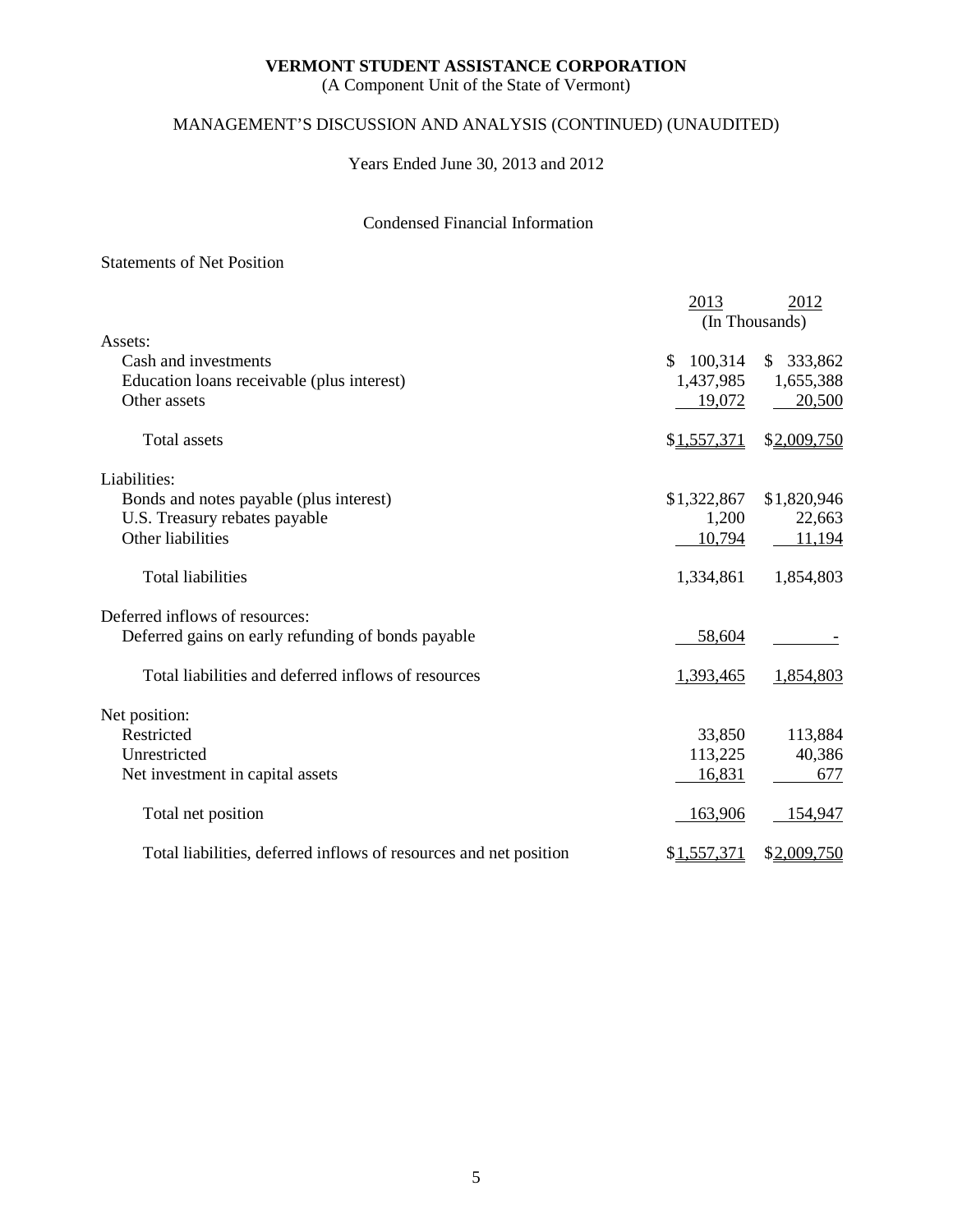(A Component Unit of the State of Vermont)

# MANAGEMENT'S DISCUSSION AND ANALYSIS (CONTINUED) (UNAUDITED)

#### Years Ended June 30, 2013 and 2012

#### Statements of Revenues, Expenses and Changes in Net Position

|                                               | 2013      | 2012           |
|-----------------------------------------------|-----------|----------------|
|                                               |           | (In Thousands) |
| Operating revenues:                           |           |                |
| Interest earned from education loan financing | \$56,273  | \$67,300       |
| Other loan and guarantee program revenues     | 6,209     | 6,941          |
| Investment interest                           | 376       | 458            |
| Vermont state appropriations                  | 19,444    | 19,623         |
| Federal grants                                | 5,955     | 6,378          |
| Scholarship and gift income                   | 3,621     | 3,770          |
| Federal loan servicing income                 | 3,050     |                |
| Other income                                  | 923       | 454            |
| Total operating revenues                      | 95,851    | 104,924        |
| Operating expenses:                           |           |                |
| Grants and scholarships                       | 24,535    | 26,053         |
| Interest rebated to borrowers                 | 4,727     | 5,642          |
| Interest on debt, net of amortization         | 9,953     | 11,963         |
| Other loan financing costs                    | 37,187    | 29,730         |
| Corporate operating expenses and depreciation | 29,525    | 27,828         |
| Total operating expenses                      | 105,927   | 101,216        |
| Change in net position from operations        | (10,076)  | 3,708          |
| Gains on early bond extinguishments           | 19,035    | 4,881          |
| Change in net position                        | 8,959     | 8,589          |
| Net position, beginning of year               | 154,947   | 146,358        |
| Net position, end of year                     | \$163,906 | \$154,947      |

#### *Net Position*

Cash and investment balances decreased from June 30, 2012 to June 30, 2013 from \$333.9 to \$100.3 million. The decrease in cash is mostly in the restricted bond funds and is due to VSAC's loan refunding activity during the year. The cash was used to refund and extinguish existing debt for less than par value and to provide the initial investment, or 'over-collateralization', needed to issue the refunding bonds.

Student loans and interest receivable totaled \$1.4 billion at June 30, 2013, down from \$1.7 billion in 2012. This decrease is due to loan principal collections being in excess of new loan originations in the VSAC private loan program.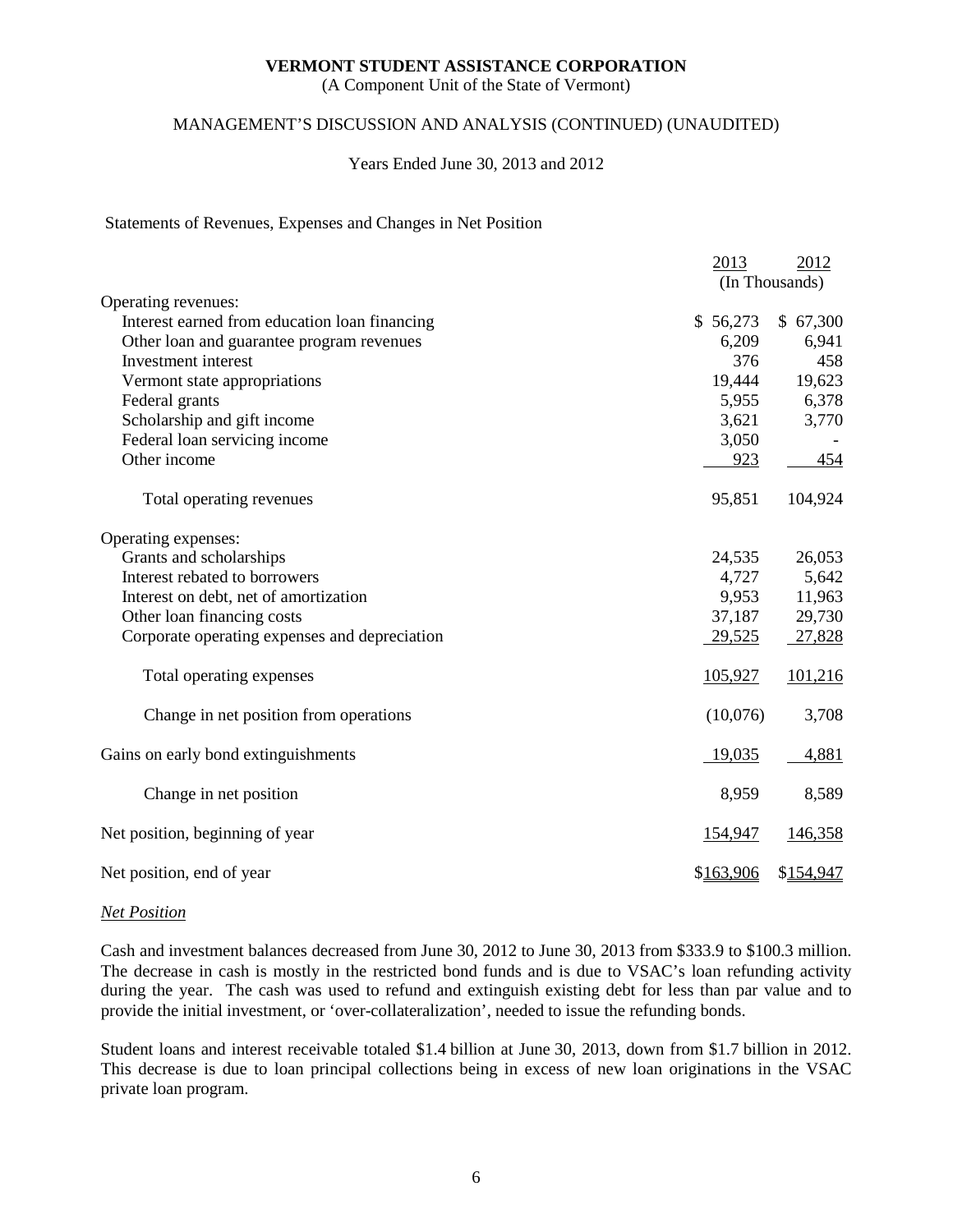(A Component Unit of the State of Vermont)

# MANAGEMENT'S DISCUSSION AND ANALYSIS (CONTINUED) (UNAUDITED)

Years Ended June 30, 2013 and 2012

Bonds and notes payable decreased \$498.1 million from \$1.8 billion at June 30, 2012 to \$1.3 billion at June 30, 2013. VSAC's financing activity in 2013 was extensive and complex and was undertaken to accomplish several objectives including:

- The refinancing of failed auction rate securities which represented a significant business risk in the event of increases in market interest rates.
- The refinancing of VSAC's long term debt during a period where interest rates were still close to historic lows.
- The utilization of large restricted cash balances accumulating in certain bond trusts due to the end of loan originations ('recycling') to extinguish bonds for less than par or face value and to provide the up-front over-collateralization needed to issue refinancing bonds.
- The liquidity features of certain bonds, such as the 2008B and 2008C series as well as the federally backed ABCP note, were scheduled to expire in the intermediate future.
- The VSAC ongoing objective of reducing its operating expenses, in this case by retiring its 2003 general obligation building bond early and avoiding future interest expenses.

A summary of this activity during 2013 (in millions) is:

| Early extinguishments and refunding - 1995-2007 series                 | \$(1,290)   |
|------------------------------------------------------------------------|-------------|
| Principal payments, early extinguishments and refunding - 2008 trusts  | (251)       |
| Principal payments, early extinguishments and refunding - 2003         |             |
| GO building bond                                                       | (17)        |
| Principal payments, early extinguishments and refunding - ABCP Conduit | (149)       |
| Issuance of 2012A-1 Student loan financing bond                        | 21          |
| Issuance of refinancing bonds series 2012-1, 2012-B and 2013-1         | 1,261       |
| Other scheduled principal payments on various bonds                    | (73)        |
|                                                                        | $$^{(498)}$ |

U.S. Treasury rebates payable is described in the expense discussion. This liability decreased as of June 30, 2013 to \$1.2 million from \$22.7 million as of June 30, 2012.

Unrestricted net position increased from \$40.4 million at June 30, 2012 to \$113.2 million at June 30, 2013. Including the Net Investment in Capital Assets section of Net Position the year over year increase is \$89.0 million. The unrestricted position is used to provide credit enhancement for new credit facilities, to invest in student loans, and for corporate working capital. The increase in unrestricted net position is due to resources released from the various restricted bond funds as a result of VSAC's bond refunding activity during the year. During 2013 VSAC's Board of Directors and Executive Committee designated unrestricted net position for the following purposes (in millions):

| Early retirement of 2003 GO building bond                    | \$17 |
|--------------------------------------------------------------|------|
| Investment in VSAC originated and serviced student loans     | 54   |
| Maintenance of cash operating reserves                       |      |
| Cash reserve for credit enhancement of new credit facilities |      |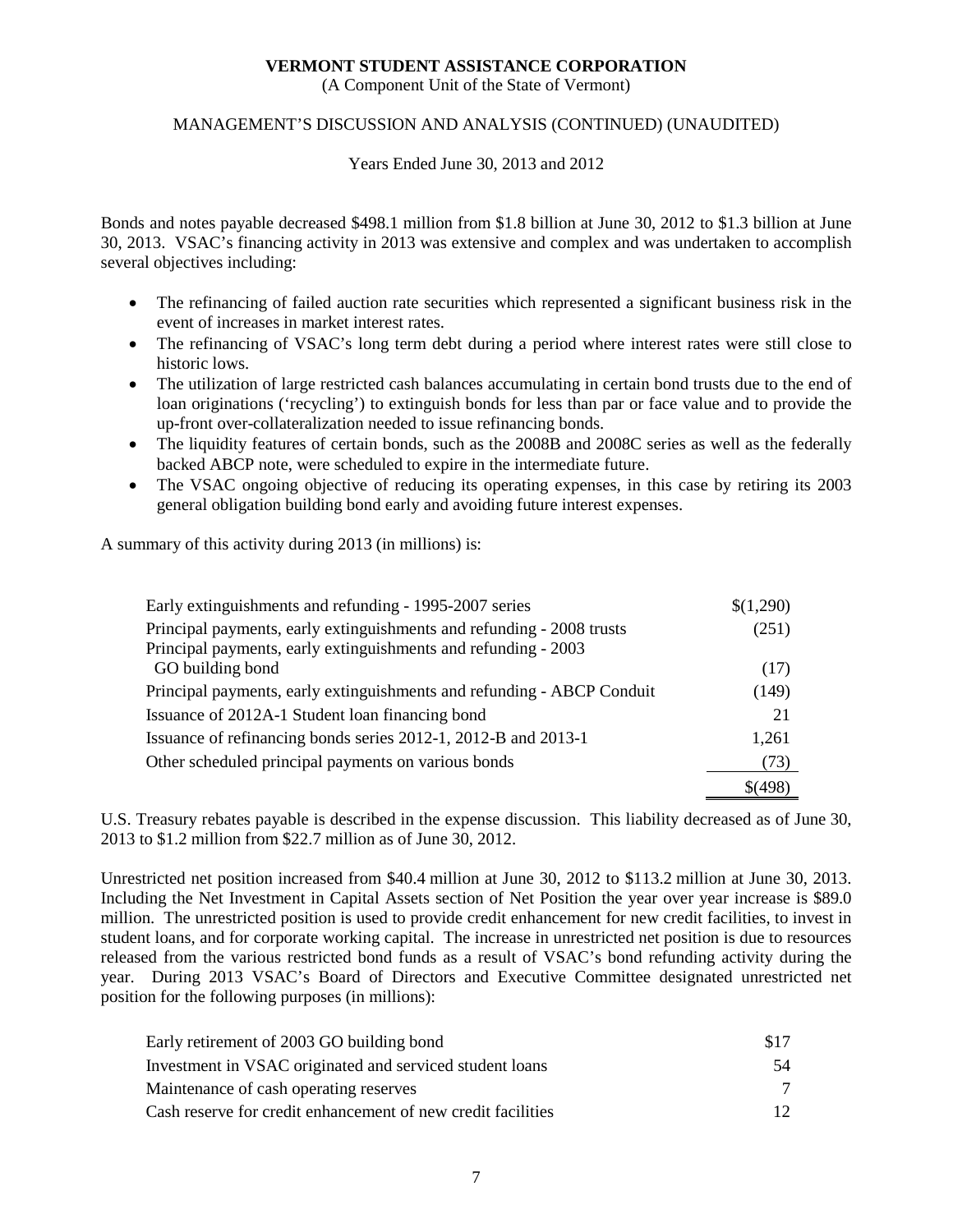(A Component Unit of the State of Vermont)

# MANAGEMENT'S DISCUSSION AND ANALYSIS (CONTINUED) (UNAUDITED)

Years Ended June 30, 2013 and 2012

As of June 30, 2013 the Board designated reserves for cash operating reserves and new credit facilities are still in effect; the early retirement of the 2003 building bond and investment in student loans were completed during the year then ended.

Unrestricted net assets invested in student loans (and associated accrued interest receivable) totaled \$63.3 million at June 30, 2013 compared to \$13.3 million at June 30, 2012.

Restricted net position decreased from \$113.9 million to \$92.5 million at June 30, 2013. This decrease was primarily in the bond funds and was primarily due to the refinancing releases to VSAC's unrestricted funds which are described above, partially offset by gains on early debt retirement. Of the \$92.5 million, \$88.0 million is restricted by bond resolutions. The remaining \$4.5 million is restricted for scholarships and grants and for programs to encourage students to pursue higher education.

#### *Revenues*

VSAC's fiscal 2013 financial results increased net position by \$9.0 million. All revenues except gains on early extinguishment of debt are considered operating revenues. VSAC realized \$114.9 million in revenues versus \$105.9 million in total expenses. VSAC revenues include interest income on student loans, various federal interest subsidies and special allowance payments, State of Vermont appropriations, fees earned in the federal guarantee program, and servicing fees earned for servicing student loans owned by the United States government.

Overall loan revenue to VSAC is closely related to the general interest rate environment and the amount of loans outstanding. During 2013, loan revenue decreased from \$67.3 to \$56.3 million. The components of loan revenue changes are (in thousands): 2013 2012

|                                                   | 2013              | 2012                |
|---------------------------------------------------|-------------------|---------------------|
| U.S. Department of Education Interest Benefits    | $$5,276$ $$8,063$ |                     |
| U.S. Department of Education Special Allowance    | 2,830             | 7,393               |
| Borrower interest and fees on student loans       | 77.259            | 87,788              |
| Borrower interest paid to Department of Education | (29,092)          | (35,944)            |
|                                                   |                   | $$56,273$ $$67,300$ |

Interest for certain loans is paid by the U.S. Department of Education (ED) as a subsidized interest benefit to qualifying borrowers. ED also pays special allowance payments under certain interest rate conditions. Because no new FFEL Program loans have been created since June 30, 2010, all of the revenue lines associated with this program have decreased this year. Additionally, certain borrower interest, in excess of the special allowance formulae, must be paid to the U.S. Department of Education each quarter. The amount paid decreased as overall FFEL Program loans outstanding decreased.

Interest rate risk on student loan assets is managed by closely matching the coupon rate reset frequency of our debt instruments with rates that drive our loan returns. Excluding our 2010A-1, 2011A-1 and 2012-A private loan financing bonds, our outstanding bond rates are reset on periodic intervals. Rates on student loans are reset each quarter and are based on short term commercial paper or LIBOR rates. Interest rates on our 2010A-1, 2011A-1 and 2012A-1 series bonds are fixed and are secured by fixed rate VSAC private student loans.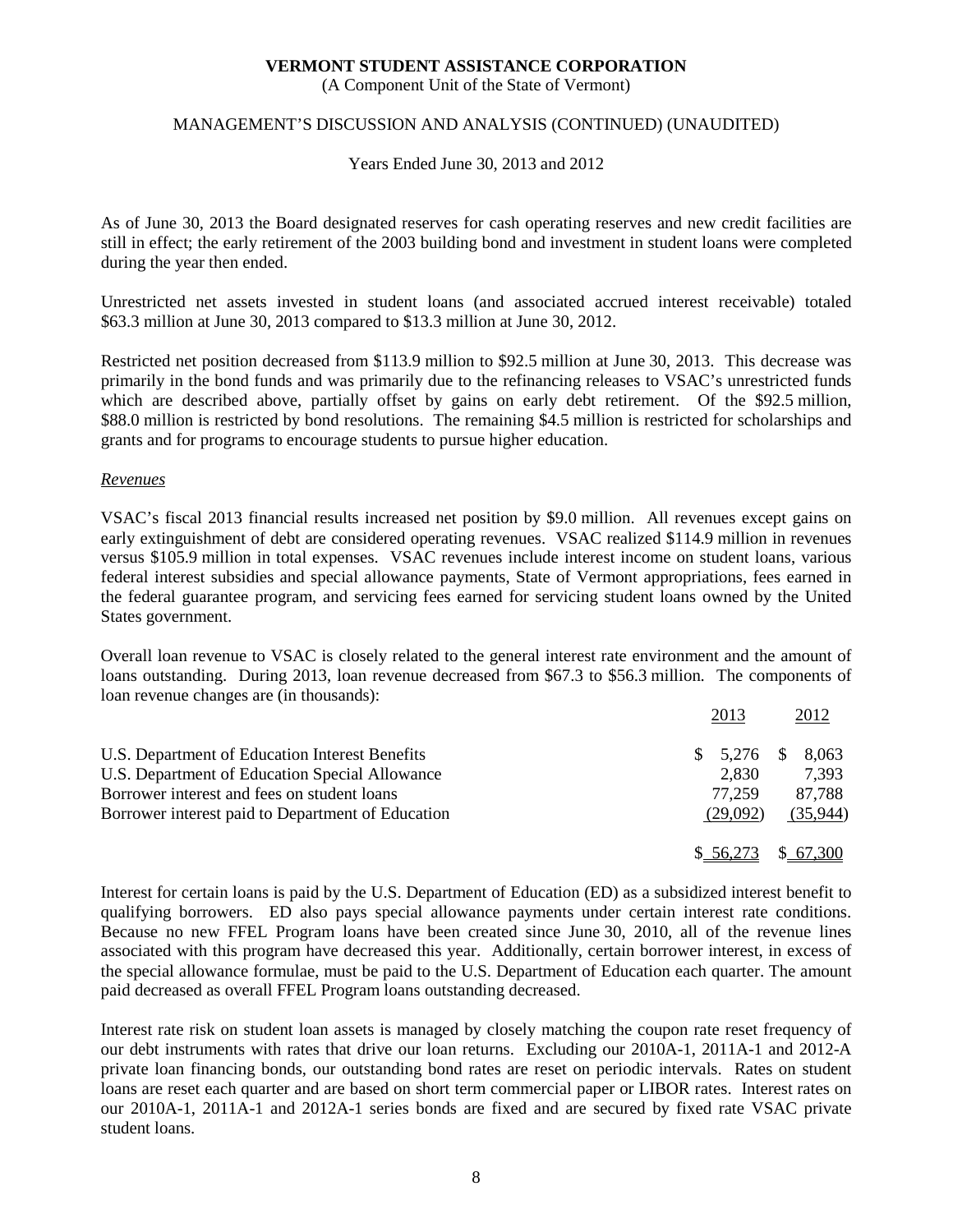(A Component Unit of the State of Vermont)

# MANAGEMENT'S DISCUSSION AND ANALYSIS (CONTINUED) (UNAUDITED)

Years Ended June 30, 2013 and 2012

Other revenues associated with the loan and loan guarantee programs include consolidation fees, rehabilitation fees, default aversion fees, collections revenues, and other program fees and revenues. These fees and revenues totaled \$6.2 million in 2013 and \$6.9 million in 2012. This decrease is due to the declining balances and activity of FFEL Program loans upon which the revenues are based.

Interest rates increased slightly but remained near record lows throughout the year; however, the balances invested were lower resulting in decreased interest revenue on investments. Investments include student loan funds temporarily invested in short term investments, and scholarship funds invested for long-term growth and income. Other gains related to investing, both realized gains on sales and unrealized gains on appreciated assets held at year end are reflected in the Other Revenue line and were \$363 in 2013 and \$(49) in 2012.

VSAC's State grant program appropriation was essentially unchanged at \$19.4 million. As in prior years, the State's appropriation for the grant program was allocated entirely to provide grant funds directly to students.

Federal grants decreased slightly from \$6.4 million in fiscal 2012 to \$6.0 million in fiscal 2013. The decrease is mainly due to a decrease in scholarships disbursed under the GEAR UP program. Under VSAC's Federal grants, revenues are applied for only after VSAC has incurred the expenses for administration, program activities and scholarships.

Scholarship revenues, principally restricted gifts and grants, decreased slightly from \$3.8 million in 2012 to \$3.6 million in 2013.

In November of 2012, VSAC began servicing loans owned by the U.S. Department of Education and for the year ended June 30, 2013, earned revenues of \$3.1 million. Of this amount, \$1.3 million were one-time revenue items awarded by the U.S. Department of Education to partially offset the cost of becoming a Federal loan servicer.

#### *Expenses*

VSAC has four main types of expenses: 1. Student aid, 2. Interest and other costs of debt, 3. Noninterest costs of financing loans, and 4. Costs of operations.

Student Aid – VSAC provided Vermont students with \$24.5 million in student aid during fiscal 2013. \$19.5 million in grant aid was provided from State appropriations. An additional \$5.0 million was made available through various scholarship programs managed by VSAC. Direct aid in the form of grants and scholarships represented 23.2% of VSAC's operating expenses in fiscal 2013 compared to 25.7% in 2012.

While not strictly a student aid expense, interest rebated to borrowers helps current and former students and parents manage their education debt. VSAC provided \$4.7 million in rebates of interest to borrowers in 2013 which represents 4.5% of VSAC's operating expenses in fiscal 2013 compared to 5.6% in 2012. The dollar amount of this expense will continue to decline as the loans outstanding eligible for the rebates decreases.

It is also important to note that, while not an expense to the Corporation, a significant portion of aid to students is the \$20.9 million of loans VSAC made available to students and parents in fiscal 2013.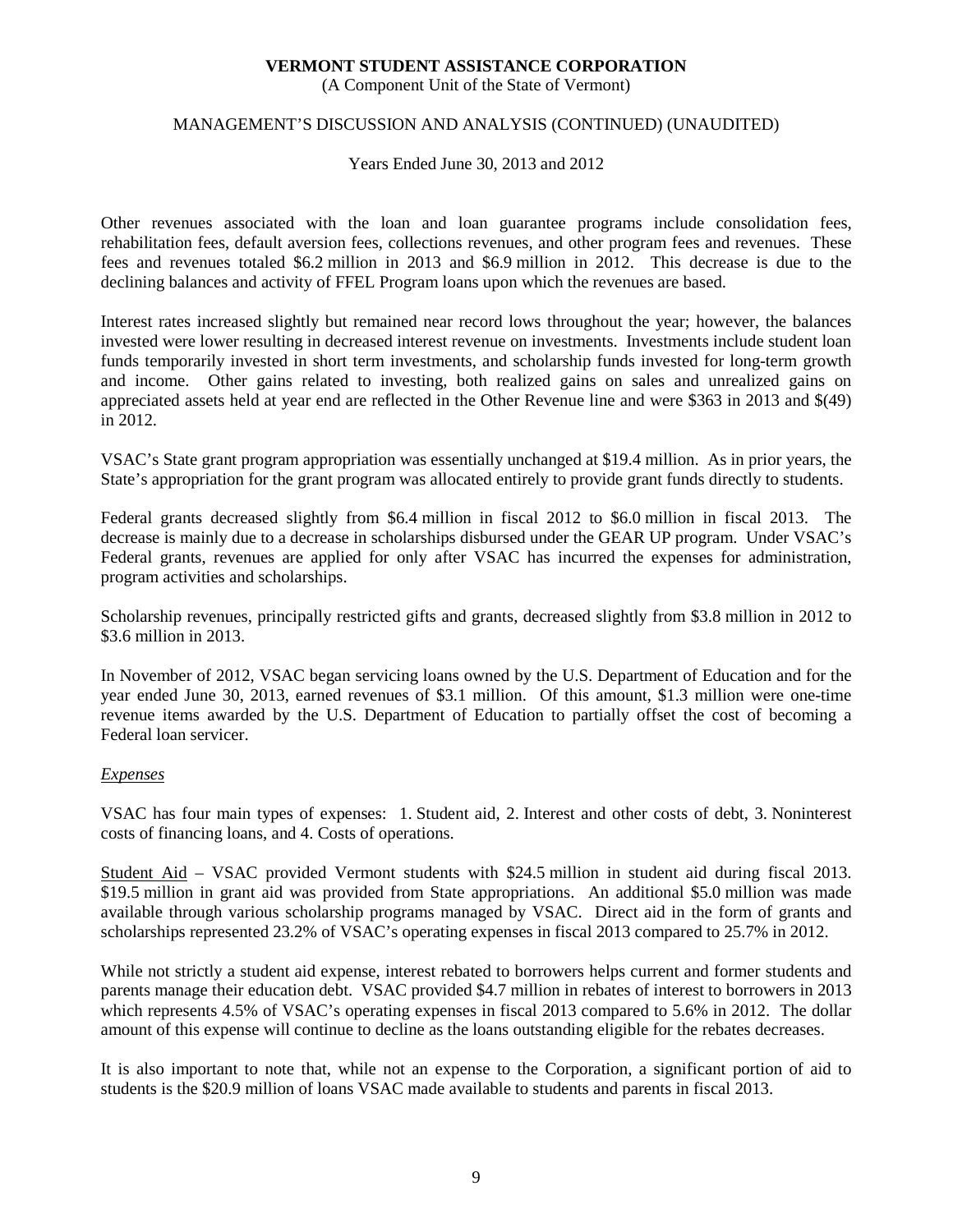(A Component Unit of the State of Vermont)

# MANAGEMENT'S DISCUSSION AND ANALYSIS (CONTINUED) (UNAUDITED)

Years Ended June 30, 2013 and 2012

Interest Costs – In order to provide Vermont students and parents with low cost loans, VSAC issues bonds and uses short-term credit facilities. The interest costs of the bonds represent a major expense category for VSAC. The interest rates for the 1995-2007 series variable-rate bonds are set using auction processes that result in rates closely tracking various SIFMA indices or one month LIBOR. The ongoing liquidity freeze for VSAC's auction rate bonds adversely affected the rate paid on those bonds. When auctions were not successful in resetting rates, rates were derived using formulas. The formulas use various published short term indices multiplied by a margin or an average of treasury bills with a margin added to that index. To help reduce VSAC's exposure to auction bond interest rate risk, the Corporation issued refinancing bonds and used existing cash to refund and extinguish \$1.3 billion of bonds before their scheduled maturity date at prices below par. The bonds which were issued to refinance the 1995-2007 series, 2008 series, and ABCP Conduit facilities bear interest at a fixed margin added to one or three month LIBOR. This margin was set at the time the bonds were sold and does not change over the life of the bonds. The loan assets pledged to these bonds have their interest rates set the same way. The loans have a margin, fixed at the time the loans were issued, added to LIBOR. These refinancing bonds result in a better match of interest revenue to bond expense.

Because of the failed auction rates and the general increase in interest rates from fiscal 2012 to 2013, and despite the decrease in bond and note balances (as outlined above), VSAC interest costs before the amortization of deferred gains on early refunding of bonds payable of \$4.5 million increased from \$12.0 to \$14.5 million. Net of deferred gains on early refunding, this expense represents 9.4% of VSAC operating expenses in fiscal 2013 down from 11.8% in 2012.

Other Loan Financing Costs – Other expenses incurred in the loan financing area include credit enhancement and remarketing fees for our bond issues, consolidation and lender fees VSAC pays to the federal government, provisions for changes in arbitrage earnings liability to the U.S. Treasury, and increases in VSAC's provision for uninsured loan losses, as well as a variety of other costs incurred in issuing and managing \$1.3 billion in outstanding bonds and notes. These costs totaled \$37.2 million in fiscal 2013, representing approximately 35.1% of total operating expenses (increased from 29.4% in 2012). With one important exception, bond issuance costs, changes in these financing costs from year to year are principally due to changes in the total outstanding indebtedness and changes in arbitrage liability. Arbitrage liability represents earnings on tax exempt bond-financed loans and investments that would be returned to the U.S. Treasury if the loan portfolios were completely liquidated at June 30, and all bondholders were repaid. It represents earnings to date, and is a function of past and current interest rates on debt and assets held by VSAC. It is fairly volatile and is managed to minimize the probability of a liability balance at the end of a bond life cycle.

The main driver behind the increase in Other Loan Financing Costs from 2012 to 2013 was the costs associated with issuance of the refinancing bonds discussed above. Costs associated with issuing new bonds during the year ended June 2013 were \$9.5 million compared to \$0.6 million in 2012. These costs historically consist of underwriters' discounts, bond counsel, advisory, and rating agency fees. Since these elements of Other Loan Financing Costs in 2013 were associated with the bond refinancing activity described above they are not expected to recur.

In fiscal 2013, VSAC's provision for losses on student loans (net of recoveries) was \$11.6 million compared to \$11.4 million in fiscal 2012. Although VSAC's portfolio of student loans is decreasing following the end of the FFEL Program, the VSAC private loan program portion of our portfolio is increasing. These uninsured loans comprised 19.1% of total VSAC student loans at the end of 2013; at the end of 2012 this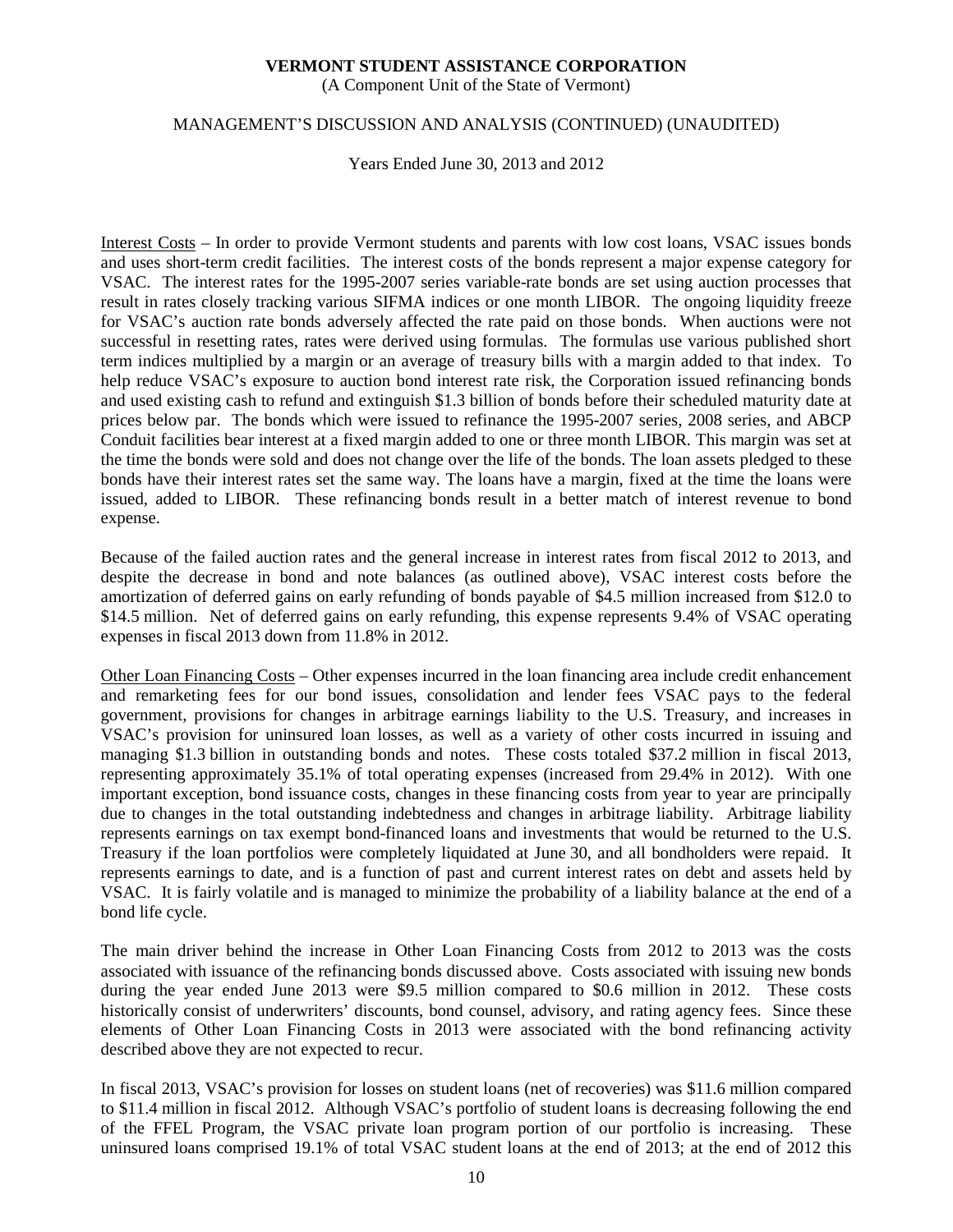(A Component Unit of the State of Vermont)

# MANAGEMENT'S DISCUSSION AND ANALYSIS (CONTINUED) (UNAUDITED)

Years Ended June 30, 2013 and 2012

value was 17.3%. This, together with the increase of loans entering repayment, is driving these higher loan loss expenses.

Costs of Operations – The costs of operating VSAC's programs, as well as facilities and overhead costs, totaled \$29.5 million in fiscal 2013, an increase of approximately 6.1% from fiscal 2012. The amount of the year over year increase was \$1.7 million, approximately equal to operating expenses associated with the new VSAC Federal loan servicing activities (\$1.8 million, of which \$0.3 million is non-recurring). Salaries and benefits were \$20.4 million in fiscal 2013, approximately 69.0% of costs of operations. Overall costs of operations represent 27.9% of total operating expenses in fiscal 2013 compared to 27.5% in 2012.

Expenses for 2013 totaled \$105.9 million. Revenues including gains on discounted bond extinguishments totaled \$114.9 million. The surplus of revenues over expenses was \$9.0 million. The change in total net position for the year was an increase of \$9.0 million. The ending balance of net position at June 30, 2013 was \$163.9 million, as compared to \$154.9 million at June 30, 2012.

# **FISCAL 2012**

# *Fiscal 2012 Highlights and Overall Financial Position*

- During the year ended June 30, 2012, VSAC had a net surplus, occurring primarily in the restricted bond trusts, of \$8.6 million compared to a surplus of \$22.2 million during the year ended June 30, 2011.
- Bonds issued to finance student loans saw interest expense decrease \$4.0 million from 2011 to 2012. This was mainly due to a decrease in bond and notes payable balances caused by the bond buyback program and the principal pay down on the ABCP Conduit.
- VSAC recorded gains of \$4.9 million by selectively retiring certain bonds before their maturity for less than par value. This gain was \$17.1 million in 2011 and the decrease in this activity is the primary cause for the reduced surplus in restricted bond trusts.
- VSAC's total net position increased \$8.6 million to \$154.9 million.
- During the year ended June 30, 2012, VSAC provided \$26.1 million in grants and scholarships to Vermont students.
- VSAC originated \$20.9 million in new loans to students and parents. VSAC holds and services \$1.7 billion in education loans receivable and related interest at June 30, 2012.
- VSAC returned over \$5.6 million in interest rebates to students in its loan programs during fiscal 2012.
- The SAFRA (*Student Aid and Fiscal Responsibility Act*) legislation passed in fiscal 2010 allows qualified governmental and nonprofit entities to become servicers of federally owned loans. VSAC is a qualified governmental entity and is working towards becoming a federal loan servicer under this program. We anticipate beginning our servicing activity late in calendar 2012.
- As a result of the early adopting of GASB Standard Number 65, *Items Previously Reported as Assets and Liabilities*, issued in March of 2012, VSAC was required to write off certain previously deferred assets and liabilities. Furthermore, VSAC was required to restate all prior year amounts reflected in its Financial Statements and Management Discussion and Analysis. The details and financial impact of these restatements are discussed in the accompanying Notes to Financial Statements in Note 2, Summary of Significant Accounting Policies. Financial presentations as of June 30, 2011 and for the year then ended, have been restated to reflect the effect of this new accounting standard being implemented for that year.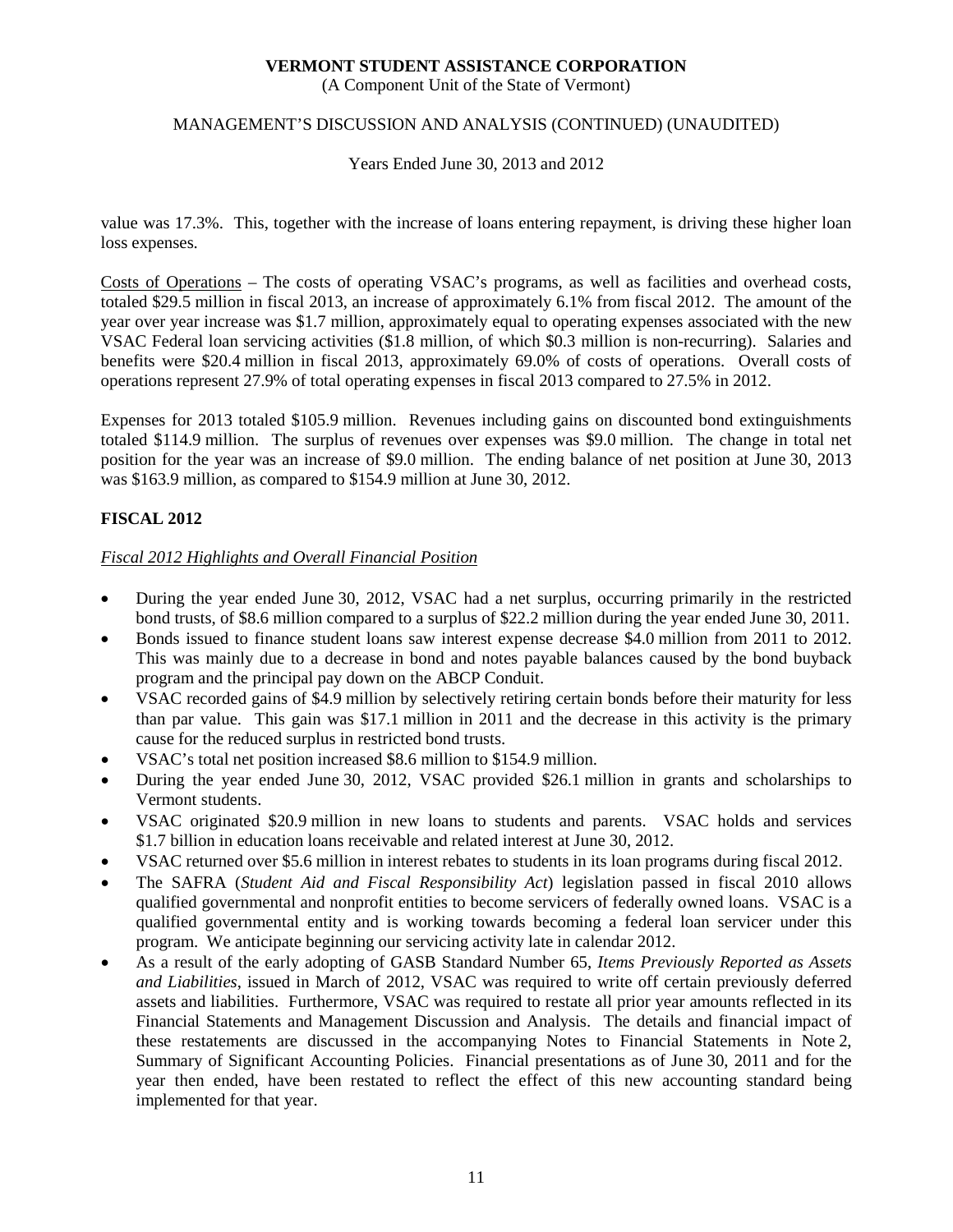(A Component Unit of the State of Vermont)

# MANAGEMENT'S DISCUSSION AND ANALYSIS (CONTINUED) (UNAUDITED)

Years Ended June 30, 2013 and 2012

# Condensed Financial Information

# Statements of Net Position

|                                            | 2012                    | 2011                      |
|--------------------------------------------|-------------------------|---------------------------|
|                                            |                         | (In Thousands)            |
| Assets:                                    |                         |                           |
| Cash and investments                       | 333,862<br>$\mathbb{S}$ | 234,881<br>$\mathbb{S}^-$ |
| Education loans receivable (plus interest) | 1,655,388               | 1,891,875                 |
| Other assets                               | 20,500                  | 20,803                    |
| Total assets                               | \$2,009,750             | \$2,147,559               |
| Liabilities:                               |                         |                           |
| Bonds and notes payable (plus interest)    | \$1,820,946             | \$1,965,975               |
| U.S. Treasury rebates payable              | 22,663                  | 21,558                    |
| Other liabilities                          | 11,194                  | 13,668                    |
| <b>Total liabilities</b>                   | 1,854,803               | 2,001,201                 |
| Net position:                              |                         |                           |
| Restricted                                 | 113,884                 | 106,055                   |
| Unrestricted                               | 40,386                  | 39,289                    |
| Net investment in capital assets           | 677                     | 1,014                     |
| Total net position                         | 154,947                 | 146,358                   |
| Total liabilities and net position         | \$2,009,750             | \$2,147,559               |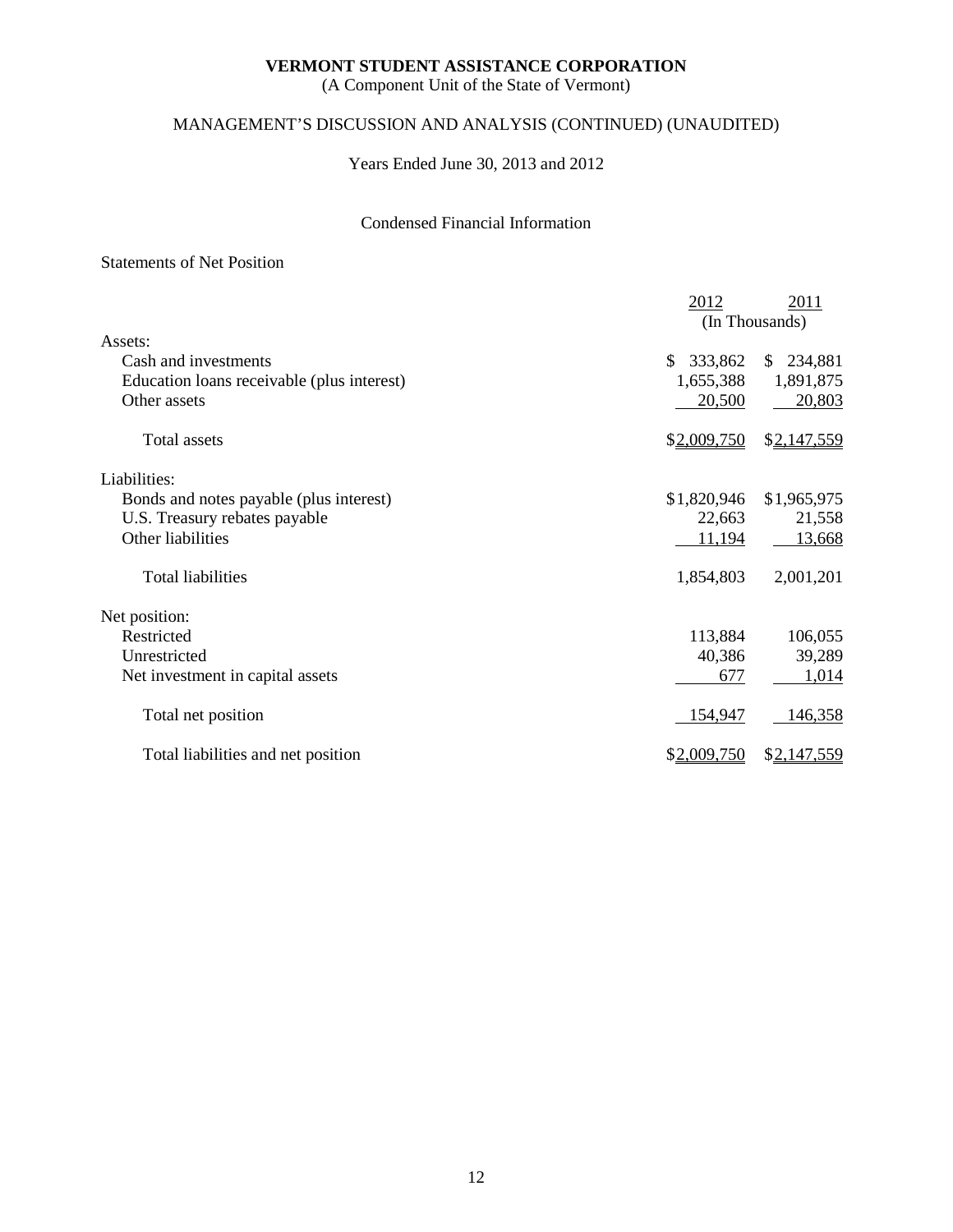(A Component Unit of the State of Vermont)

# MANAGEMENT'S DISCUSSION AND ANALYSIS (CONTINUED) (UNAUDITED)

### Years Ended June 30, 2013 and 2012

#### Statements of Revenues, Expenses and Changes in Net Position

|                                               | 2012      | 2011           |
|-----------------------------------------------|-----------|----------------|
|                                               |           | (In Thousands) |
| Operating revenues:                           |           |                |
| Interest earned from education loan financing | \$67,300  | \$73,577       |
| Other loan and guarantee program revenues     | 6,941     | 5,363          |
| Investment interest                           | 458       | 453            |
| Vermont state appropriations                  | 19,623    | 21,341         |
| Federal grants                                | 6,378     | 6,011          |
| Scholarship and gift income                   | 3,770     | 3,682          |
| Other income                                  | 454       | 4,750          |
| Total operating revenues                      | 104,924   | 115,177        |
| Operating expenses:                           |           |                |
| Grants and scholarships                       | 26,053    | 25,053         |
| Interest rebated to borrowers                 | 5,642     | 6,283          |
| Interest on debt, net of amortization         | 11,963    | 15,939         |
| Other loan financing costs                    | 29,730    | 29,408         |
| Corporate operating expenses and depreciation | 27,828    | 33,405         |
| Total operating expenses                      | 101,216   | 110,088        |
| Change in net position from operations        | 3,708     | 5,089          |
| Gains on early bond extinguishments           | 4,881     | 17,101         |
| Change in net position                        | 8,589     | 22,190         |
| Net position, beginning of year               | 146,358   | 124,168        |
| Net position, end of year                     | \$154,947 | \$146,358      |

# *Net Position*

Cash and investment balances increased from June 30, 2011 to June 30, 2012 from \$234.9 to \$333.9 million. The increase in cash is in the restricted bond funds and is due to discontinuation, as required by bond covenants, of originating new loans from the principal collections on existing loans. The cash will be used to pay down bonds as dictated by bond covenants.

Student loans and interest receivable totaled \$1.7 billion at June 30, 2012, down from \$1.9 billion at June 30, 2011. This decrease is due to loan principal collections being in excess of new loan originations in the VSAC private loan program and interest capitalization on loans ending a payment deferral status.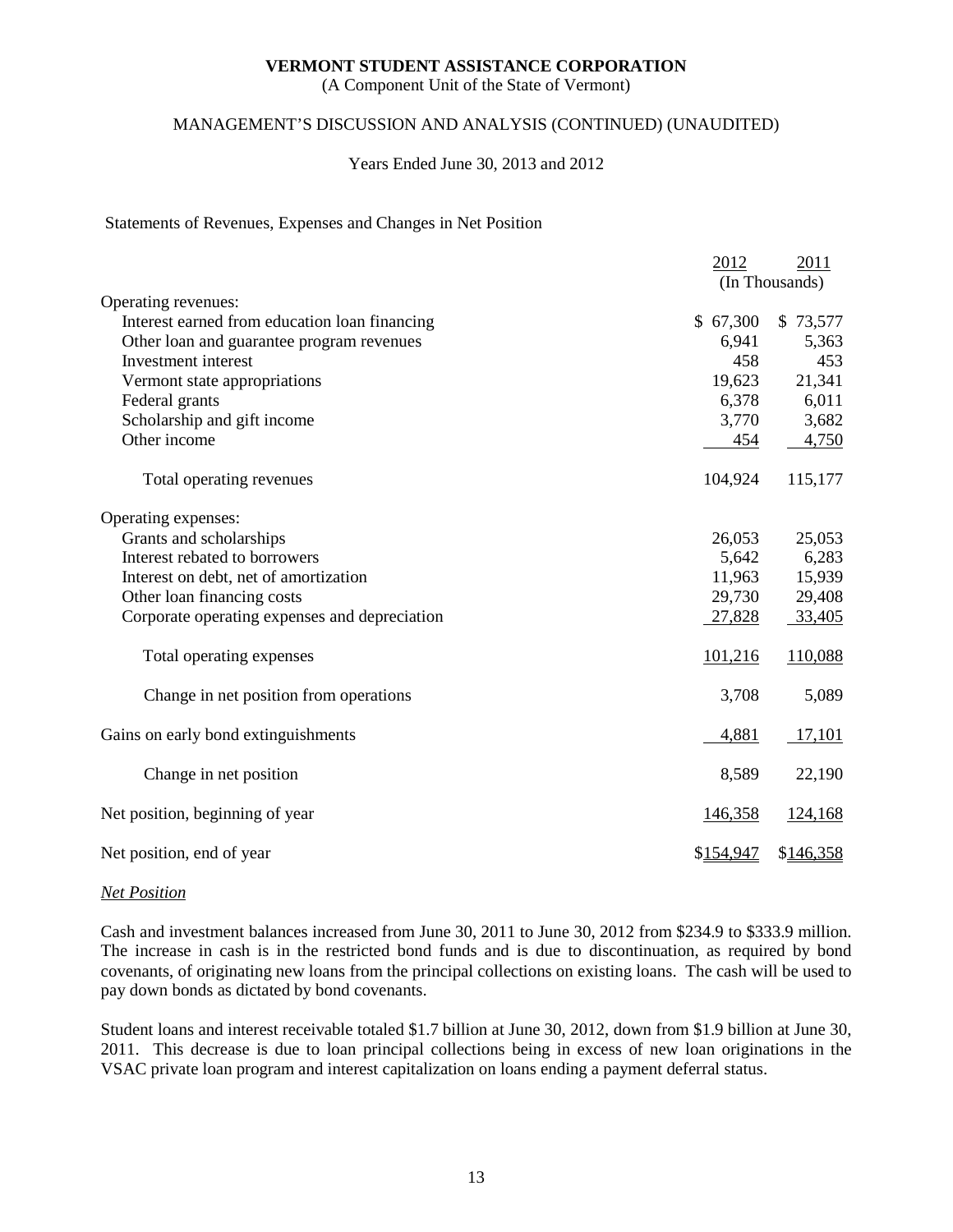(A Component Unit of the State of Vermont)

# MANAGEMENT'S DISCUSSION AND ANALYSIS (CONTINUED) (UNAUDITED)

Years Ended June 30, 2013 and 2012

Bonds and notes payable decreased \$145.0 from \$2.0 billion at June 30, 2011 to \$1.8 billion at June 30, 2012. This consisted of \$15.0 million in new bonds issued (the 2011A-1 series) offset by these extinguishments and principal payments (in millions):

| Discounted early extinguishments – various trusts | \$87.3 |
|---------------------------------------------------|--------|
| Early extinguishments $-2008$ trusts              | 38.2   |
| Principal payment, 2003 GO building bond          | 04     |
| Principal payments, ABCP Conduit                  | 34.2   |

U.S. Treasury rebates payable is described in the expense discussion. This liability increased as of June 30, 2012, to \$22.7 million, or approximately 1.1% of total assets.

Unrestricted net position increased from \$39.3 million at June 30, 2011 to \$40.4 million at June 30, 2012. The unrestricted position is used to provide credit enhancement for new credit facilities, finance student loans, and for corporate working capital. The \$1.1 million increase in unrestricted net position is primarily due to the decrease in operating expenses partially offset by a decreasing service draw resulting from student loans paying down. Unrestricted net assets invested in student loans totaled \$13.3 million at June 30, 2012.

Restricted net position increased from \$106.1 million at June 30, 2011 to \$113.9 million at June 30, 2012. This increase was primarily in the bond funds and was partly due to the gains on early debt retirement. Of the \$113.9 million, \$109.1 million is restricted by bond resolutions. The remaining \$4.8 million is restricted for scholarships and grants, and for programs to encourage students to pursue higher education.

### *Revenues*

VSAC's fiscal 2012 financial results increased net position by \$8.6 million. All revenues except gains on early retirement of debt are considered operating revenues. VSAC realized \$109.8 million in revenues versus \$101.2 million in total expenses. VSAC revenues include interest income on student loans, various federal interest subsidies and special allowance payments, State of Vermont appropriations, and fees earned in the federal guarantee program.

Overall loan revenue to VSAC is closely related to the general interest rate environment and the amount of loans outstanding. During 2012, loan revenue decreased from \$73.6 to \$67.3 million. The components of loan revenue changes are (in thousands):

|                                                   | 2012               | 2011      |
|---------------------------------------------------|--------------------|-----------|
| U.S. Department of Education Interest Benefits    | $$8,063$ $$11,684$ |           |
| U.S. Department of Education Special Allowance    | 7.393              | 8,210     |
| Borrower interest and fees on student loans       | 87.788             | 96,015    |
| Borrower interest paid to Department of Education | (35,944)           | (42, 332) |
|                                                   | \$ 67.300          | \$ 73,577 |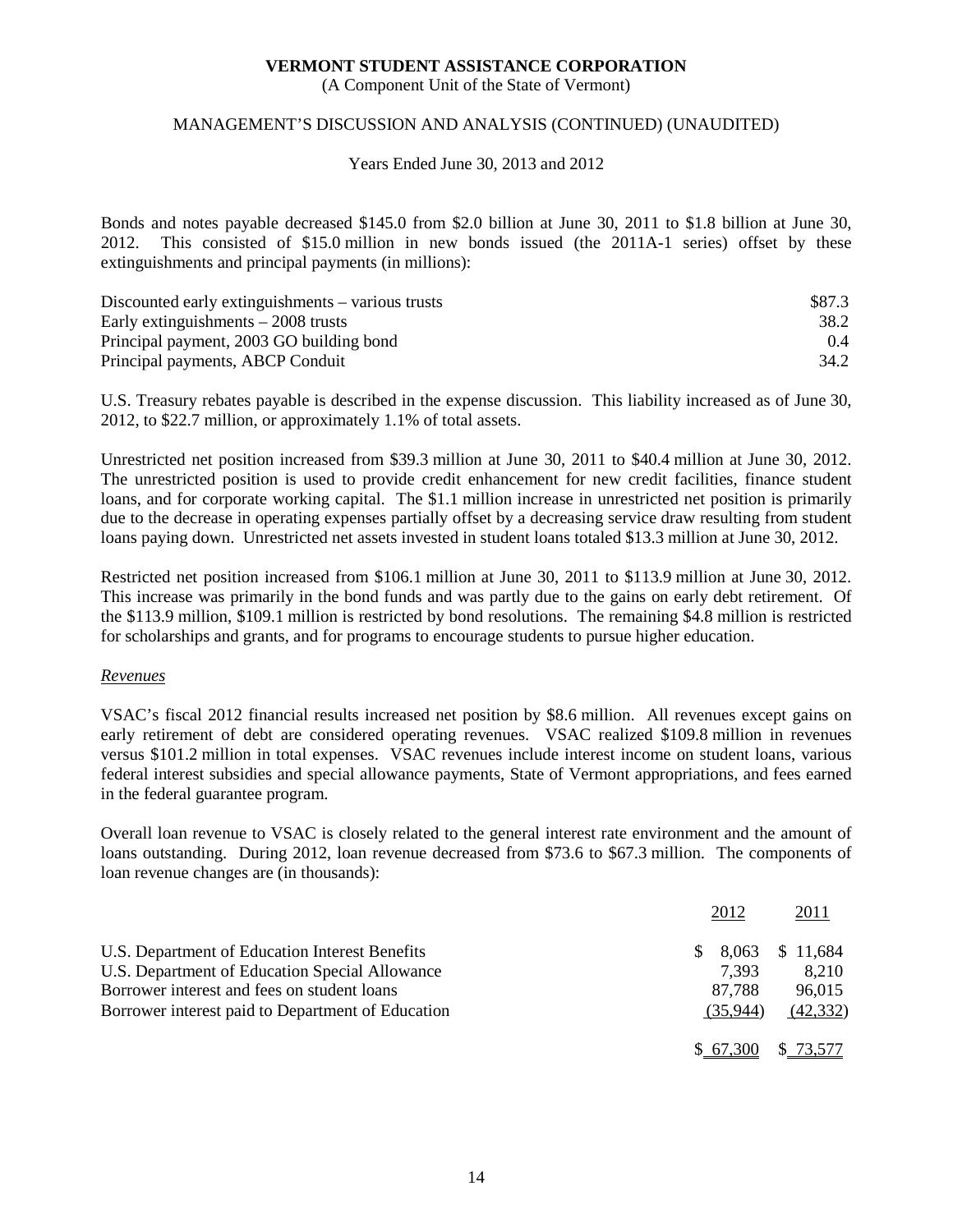(A Component Unit of the State of Vermont)

# MANAGEMENT'S DISCUSSION AND ANALYSIS (CONTINUED) (UNAUDITED)

Years Ended June 30, 2013 and 2012

Interest for certain loans is paid by ED as a subsidized interest benefit to qualifying borrowers. ED also pays special allowance payments under certain interest rate conditions. Because no new FFEL Program loans have been created since June 30, 2010, all of the revenue lines associated with this program have decreased this year. Additionally, certain borrower interest, in excess of the special allowance formulae, must be paid to ED each quarter. The amount paid decreased as overall FFEL Program revenues decreased.

Interest rate risk on student loan assets is managed by closely matching the coupon rate reset frequency of our debt instruments with rates that drive our loan returns. Excluding our new 2010A-1 and 2011A-1 private loan financing bonds, our outstanding bond rates are reset on 7, 28 and 35 day intervals. Rates on student loans are reset each quarter and are based on short term commercial paper or LIBOR rates. Interest rates on our 2010A-1 and 2011A-1 series bonds are fixed and are secured by fixed rate VSAC private student loans.

Other revenues associated with the loan and loan guarantee programs include consolidation fees, rehabilitation fees, default aversion fees, collections revenues, and other program fees and revenues. These fees and revenues totaled \$6.9 million in 2012 and \$5.4 million in 2011. The 2012 rehabilitation revenue would have been higher, but VSAC was forced to find another buyer for these loans and those sales occurred at a discount to par. In prior years, rehabilitation loans were able to sell at par. These gains offset guarantee program revenue decreases resulting from the pay down of FFEL Program loans.

Interest rates remained low throughout the year resulting in decreased interest revenue on investments. Investments include student loan funds temporarily invested in short term investments, and scholarship funds invested for long-term growth and income. Returns on all investments remained essentially unchanged at \$0.5 million, as interest rates remained at historically low levels.

VSAC's regular appropriation decreased from \$21.3 million to \$19.6 million. This decrease is due primarily to the expiration of funding restoration arising from the Federal economic stimulus. As in prior years, the State's appropriation for the grant program was allocated entirely to provide grant funds directly to students.

Federal grants increased from \$6.0 million to \$6.4 million in fiscal 2012. The increase is mainly due to increases in revenues in the GEAR UP program. VSAC's grant under this program was re-awarded in August 2011 for another five years at an increased annual amount.

Scholarship revenues, principally restricted gifts and grants, increased slightly from \$3.7 million in 2011 to \$3.8 million in 2012.

#### *Expenses*

VSAC has four main types of expenses: 1. Student aid, 2. Interest and other costs of debt, 3. Noninterest costs of financing loans, and 4. Costs of operations.

Student Aid – VSAC provided Vermont students with \$26.1 million in student aid during fiscal 2012. \$20.4 million in grant aid was provided from State appropriations. An additional \$5.6 million was made available through various scholarship programs managed by VSAC. Direct aid in the form of grants and scholarships represented 25.7% of VSAC's operating expenses in fiscal 2012 compared to 22.8% in 2011.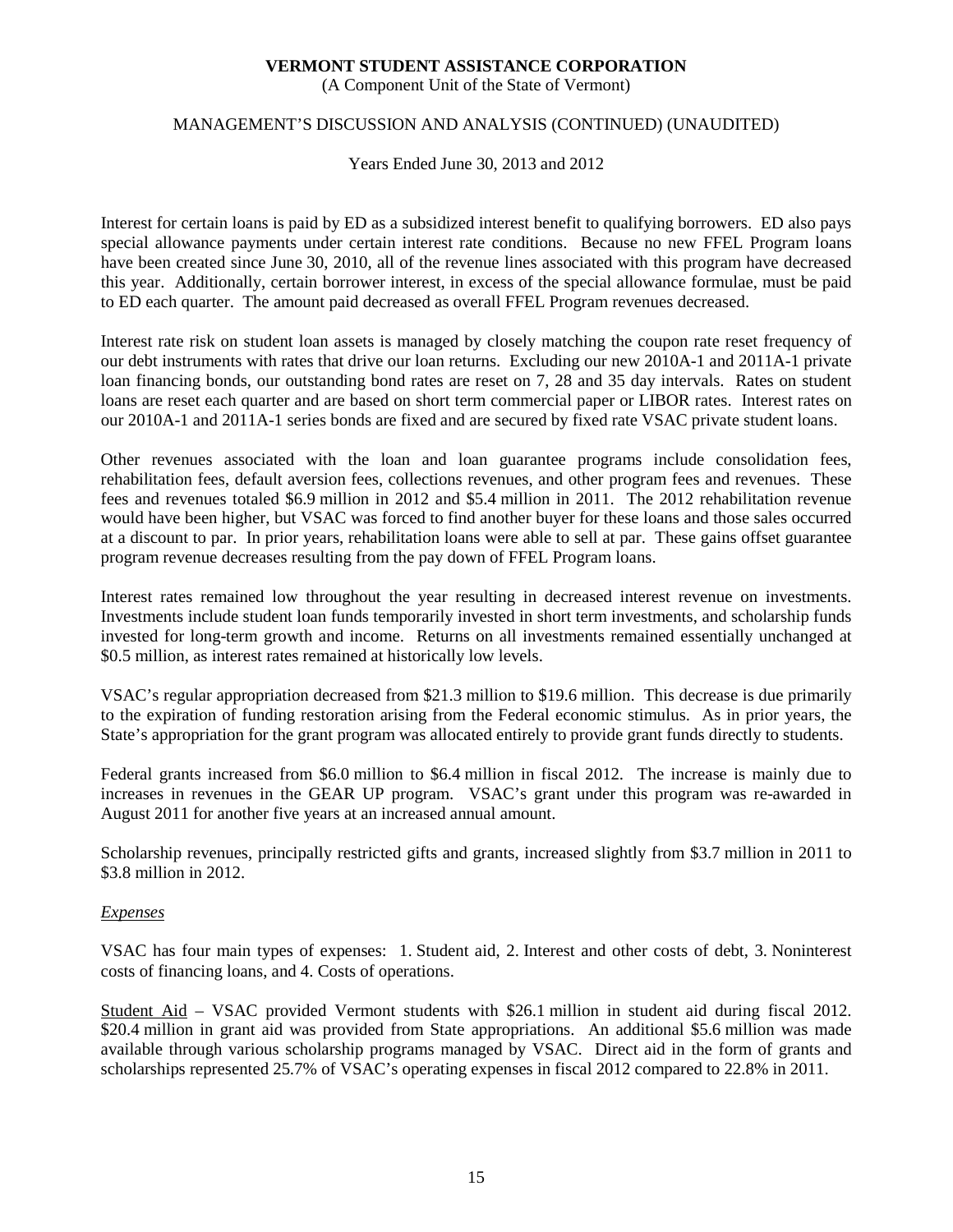(A Component Unit of the State of Vermont)

# MANAGEMENT'S DISCUSSION AND ANALYSIS (CONTINUED) (UNAUDITED)

Years Ended June 30, 2013 and 2012

While not strictly a student aid expense, interest rebated to borrowers helps current and former students and parents manage their education debt. VSAC provided \$5.6 million in rebates of interest to borrowers in 2012 which represents 5.6% of VSAC's operating expenses in fiscal 2012 compared to 5.7% in 2011. The dollar amount of this expense will continue to decline as the loan portfolio eligible for the rebates decreases.

It is also important to note that, while not an expense to the Corporation, the largest portion of aid to students is the \$20.9 million of loans VSAC made available to students and parents in fiscal 2012.

Interest Costs – In order to provide Vermont students and parents with low cost loans, VSAC issues bonds and uses short-term credit facilities. The interest costs of the bonds represent a major expense category for VSAC. The interest rates for the variable-rate bonds are set using auction or remarketing processes that result in rates closely tracking various SIFMA indices or one month LIBOR. The ongoing liquidity freeze for VSAC's auction rate bonds adversely affected the rate paid on those bonds. When auctions were not successful in resetting rates, rates were derived using formulas. The formulas use an index (JJ Kenny or short term commercial paper) multiplied by a margin or an average of treasury bills with a margin added to that index. To help reduce VSAC's exposure to auction bonds, the corporation selectively retired \$87 million of bonds before their scheduled maturity date at prices below par.

With the decrease in bond and note balances (as outlined above) and ongoing low interest rates from fiscal 2011 to 2012, VSAC interest costs decreased from \$15.9 to \$12.0 million. This expense represents 11.8% of VSAC operating expenses in fiscal 2012 down from 14.5% in 2011.

Other Loan Financing Costs – Other expenses incurred in the loan financing area include credit enhancement and remarketing fees for our bond issues, consolidation and lender fees VSAC pays to the federal government, provisions for changes in arbitrage earnings liability to the U.S. Treasury, and increases in VSAC's provision for uninsured loan losses, as well as a variety of other costs incurred in issuing and managing \$1.8 billion in outstanding bonds and notes. These costs totaled \$29.7 million in fiscal 2012, representing approximately 29.4% of total operating expenses (increased from 26.7% in 2011). Changes in these financing costs from year to year are principally due to changes in the total outstanding indebtedness and by changes in arbitrage liability. Arbitrage liability represents earnings on tax exempt bond-financed loans and investments that would be returned to the U.S. Treasury if the loan portfolios were completely liquidated at June 30, and all bondholders were repaid. It represents earnings to date, and is a function of past and current interest rates on debt and assets held by VSAC. It is fairly volatile and is managed to minimize the probability of a liability balance at the end of a bond life cycle.

In fiscal 2012, VSAC's provision for losses on student loans was \$11.4 million compared to \$10.8 million in fiscal 2011. Although VSAC's portfolio of student loans is decreasing following the end of the FFEL Program, the VSAC private loan program portion of our portfolio is increasing. These uninsured loans comprised 17.3% of total VSAC student loans at the end of 2012; at the end of 2011 this value was 15.5%. This together with the increase of loans entering repayment ('seasoning') is driving these higher loan loss expenses.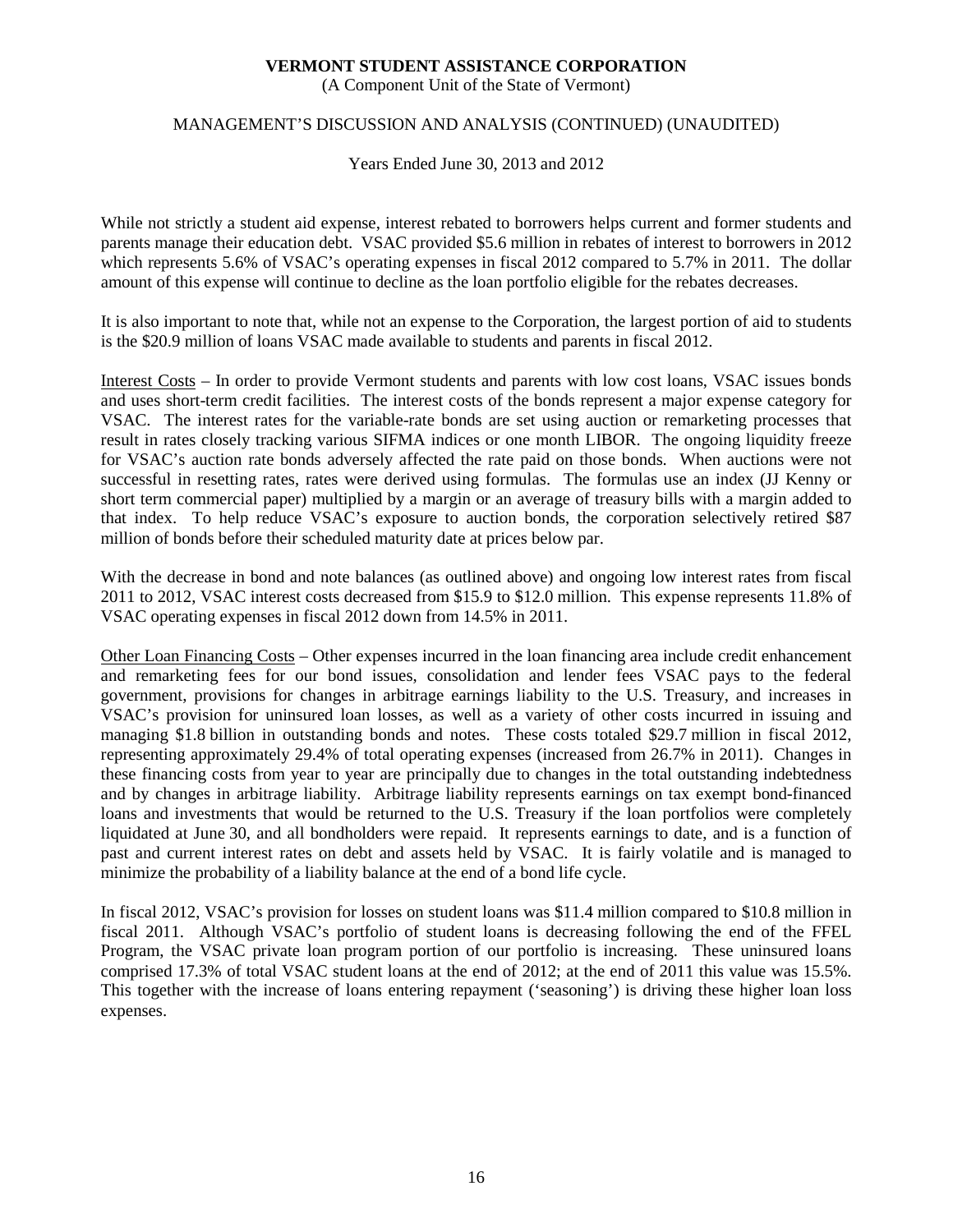(A Component Unit of the State of Vermont)

# MANAGEMENT'S DISCUSSION AND ANALYSIS (CONCLUDED) (UNAUDITED)

#### Years Ended June 30, 2013 and 2012

Costs of Operations – The costs of operating VSAC's programs, as well as facilities and overhead costs, totaled \$27.8 million in fiscal 2012, a decrease of approximately 16.7% from fiscal 2011. During 2011, VSAC implemented a Voluntary Separation Program to reduce ongoing labor costs in response to the end of the FFEL Program. This resulted in a one-time expense of \$1.9 million in 2011. Salaries and benefits were \$19.8 million in fiscal 2012, approximately 71.2% of costs of operations. Overall costs of operations represent 27.5% of total operating expenses in fiscal 2012 compared to 30.3% in 2011.

Expenses for 2012 totaled \$101.2 million. Revenues totaled \$109.8 million. The surplus of revenues over expenses was \$8.6 million. The change in total net position for the year was an increase of \$8.6 million. The ending balance of net position at June 30, 2012 was \$154.9 million, as compared to \$146.4 million at June 30, 2011.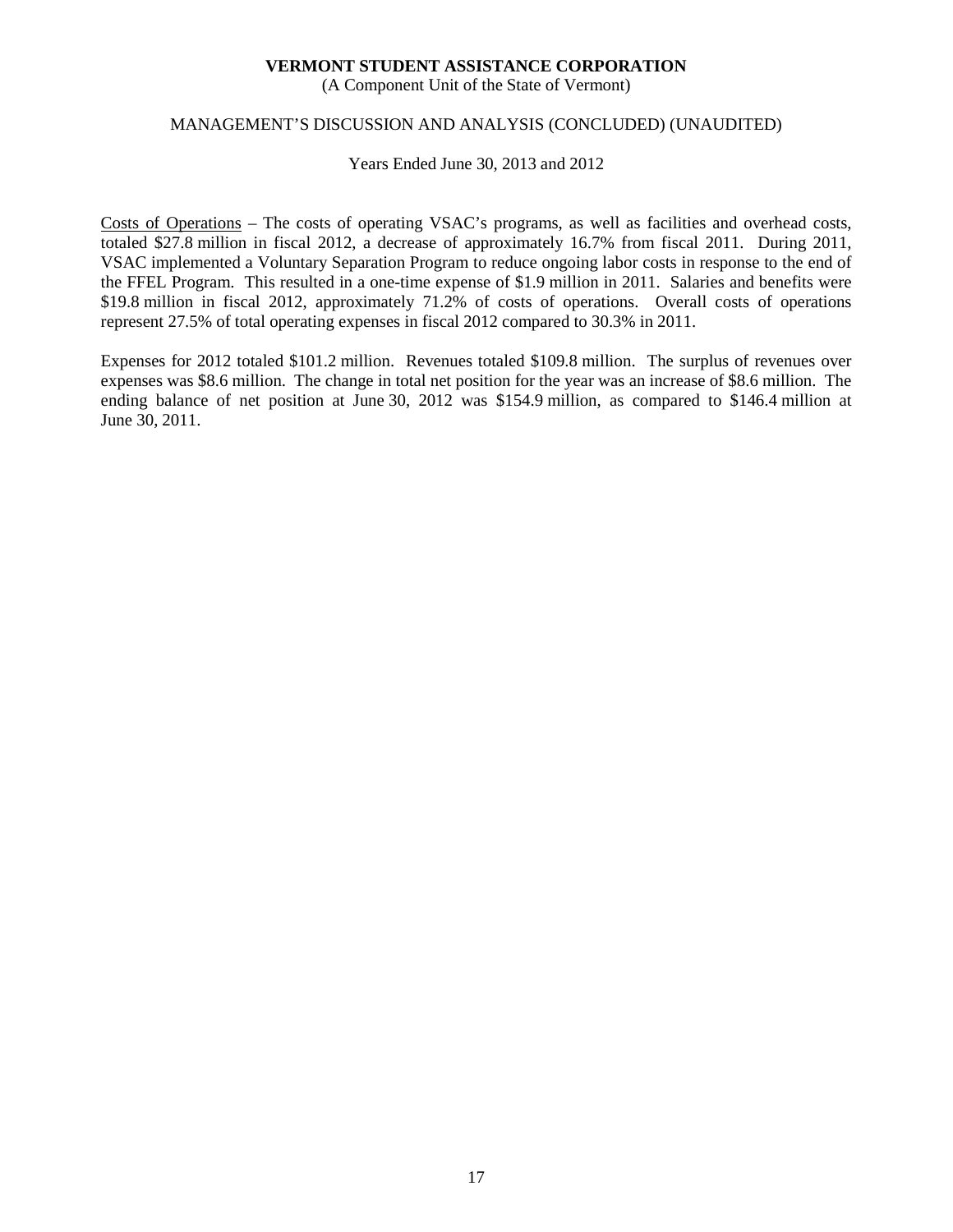(A Component Unit of the State of Vermont)

# STATEMENTS OF NET POSITION

# June 30, 2013 and 2012

# **ASSETS**

|                                             |    | 2013        | 2012           |
|---------------------------------------------|----|-------------|----------------|
|                                             |    |             | (In Thousands) |
| Current assets:                             |    |             |                |
| Cash and cash equivalents                   | \$ | 28,651      | \$<br>33,471   |
| Investments                                 |    | 3,751       | 3,126          |
| Receivables                                 |    |             |                |
| Student loans, net                          |    | 163,525     | 170,290        |
| Student loan interest and special allowance |    | 11,710      | 19,505         |
| Investment interest                         |    | 1           | 26             |
| Federal administrative and program fees     |    | 228         | 262            |
| Other                                       |    | 1,147       | 1,178          |
| Other assets                                |    | 865         | 1,347          |
| Total current assets                        |    | 209,878     | 229,205        |
| Noncurrent assets:                          |    |             |                |
| Restricted cash                             |    | 67,912      | 297,265        |
| Receivables                                 |    |             |                |
| Student loans, net                          |    | 1,262,750   | 1,465,593      |
| Capital assets, net                         |    | 16,831      | 17,687         |
| Total noncurrent assets                     |    | 1,347,493   | 1,780,545      |
| <b>Total assets</b>                         |    | \$1,557,371 | \$2,009,750    |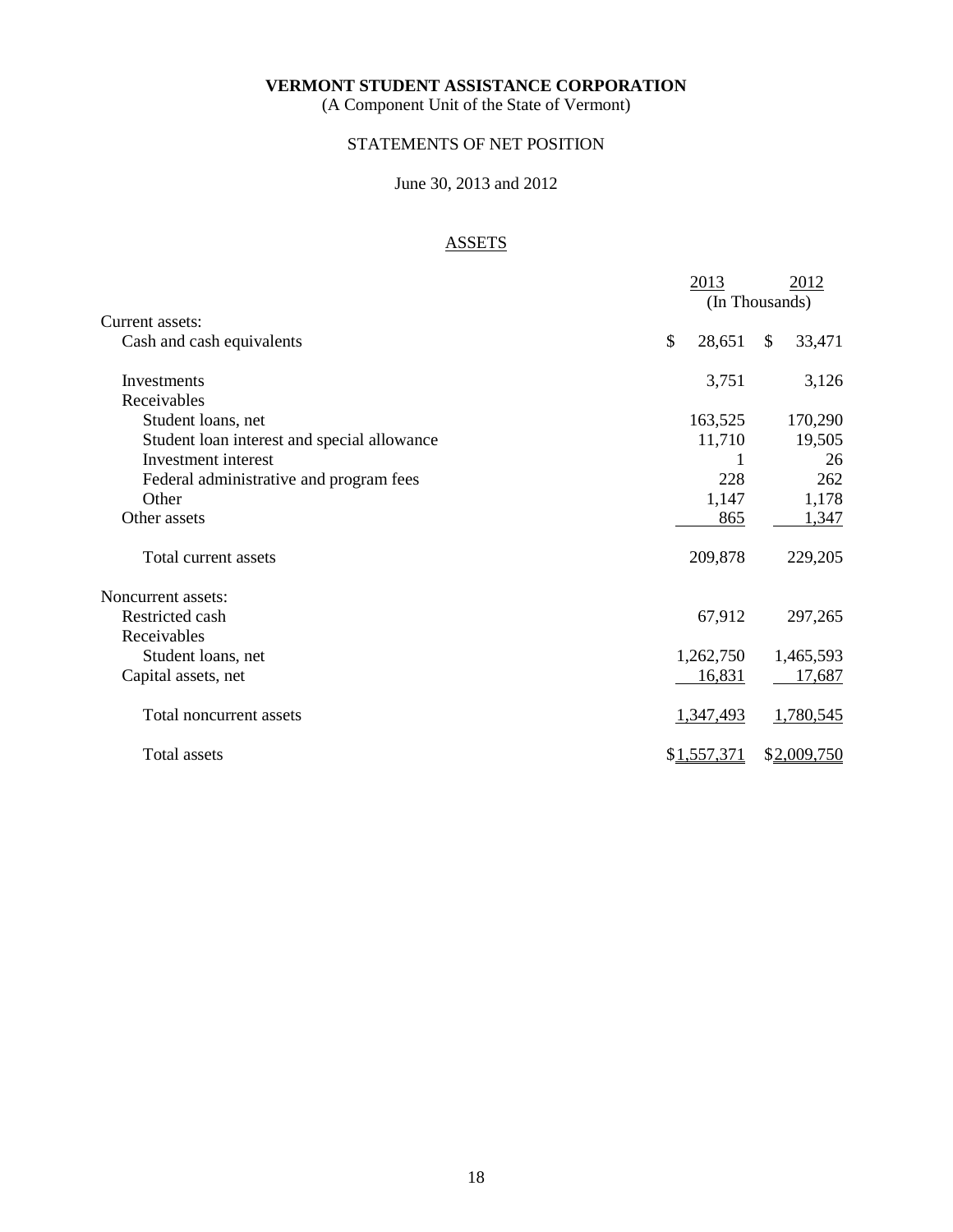# LIABILITIES, DEFERRED INFLOWS OF RESOURCES AND NET POSITION

|                                                                   | 2013 |             | 2012<br>(In Thousands) |             |
|-------------------------------------------------------------------|------|-------------|------------------------|-------------|
| Current liabilities:                                              |      |             |                        |             |
| Bonds and note payable                                            | \$   | 500         | \$                     | 25,450      |
| Accounts payable and other liabilities                            |      | 4,319       |                        | 4,853       |
| Accrued interest on bonds payable                                 |      | 429         |                        | 944         |
| Unearned revenue                                                  |      | 6,475       |                        | 6,341       |
| Total current liabilities                                         |      | 11,723      |                        | 37,588      |
| Noncurrent liabilities:                                           |      |             |                        |             |
| Bonds and note payable                                            |      | 1,321,938   |                        | 1,794,552   |
| U.S. Treasury rebates payable                                     |      | 1,200       |                        | 22,663      |
| Total noncurrent liabilities                                      |      | 1,323,138   |                        | 1,817,215   |
| <b>Total liabilities</b>                                          |      | 1,334,861   |                        | 1,854,803   |
| Deferred inflows of resources:                                    |      |             |                        |             |
| Deferred gains on early refunding of bonds payable                |      | 58,604      |                        |             |
| Total liabilities and deferred inflows of resources               |      | 1,393,465   |                        | 1,854,803   |
| Commitments and contingencies (Notes 14 and 15)                   |      |             |                        |             |
| Net position:                                                     |      |             |                        |             |
| Net investment in capital assets                                  |      | 16,831      |                        | 677         |
| Restricted                                                        |      | 33,850      |                        | 113,884     |
| Unrestricted                                                      |      | 113,225     |                        | 40,386      |
| Total net position                                                |      | 163,906     |                        | 154,947     |
| Total liabilities, deferred inflows of resources and net position |      | \$1,557,371 |                        | \$2,009,750 |

See accompanying notes to the financial statements.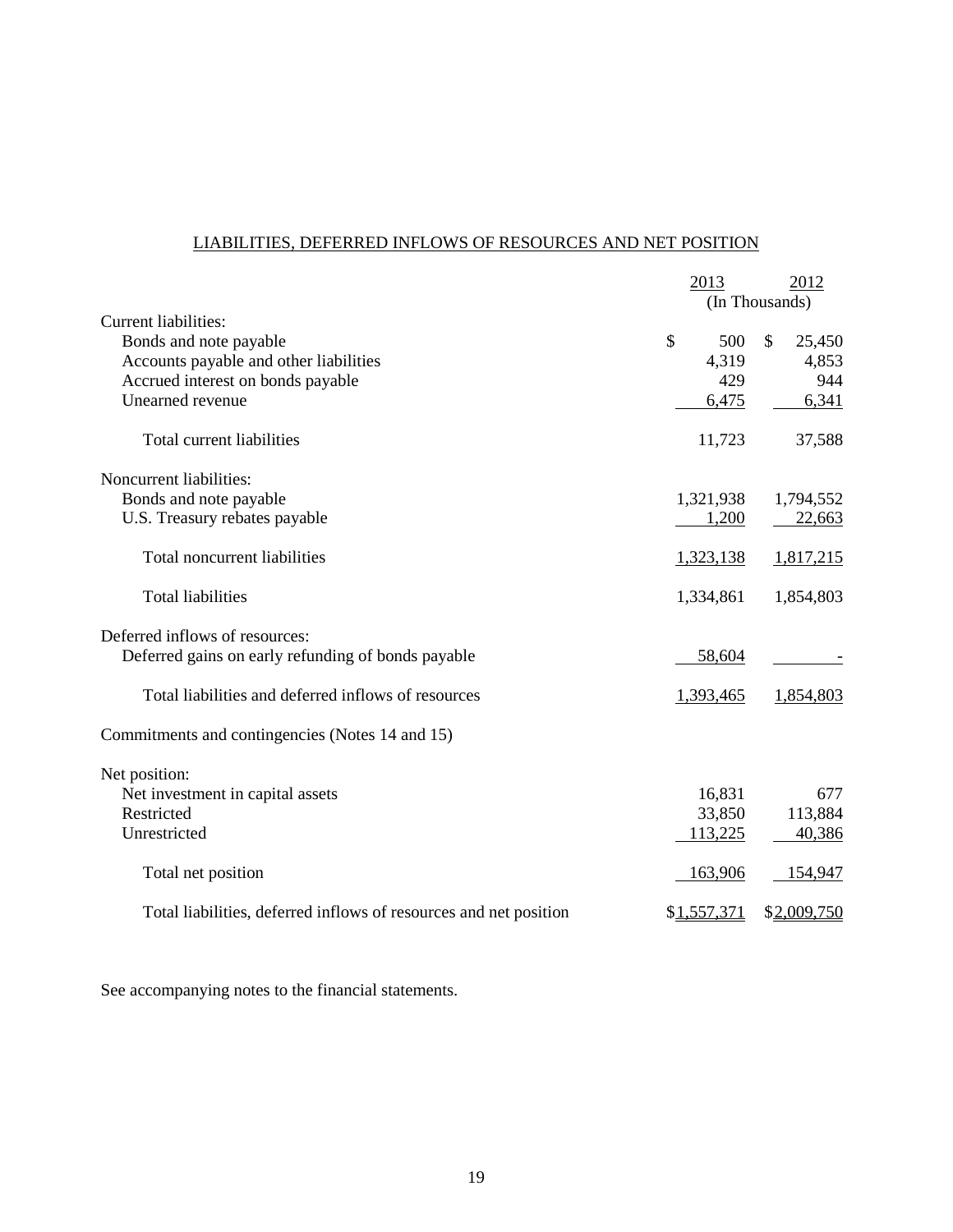(A Component Unit of the State of Vermont)

# STATEMENTS OF REVENUES, EXPENSES AND CHANGES IN NET POSITION

# Years Ended June 30, 2013 and 2012

|                                                            | 2013                  | 2012           |
|------------------------------------------------------------|-----------------------|----------------|
|                                                            |                       | (In Thousands) |
| Operating revenues:                                        |                       |                |
| Interest and fees on student loans:                        |                       |                |
| U.S. Department of Education interest benefits             | $\mathbb{S}$<br>5,276 | \$<br>8,063    |
| U.S. Department of Education special allowance             | 2,830                 | 7,393          |
| Borrower interest and fees on student loans                | 77,259                | 87,788         |
| Borrower interest returned to U.S. Department of Education | (29,092)              | (35, 944)      |
| Vermont state grants                                       | 19,444                | 19,623         |
| Interest on cash and investments                           | 376                   | 458            |
| Guarantee agency administrative revenues                   | 6,209                 | 6,941          |
| Federal grants                                             | 5,955                 | 6,378          |
| Scholarship and gift income                                | 3,621                 | 3,770          |
| Federal loan servicing income                              | 3,050                 |                |
| Other income                                               | 923                   | 454            |
|                                                            |                       |                |
| Total operating revenues                                   | 95,851                | 104,924        |
| Operating expenses:                                        |                       |                |
| Interest, net of amortization of bond premium and deferred |                       |                |
| gains on early refunding of bonds payable                  | 9,953                 | 11,963         |
| Salaries and benefits                                      | 20,378                | 19,821         |
| Grants and scholarships                                    | 24,535                | 26,053         |
| Interest rebated to borrowers                              | 4,727                 | 5,642          |
| Other general and administrative                           | 7,934                 | 6,711          |
| Interest subject to U.S. Treasury rebate                   | 1,200                 | 1,234          |
| Change in estimated U.S. Treasury settlement costs         | (3,476)               |                |
| Credit enhancement and remarketing fees                    | 4,489                 | 5,062          |
| Consolidation and lender paid fees                         | 7,745                 | 8,768          |
| Other loan related expenses                                | 6,157                 | 2,698          |
| Provision for losses on student loans                      | 11,579                | 11,359         |
| Depreciation                                               | 1,213                 | 1,296          |
| Bond issuance costs                                        | 9,493                 | 609            |
| Total operating expenses                                   | 105,927               | 101,216        |
| Change in net position from operations                     | (10,076)              | 3,708          |
|                                                            |                       |                |
| Non-operating revenues:                                    |                       |                |
| Gains on early bond extinguishments                        | 19,035                | 4,881          |
| Change in net position                                     | 8,959                 | 8,589          |
| Net position, beginning of year                            | 154,947               | 146,358        |
| Net position, end of year                                  | \$163,906             | \$154,947      |

See accompanying notes to the financial statements.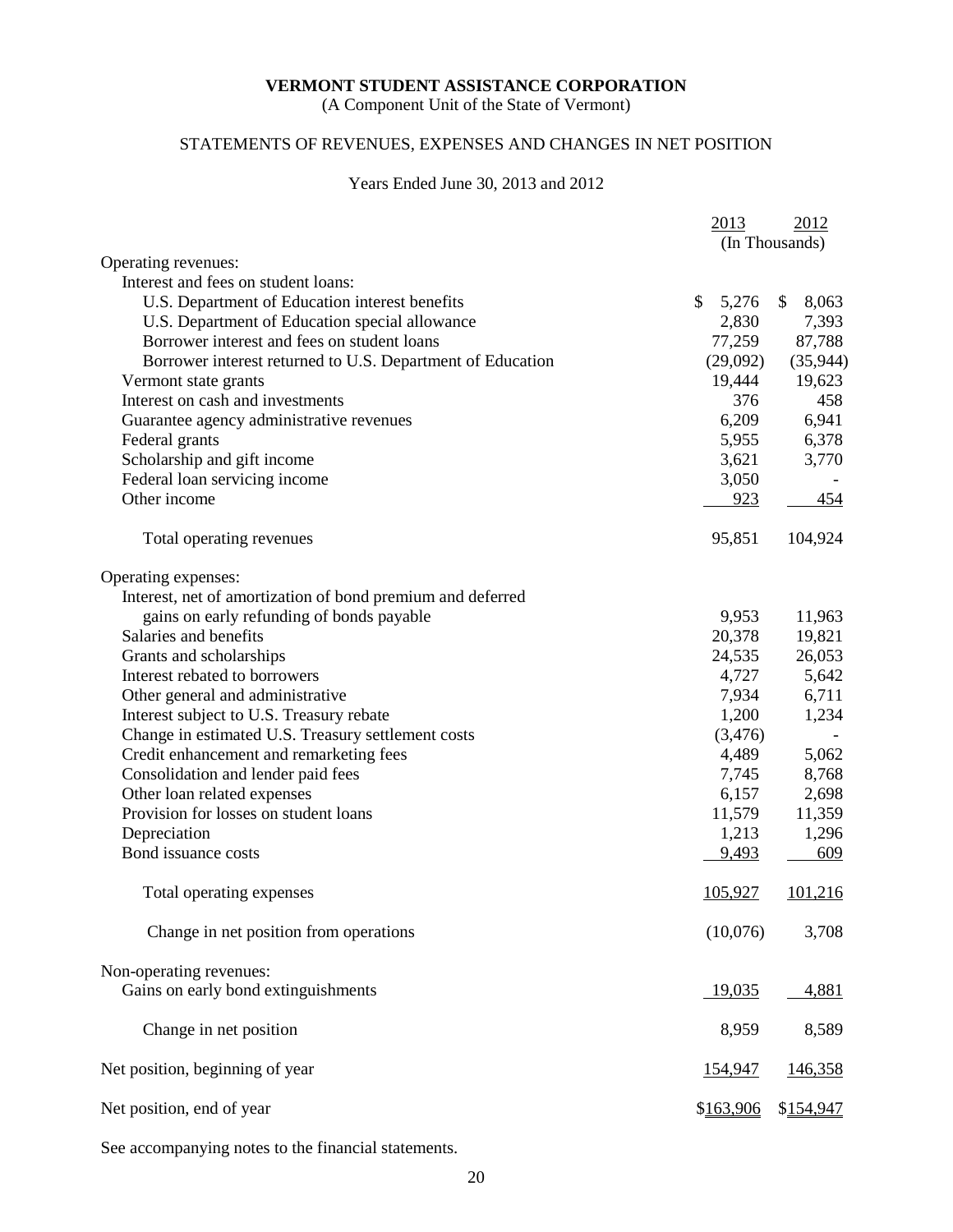(A Component Unit of the State of Vermont)

# STATEMENTS OF CASH FLOWS

# Years Ended June 30, 2013 and 2012

|                                                                  | 2013                   | 2012           |
|------------------------------------------------------------------|------------------------|----------------|
|                                                                  |                        | (In Thousands) |
| Cash flows from operating activities:                            |                        |                |
| Cash received from customers, donors and governments             | \$<br>27,821           | \$32,406       |
| Principal payments received on student loans                     | 239,529                | 263,753        |
| Cash paid to suppliers for goods and services                    | (36, 140)              | (29, 682)      |
| Grants and scholarship disbursements                             | (24, 535)              | (26,053)       |
| Loans made and purchased                                         | (20,908)               | (32,901)       |
| Cash paid to employees for salaries and benefits                 | (20, 275)              | (21, 386)      |
| Cash paid to U.S. Treasury for excess earnings at bond refunding | (19, 186)              |                |
| Interest and fees received on student loans                      | 30,687                 | 45,462         |
| Vermont state appropriations received                            | 19,444                 | 19,623         |
|                                                                  |                        |                |
| Net cash provided by operating activities                        | 196,437                | 251,222        |
| Cash flows from noncapital financing activities:                 |                        |                |
| Proceeds from the sale of bonds payable                          | 20,010                 | 15,246         |
| Other financing source – refunding bonds                         | 1,262,500              |                |
| Payments on bonds and note payable                               | (1,680,740)            | (154, 863)     |
| Decrease (increase) in restricted cash                           | 229,353                | (104, 077)     |
| Interest paid to bond holders                                    | (14, 128)              | (11,194)       |
|                                                                  |                        |                |
| Net cash used by noncapital financing activities                 | (183,005)              | (254, 888)     |
| Cash flows from capital and related financing activities:        |                        |                |
| Payments on bonds payable                                        | (17, 120)              | (435)          |
| Interest paid to bond holders                                    | (915)                  | (866)          |
| Acquisition and construction of fixed assets                     | (356)                  | (528)          |
|                                                                  |                        |                |
| Net cash used by capital and related financing activities        | (18, 391)              | (1,829)        |
| Cash flows from investing activities:                            |                        |                |
| Interest received on cash and investments                        | 401                    | 448            |
| Purchase of investments                                          | (935)                  | (1,226)        |
| Proceeds from sale of investments                                | 673                    | 1,230          |
|                                                                  |                        |                |
| Net cash provided by investing activities                        | 139                    | 452            |
| Net decrease in cash and cash equivalents                        | (4,820)                | (5,043)        |
| Cash and cash equivalents, beginning of year                     | 33,471                 | 38,514         |
| Cash and cash equivalents, end of year                           | $\underline{\$28,651}$ | \$33,471       |
| Supplemental disclosure of non-cash operating activities:        |                        |                |
| Student loan interest capitalized                                | 7,855<br>$\frac{1}{2}$ | $$$ 14,629     |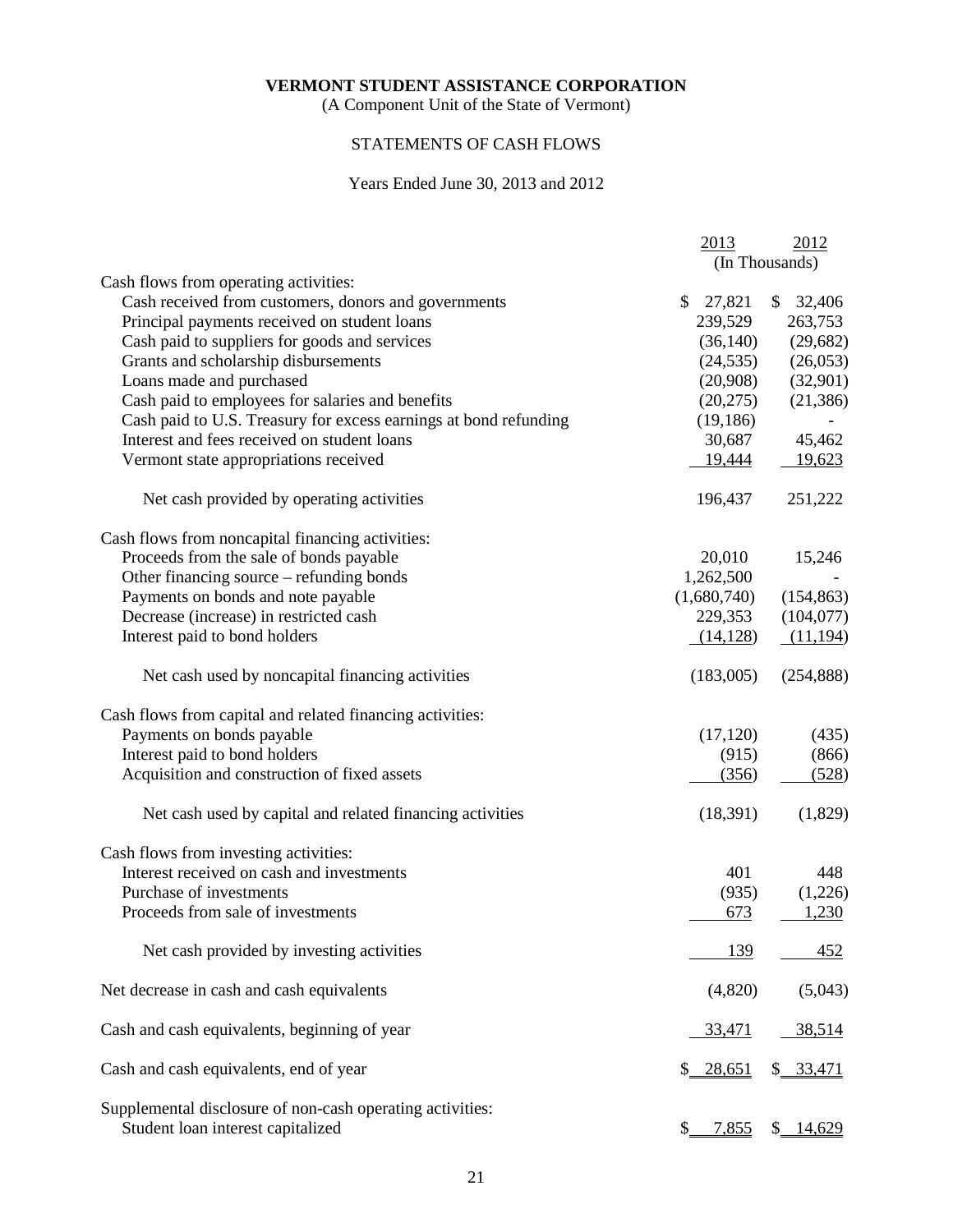(A Component Unit of the State of Vermont)

# STATEMENTS OF CASH FLOWS (CONCLUDED)

# Years Ended June 30, 2013 and 2012

|                                                                      | 2013      | 2012           |
|----------------------------------------------------------------------|-----------|----------------|
|                                                                      |           | (In Thousands) |
| Reconciliation of operating (deficit) surplus to net cash provided   |           |                |
| by operating activities:                                             |           |                |
| (Deficit) surplus of operating revenues over operating expenses      |           | 3,708          |
| Adjustments to reconcile the (deficit) surplus of operating revenues |           |                |
| over operating expenses to net cash provided by operating            |           |                |
| activities:                                                          |           |                |
| Depreciation and amortization                                        | 1,213     | 1,296          |
| Provision for losses on student loans                                | 11,579    | 11,359         |
| Accretion of bond discount                                           | (57)      | (113)          |
| Amortization of deferred gains on early                              |           |                |
| refunding of bonds payable                                           | (4,517)   |                |
| Realized and unrealized gain on investments                          | (363)     | 49             |
| Investment interest received                                         | (401)     | (448)          |
| Interest paid to bond holders                                        | 15,043    | 12,060         |
| Changes in operating assets and liabilities:                         |           |                |
| Investment interest receivable                                       | 25        | (11)           |
| Student loans receivable                                             | 198,028   | 216,225        |
| Student loan interest receivable                                     | 7,795     | 8,904          |
| Federal administrative and program fees receivable                   | 34        | 51             |
| Other receivables                                                    | 30        | (470)          |
| Other assets                                                         | 483       | (36)           |
| Accounts payable and other liabilities                               | (535)     | (2,229)        |
| Deferred revenue                                                     | 134       | (244)          |
| Accrued interest on bonds payable                                    | (515)     | 16             |
| U.S. Treasury rebates payable                                        | (21, 463) | 1,105          |
| Total adjustments                                                    | 206,513   | 247,514        |
| Net cash provided by operating activities                            | \$196,437 | \$251,222      |

See accompanying notes to the financial statements.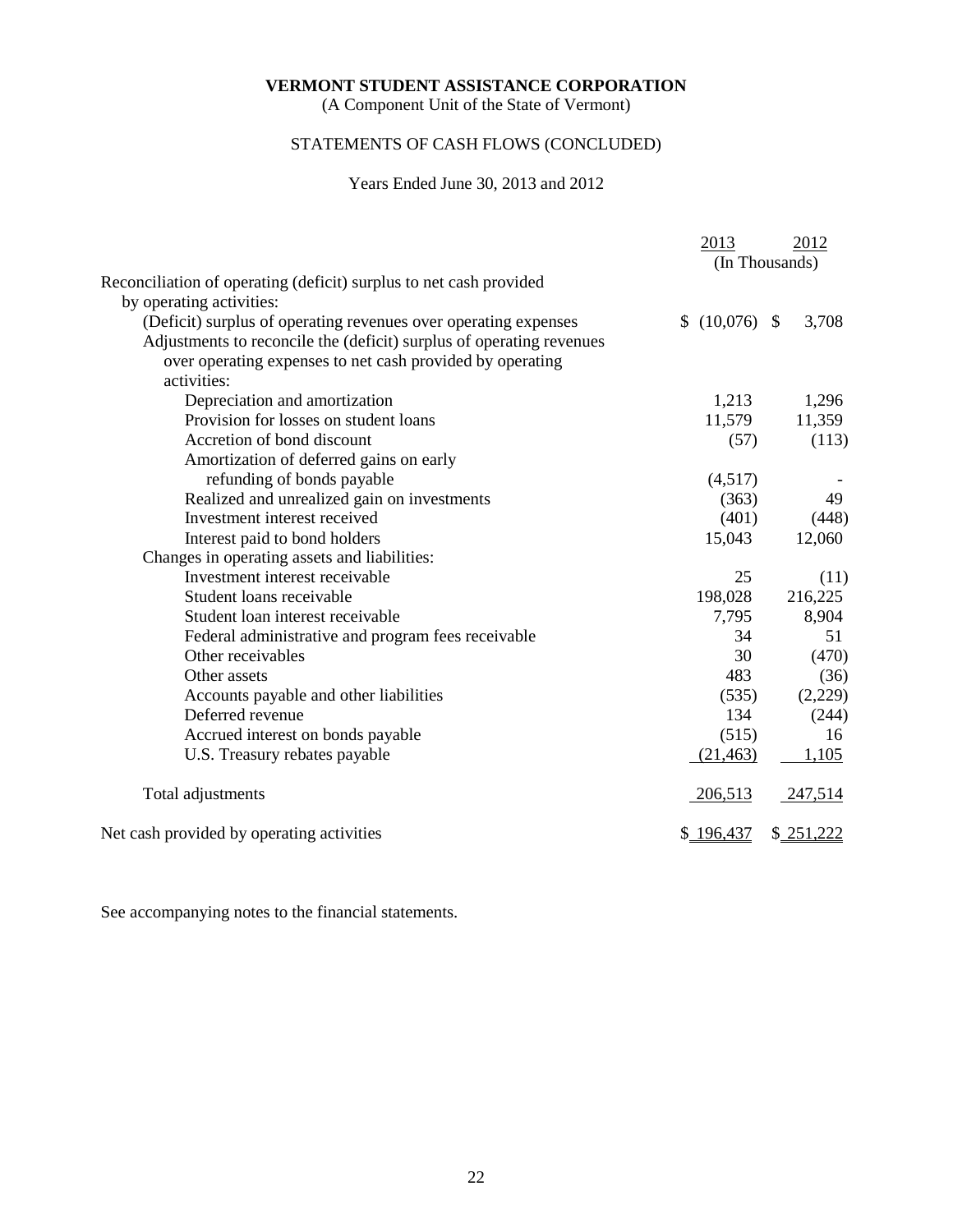(A Component Unit of the State of Vermont)

# STATEMENTS OF FIDUCIARY NET POSITION

# AGENCY FUNDS

June 30, 2013 and 2012

| Assets held for others                                                                                                                                                   | Federal<br>Loan<br>Reserve<br>Fund | <b>VHEIP</b><br>(In Thousands)      | 2013<br>Total                         | 2012<br>Total                              |
|--------------------------------------------------------------------------------------------------------------------------------------------------------------------------|------------------------------------|-------------------------------------|---------------------------------------|--------------------------------------------|
| Cash and cash equivalents<br>Investments<br>Investment interest receivable<br>Due from U.S. Department of Education<br>Other assets                                      | \$11,294<br>2,756                  | $\mathbb{S}$<br>92<br>201,934<br>87 | \$11,386<br>201,934<br>2,756<br>88    | \$10,558<br>171,061<br>393<br>4,473<br>104 |
| Total assets                                                                                                                                                             | \$14,051                           | \$202,113                           | \$216,164                             | \$186,589                                  |
| Liabilities                                                                                                                                                              |                                    |                                     |                                       |                                            |
| Accounts payable and other liabilities<br>Federal advances<br>Amounts held on behalf of investors<br>Federal loan reserve funds held for<br>U.S. Department of Education | \$<br>654<br>538<br>12,859         | $\mathbb{S}$<br>237<br>201,876      | \$<br>891<br>538<br>201,876<br>12,859 | \$.<br>1,141<br>538<br>171,015<br>13,895   |
| <b>Total liabilities</b>                                                                                                                                                 | \$14,051                           | \$202,113                           | \$216,164                             | \$186,589                                  |

See accompanying notes to the financial statements.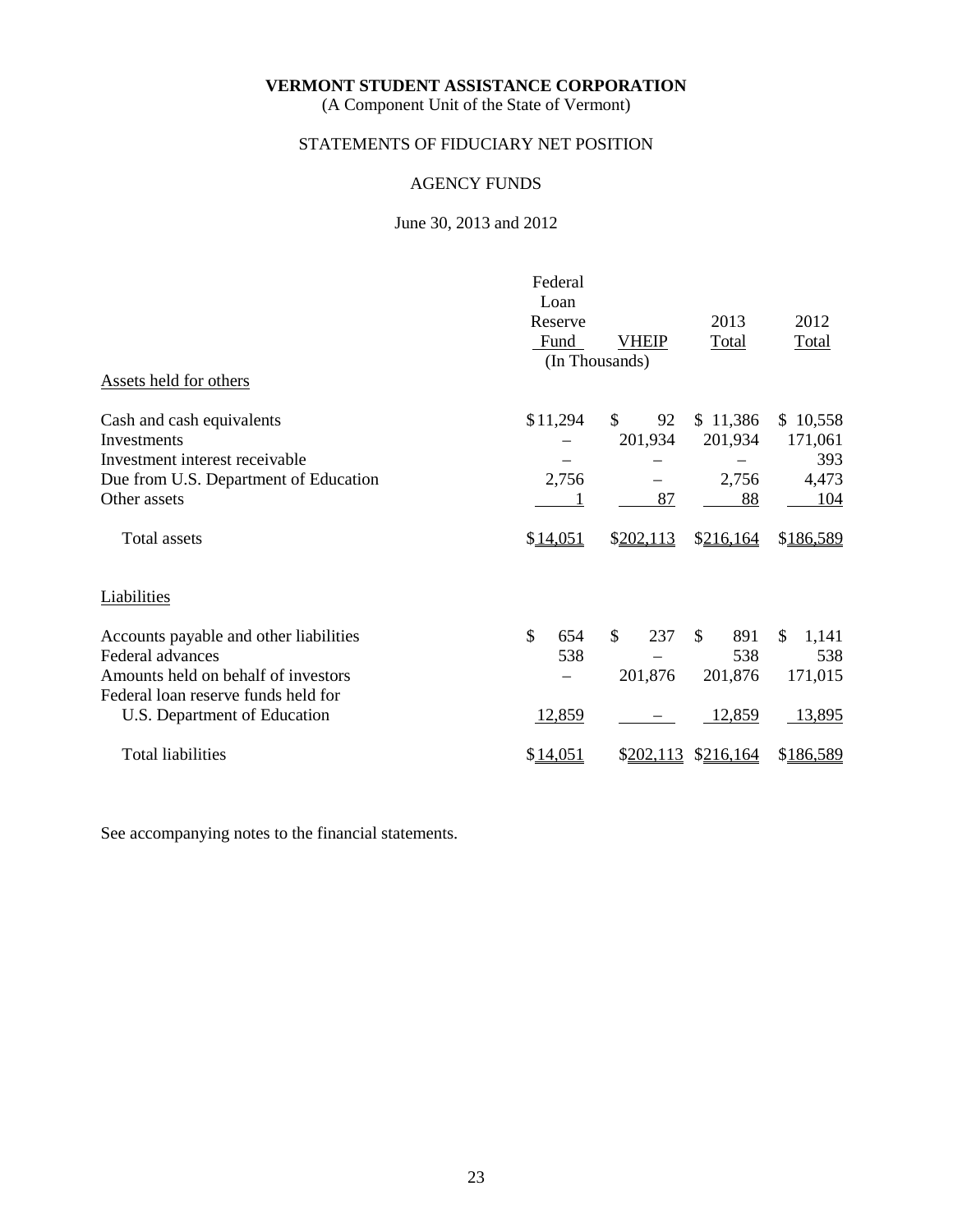(A Component Unit of the State of Vermont)

# NOTES TO FINANCIAL STATEMENTS

### June 30, 2013 and 2012

(Dollars in Thousands)

# **1. Authorizing Legislation**

The Vermont Student Assistance Corporation (VSAC) was created as a public nonprofit corporation by an act of the General Assembly of the State of Vermont (the State) in accordance with the provisions of the *Higher Education Act of 1965*, as amended (the Act). The purpose of VSAC is to provide opportunities for Vermont residents to pursue postsecondary education by awarding grants and guaranteeing, making, financing, and servicing loans to students. VSAC also administers scholarships, and outreach services to students seeking postsecondary education. In addition, VSAC manages the Vermont Higher Education Investment Plan (VHEIP).

Pursuant to Vermont statutes, VSAC is responsible for the administration of the Loan Finance Program. Under this program, VSAC originates, purchases, services and consolidates education loans. The majority of education loans are financed through the issuance of limited obligation bonds or credit facilities and are guaranteed by VSAC as a guarantor and reinsured by the U.S. Department of Education (ED) through the Federal Family Education Loan (FFEL) Program. In March 2010, Congress passed the *Student Aid and Fiscal Responsibility Act* which had the effect of ending new FFEL Program loan originations after June 30, 2010. The bonds, notes and credit facilities outstanding are payable primarily from interest and principal repayments on the financed loans as specified in the underlying resolutions authorizing the sale of the bonds and notes. The bonds and notes are not a general obligation of VSAC or an obligation of the State of Vermont or any of its political subdivisions.

For financial reporting purposes, VSAC is considered a component unit of the State of Vermont and is included as part of the State's financial reporting entity. VSAC's relationship with the State of Vermont consists primarily of an annual appropriation designated for grant aid to Vermont students. Additionally, VSAC is permitted to issue bonds using Vermont tax-exempt private activity bond cap and State of Vermont moral obligation in connection with the issuance of VSAC bonds.

The Vermont Student Development Fund, Inc. (the Fund), a separate nonprofit 501(c)(3) corporation, was established in November of 2000. The primary purpose of the Fund is to receive, hold and manage securities, cash or other property whether real, personal or mixed, acquired by bequest, devise, gift, purchase or loan. These assets are used primarily for scholarships and other financial assistance to benefit qualified individuals seeking a postsecondary education. The Fund provides a financial benefit to VSAC, and its Board of Directors is the same as the VSAC Board of Directors, therefore, it is considered a blended component unit of VSAC and is included in the totals on the financial statements. The IRS Form 990 of the Fund is a publicly-available document and includes the basic financial statements of this component unit. It can be obtained at the website www.guidestar.org.

The activity for the fiduciary funds described in Notes 5 and 6 are not included in the entity-wide financial statements for VSAC.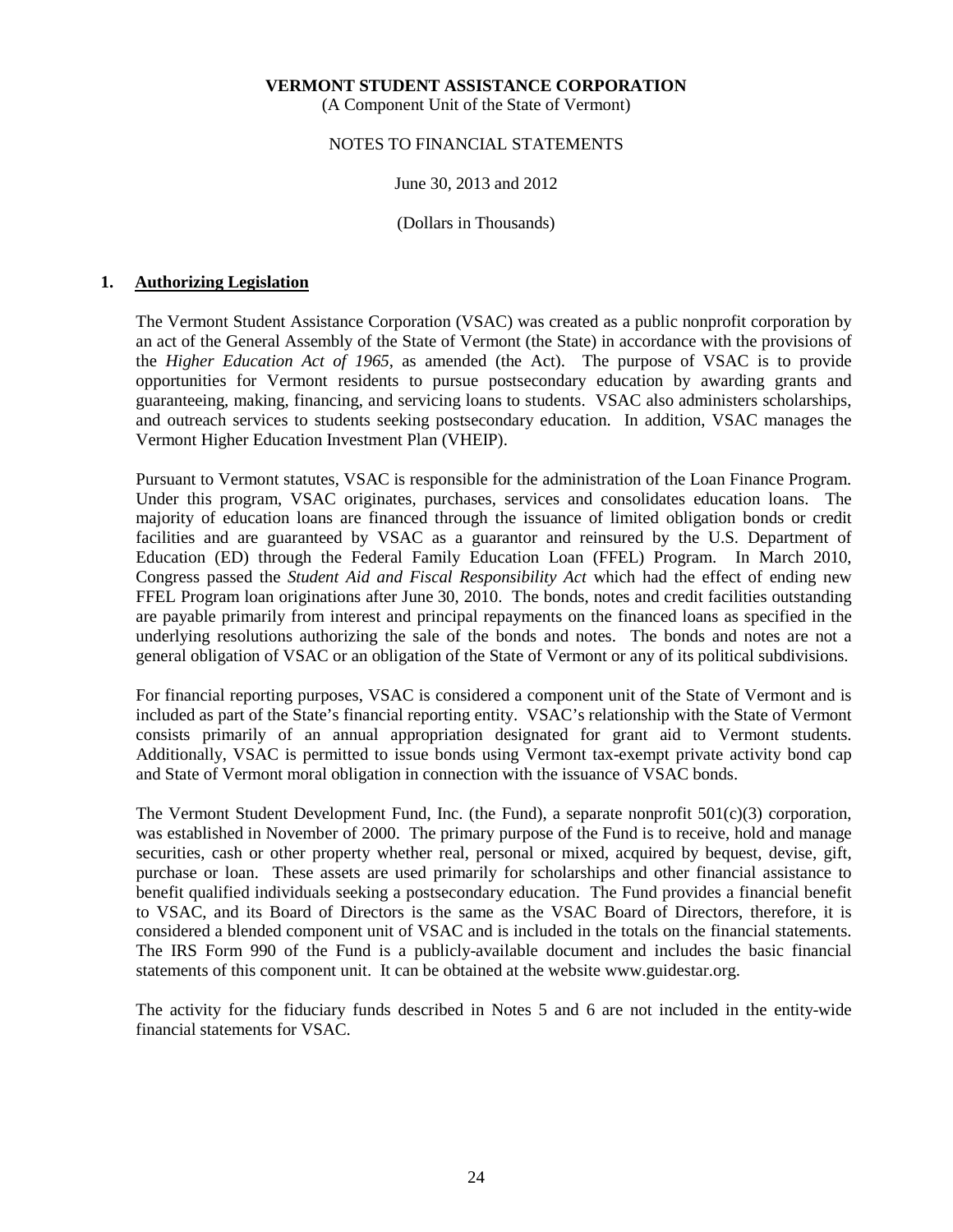(A Component Unit of the State of Vermont)

# NOTES TO FINANCIAL STATEMENTS

# June 30, 2013 and 2012

(Dollars in Thousands)

# **2. Summary of Significant Accounting Policies**

#### *Basis of Accounting*

VSAC follows the accrual basis of accounting, using the economic resources measurement focus, whereby revenues are recorded when earned and expenses are recorded when obligation for payment is incurred.

The financial statements are prepared in accordance with Governmental Accounting Standards Board (GASB) Statements No. 34, *Basic Financial Statements – and Management's Discussion and Analysis – for State and Local Governments*, No. 37, *Basic Financial Statements – and Management's Discussion and Analysis – for State and Local Governments: Omnibus – an amendment of GASB Statements No. 21 and 34*, and No. 38, *Certain Financial Statement Note Disclosures*. VSAC reports as a business-type activity, as defined, in GASB No. 34. Additionally, VSAC has adopted Governmental Accounting Standards Board Statement No. 62, *Codification of Accounting and Financial Reporting Guidance Contained in Pre-November 30, 1989 FASB and AICPA Pronouncements,* which is intended to codify all sources of U.S. Generally Accepted Accounting Principles for state and local governments so that they can be found in one source.

In March 2012 GASB issued Governmental Accounting Standards Board Statement No. 66, *Technical Corrections.* This statement is effective for financial statements for periods beginning after December 15, 2012, and earlier application is encouraged. VSAC implemented this pronouncement during the year ended June 30, 2013 resulting in no material change to financial reporting.

#### *Restrictions on Net Position*

The restricted net position of VSAC is restricted by the credit resolutions, state statutes, donor restrictions, or various Federal regulations and program agreements and are restricted for the origination of student loans, payment of debt service on bonds and notes payable, and grant and scholarship activities. Financial activities and resulting account balances which are not so restricted are presented in the Statements of Net Position as unrestricted net position. VSAC's unrestricted net position is generally reserved for educational assistance purposes.

#### *Net Investment in Capital Assets*

Net investment in capital assets includes capital assets, net of the accumulated depreciation and outstanding principal balances of debt attributable to the acquisition, construction, repair or improvement of those assets. It also includes the unamortized bond discounts related to the outstanding debt.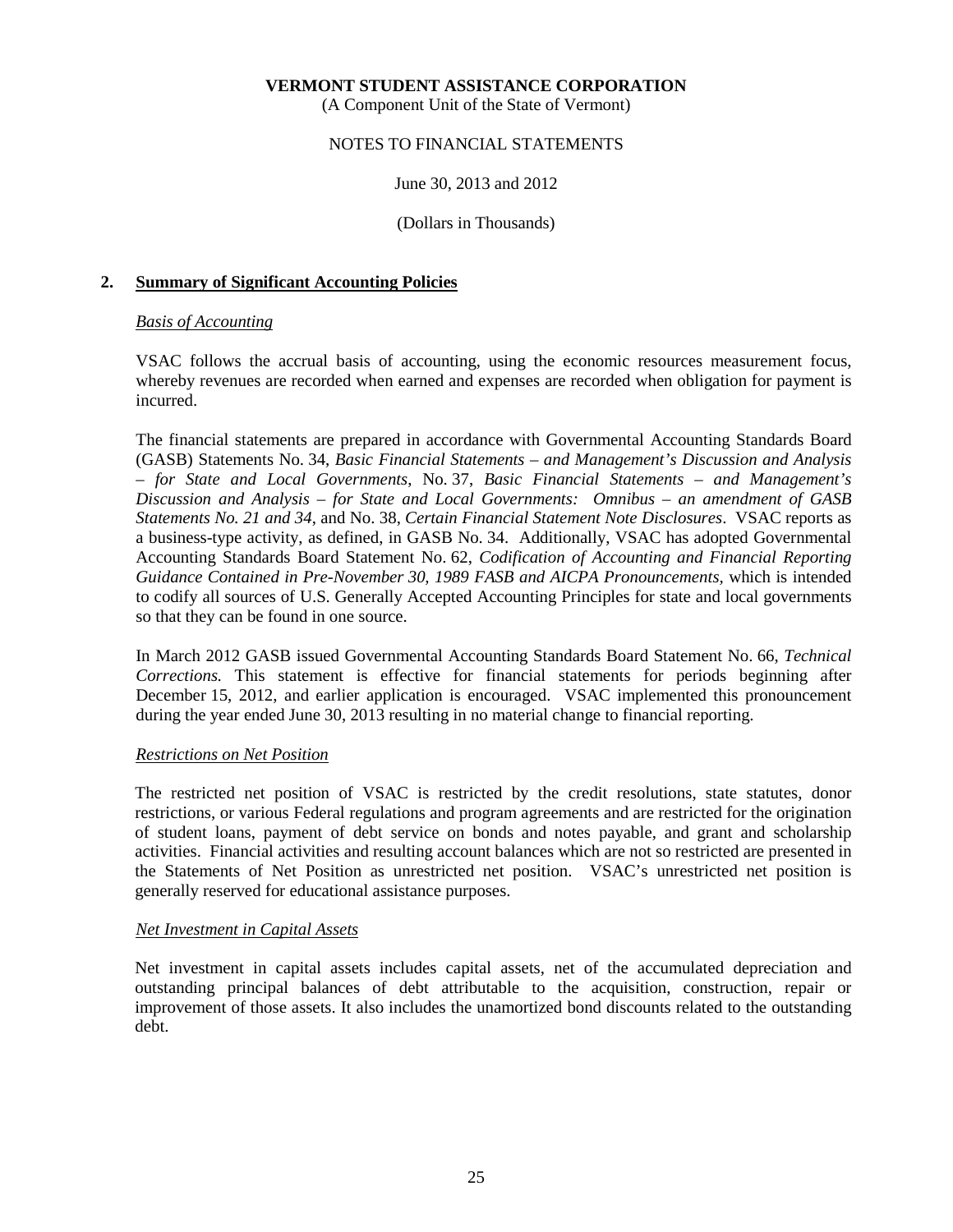(A Component Unit of the State of Vermont)

# NOTES TO FINANCIAL STATEMENTS

# June 30, 2013 and 2012

#### (Dollars in Thousands)

# **2. Summary of Significant Accounting Policies (Continued)**

#### *Management Estimates*

The preparation of financial statements in conformity with accounting principles generally accepted in the United States of America requires VSAC management to make estimates and assumptions that affect the reported amounts of assets and liabilities and disclosure of contingent assets and liabilities at the date of the financial statements and the reported amounts of revenues and expenses during the reporting period. Actual results could differ from those estimates. The most significant estimates utilized in the preparation of the financial statements of VSAC relate to the allowance for losses on student loans and the U.S. Treasury rebates payable.

#### *Student Loans*

Student loans consist of guaranteed and nonguaranteed loans made to undergraduate, graduate, or professional students, and parents of students attending eligible postsecondary educational institutions. Student loans also include consolidation loans which are loans to eligible students that refinance existing student loans.

Student loans are stated at their unpaid principal balance net of allowance for loan losses. Federal program origination or default fee expense paid on behalf of borrowers and private loan origination fee revenue received from borrowers are recognized as revenues or expenses as incurred in accordance with GASB Statement No. 65, *Items Previously Reported as Assets and Liabilities.*

#### *Allowance for Loan Losses*

VSAC issues loans that are either guaranteed by VSAC, as guarantor under the FFEL Program, or that carry no guarantee against default. Loans not guaranteed represent the greatest loss exposure for VSAC and make up the majority of management's loan loss allowance. The amount of the allowance, which is established through a provision for losses on student loans charged to expense, is based on management's estimation of the probable losses within the portfolio. Primary considerations in establishing the allowance are the amounts of loans in the portfolio, loss rate, delinquencies, current economic conditions and historical loss experience. The loss exposure for nonguaranteed loans is 100 percent of estimated defaults. For guaranteed loans, the loss exposures are either 2 percent or 3 percent of estimated defaults based on the origination date of the loan.

#### *Operating and Nonoperating Revenue and Expenses*

Operating revenues include interest earned on student loans and investments, fees received from providing services, state appropriations, and grant and scholarship revenue. Operating expenses include interest on bonds, the costs of providing services and operating all programs, and grant and scholarship awards. Nonoperating revenues include gains on early bond extinguishments.

#### *Cash Equivalents*

VSAC considers all highly liquid investments with original maturities of three months or less to be cash equivalents. Cash equivalents include funds held in an institutional money market fund account.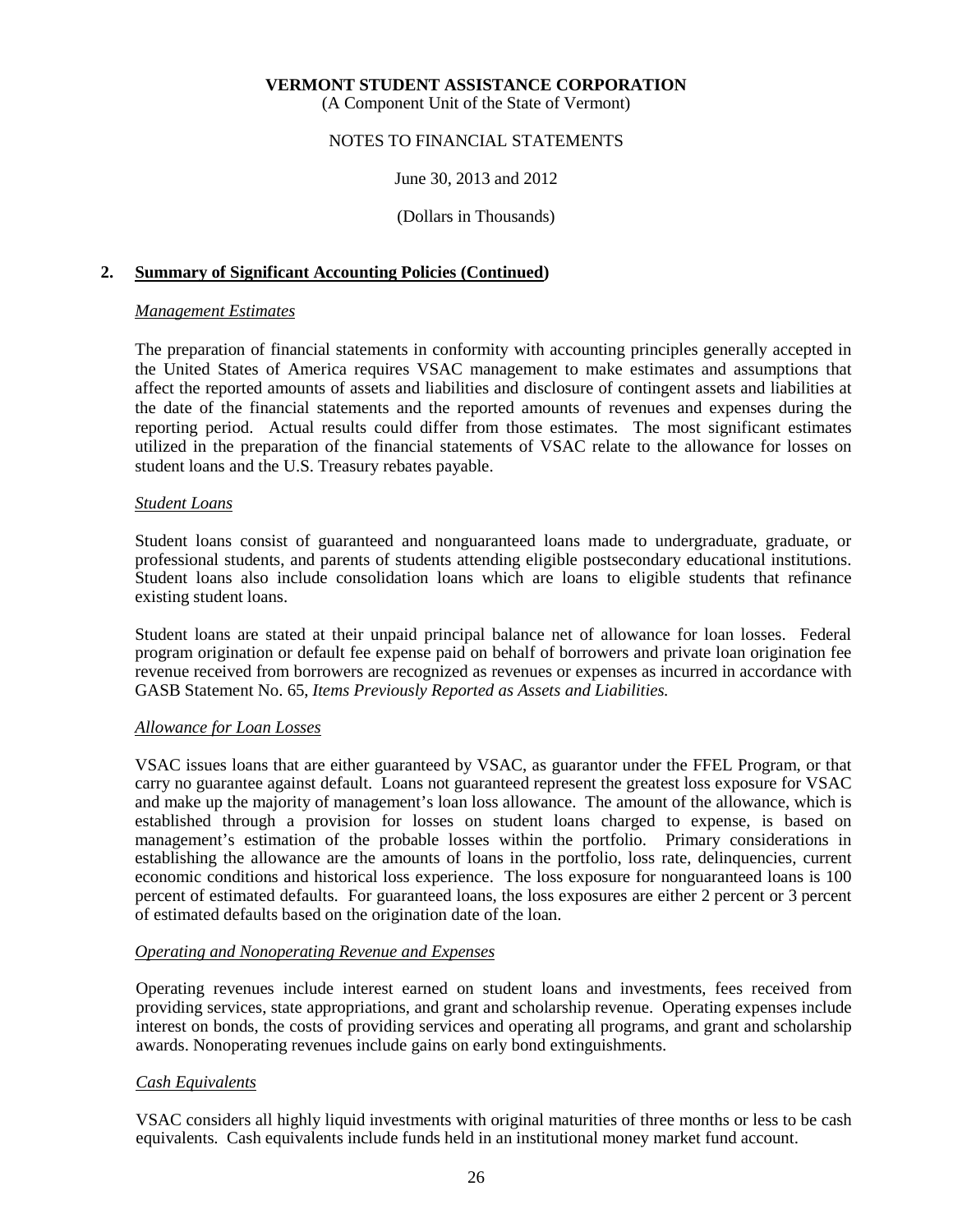(A Component Unit of the State of Vermont)

#### NOTES TO FINANCIAL STATEMENTS

#### June 30, 2013 and 2012

(Dollars in Thousands)

### **2. Summary of Significant Accounting Policies (Continued)**

#### *Investments*

 Investments are carried at fair value in accordance with GASB Statement No. 31, *Accounting and Financial Reporting for Certain Investments and for External Investment Pools*.

 VSAC invests in various investment securities. Investment securities are exposed to various risks, such as interest rate, market and credit risks. Due to the level of risk associated with certain investment securities, it is at least reasonably possible that changes in the values of investment securities will occur in the near term and that these changes could materially affect the amounts reported in the financial statements.

#### *Capital Assets*

 Capital assets are stated at historical cost. Depreciation of capital assets that are placed in service is calculated using the straight-line method over the estimated useful lives of the assets. Capital asset acquisitions that equal or exceed \$2.5 are capitalized.

#### *Bond Issuance Costs*

 Costs of bond issuances, which are comprised of underwriters' fees, legal fees and other related financing costs, are recognized as expenses as incurred in accordance with GASB Statement No. 65, *Items Previously Reported as Assets and Liabilities.*

#### *Bond Discount/Premium and Deferred Gain/Loss on Refunding*

 Bond discounts and premiums are amortized using a method which approximates the level yield method over the life of the bonds. Any deferred gains or losses related to refunded bonds are included in deferred inflows of resources or deferred outflows of resources, respectively, in accordance with GASB Statement No. 65, *Items Previously Reported as Assets and Liabilities.* The deferred gains or losses are amortized as a component of interest expense in a systematic and rational manner over the remaining life of the old debt or the life of the new debt, whichever is shorter. During the year ended June 30, 2013, interest expense has been reduced by \$4,517 for the amortization of the deferred gains on early refunding of bonds payable that occurred during the year ended June 30, 2013.

#### *Grants*

 Unrestricted grants are recorded as revenue when received. Restricted grants are recorded as revenue upon compliance with the restrictions. Amounts received for grant programs that are restricted are recorded in unearned revenue until they become unrestricted. When both restricted and unrestricted resources are available to satisfy an expense when it is incurred, VSAC uses restricted resources first.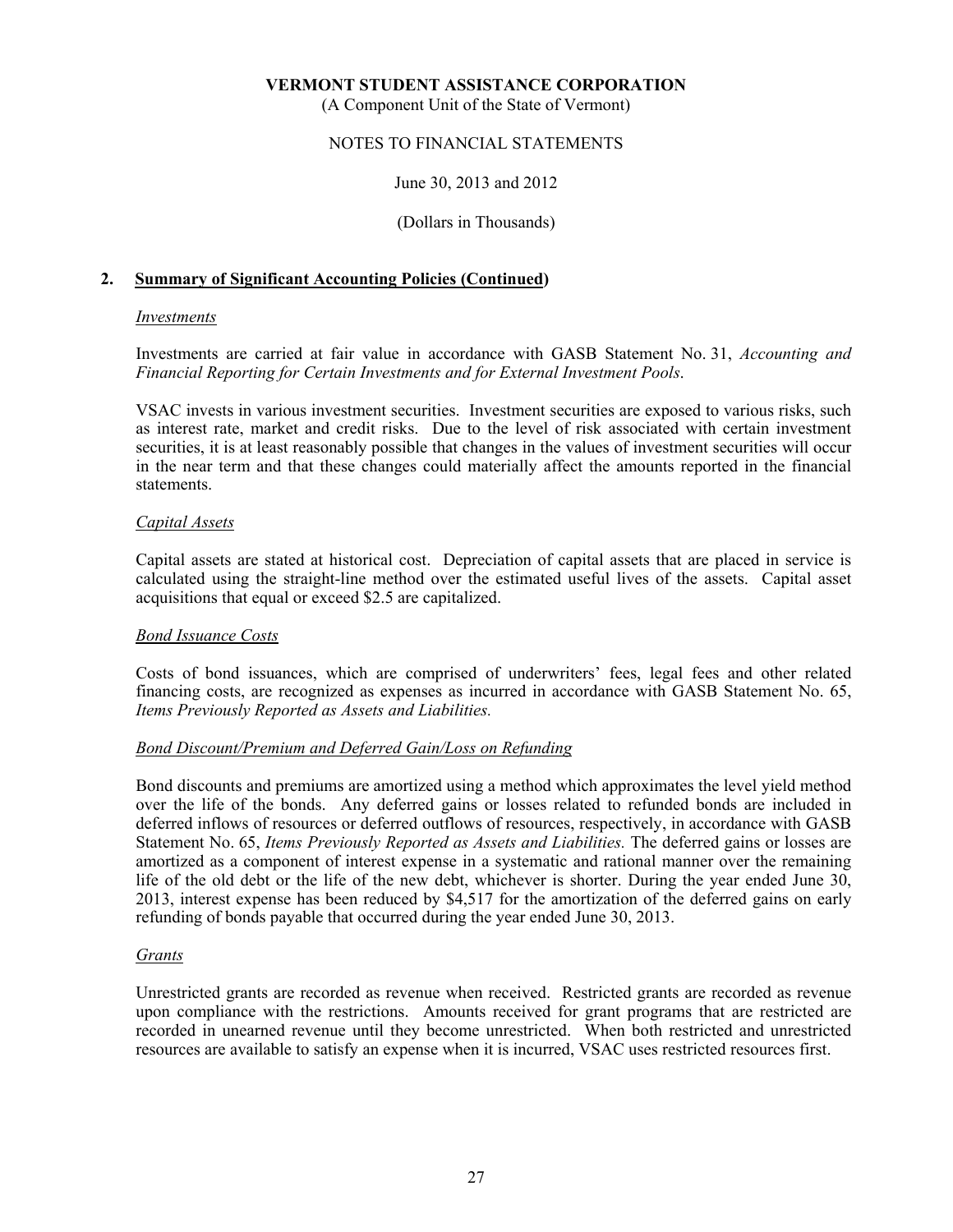(A Component Unit of the State of Vermont)

### NOTES TO FINANCIAL STATEMENTS

### June 30, 2013 and 2012

(Dollars in Thousands)

# **2. Summary of Significant Accounting Policies (Concluded)**

#### *FFEL Program Support*

VSAC receives a percentage of the amounts collected on defaulted loans, an origination fee, a portfolio maintenance fee and a default aversion fee from ED as its primary support for the administration of the FFEL Program. These fees are recorded as guarantee agency administrative revenues when earned, as the services are provided.

#### *Compensated Absences*

Employees may accumulate, subject to certain limitations, unused vacation earned and upon retirement, termination or death, may be compensated for certain amounts at their then current rates of pay. The amount of vacation recognized as expense is the amount earned and this obligation is accrued.

# *Income Tax Status*

VSAC is exempt from Federal and State income taxes under Section 115 of the Internal Revenue Code and, accordingly, no provision for income taxes has been made in the accompanying financial statements.

#### **3. Cash, Cash Equivalents and Investments**

VSAC's deposit and investment policy complies with the underlying bond resolution requirements. In accordance with those bond resolutions, all deposits and investments meet the requirements and approval of the letter of credit and bond insurance providers. Additionally, such requirements mandate specific classes of investment vehicles including: bank time deposits, certificates of deposit, direct obligations of the United States of America unconditionally guaranteed by the United States of America, indebtedness issued by certain Federal agencies, collateralized repurchase agreements secured by obligations of the United States of America with collateral held by or at the direction of the trustee, guaranteed investment contracts with banks or bank holding companies, commercial paper and open ended investment funds. Funds not related to the various bond resolutions may also be invested in domestic equities or corporate bonds.

# *Cash and Cash Equivalents*

The carrying amounts which represent both cost and fair value of cash and cash equivalents as of June 30, 2013 and 2012 are presented below:

|                               | 2013                          | 2012    |
|-------------------------------|-------------------------------|---------|
| Cash<br>Money market accounts | $$17,089$ $$15,861$<br>79,474 | 314,875 |
|                               | \$ 96,563 \$330,736           |         |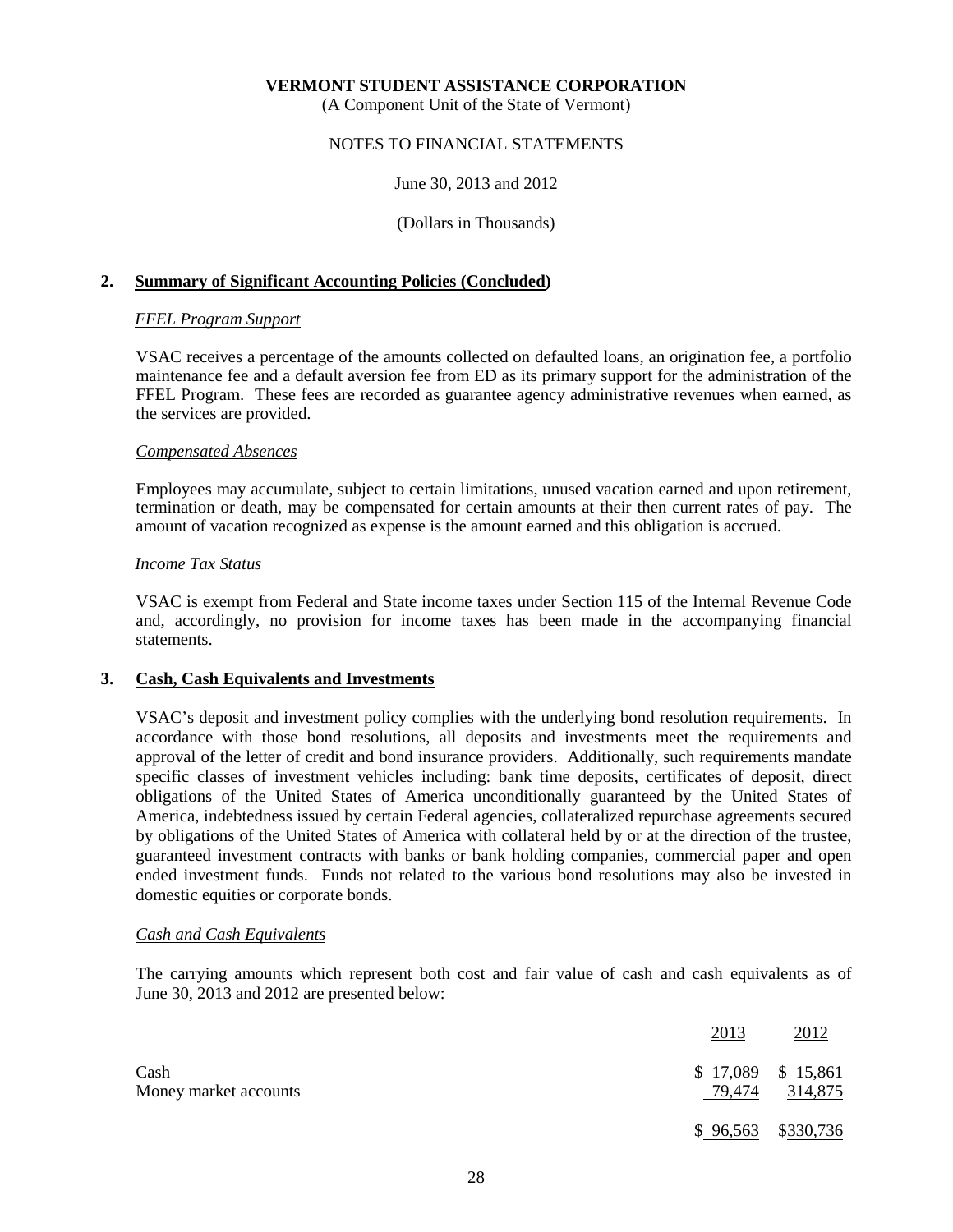(A Component Unit of the State of Vermont)

# NOTES TO FINANCIAL STATEMENTS

# June 30, 2013 and 2012

(Dollars in Thousands)

# **3. Cash, Cash Equivalents and Investments (Continued)**

At June 30, 2013 and 2012, cash is comprised of various commercial bank accounts. The bank balances at June 30, 2013 were \$17,079 and the bank balances at June 30, 2012 were \$15,756. The difference between the net bank balances and the amounts recorded on the financial statements is outstanding checks and deposits in transit. Additionally, \$345 and \$15,756 of the bank balances at June 30, 2013 and 2012, respectively, were covered by Federal depository insurance. The balance above the FDIC limit is uncollateralized.

 At June 30, 2013 and 2012, the money market accounts are primarily invested in the Fidelity Institutional Money Market Prime Money Market Portfolio (Class 1). The Fund invests in U.S. dollardenominated money market securities of domestic and foreign issuers rated in the highest category by at least two nationally recognized rating services, U.S. Government securities, and repurchase agreements.

The bond and note indentures require certain cash and cash equivalent reserves. At June 30, 2013 and 2012, \$67,912 and \$297,265, respectively, of restricted cash is limited to their use for the repayment of bond and note obligations.

#### *Investments*

*Interest Rate Risk:* Through its investment policy, VSAC manages its interest rate risk by establishing a target range of 10% to 55% of its investments in fixed rate securities.

*Credit Risk*: VSAC minimizes its credit risk by requiring marketable bonds, debentures, notes, or instruments to be rated BBB or better by Standard and Poor's and Baa or better by Moody's Investors Service.

*Concentration of Credit Risk*: VSAC places no limit on the amount of investments in any one issuer. However, VSAC's investment manager is currently instructed to invest approximately 70% of the total portfolio in equity issues, balanced between growth and value styles, biased toward large and mid-cap. As of June 30, 2013 and 2012, 12% and 11%, respectively of VSAC's investments were invested in U.S. Treasuries. No other single issuer represented more than 4% of VSAC's investments at either June 30, 2013 or 2012.

#### *Custodial Credit Risk*

All of the investments are held by VSAC's agent in VSAC's name.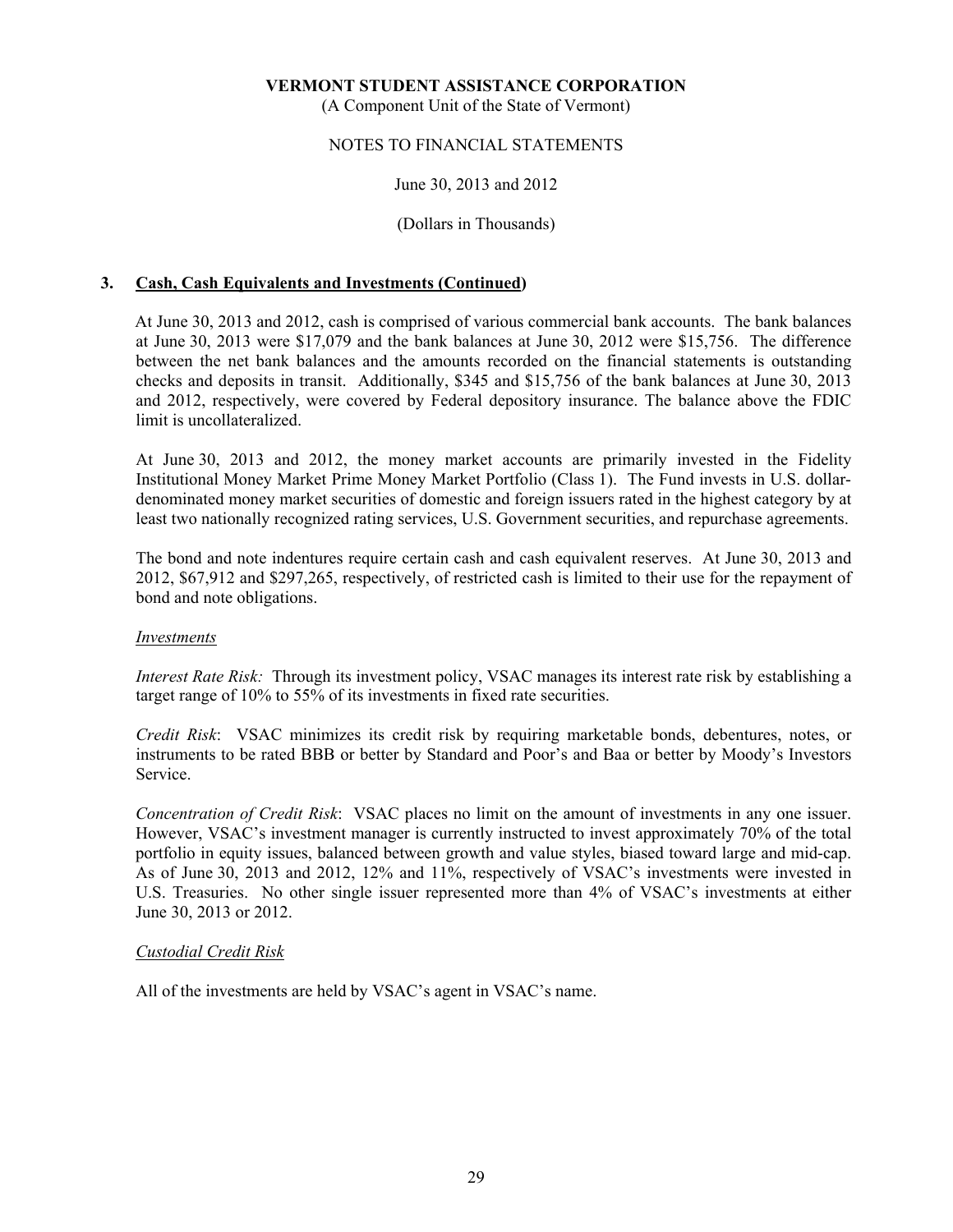(A Component Unit of the State of Vermont)

# NOTES TO FINANCIAL STATEMENTS

June 30, 2013 and 2012

(Dollars in Thousands)

# **3. Cash, Cash Equivalents and Investments (Continued)**

VSAC held the following investments at June 30, 2013 and 2012:

|                            |         | 2013    |         | 2012    |
|----------------------------|---------|---------|---------|---------|
|                            |         | Fair    |         | Fair    |
|                            | Cost    | Value   | Cost    | Value   |
| Domestic equities          | \$2,085 | \$2,642 | \$2,021 | \$2,242 |
| Corporate bonds            | 366     | 369     | 301     | 305     |
| Government bonds and notes | 744     | 740     | 558     | 579     |
|                            | \$3,195 | \$3,751 | \$2,880 | \$3,126 |

At June 30, 2013, the ratings for investments in debt securities are summarized as follows:

| Investment                 |         | Maturities | Fair<br>Value | Standard &<br>Poor's Rating |
|----------------------------|---------|------------|---------------|-----------------------------|
| Corporate bonds:           |         |            |               |                             |
| AT & T Inc                 | 4.450%  | 5/15/2021  | \$<br>16      | A <sub>3</sub>              |
| Anheuser-Busch             | 1.375%  | 7/15/2017  | 20            | A <sub>3</sub>              |
| <b>Bank of Nova Scotia</b> | 2.375%  | 12/17/2013 | 30            | AA <sub>2</sub>             |
| Berkshire Hathaway         | 5.400%  | 5/15/2018  | 34            | AA <sub>2</sub>             |
| Caterpillar Finl SE        | 2.050%  | 8/1/2016   | 26            | A <sub>2</sub>              |
| Cisco Systems Inc          | 4.950%  | 2/15/2019  | 17            | A1                          |
| Coca Cola Co               | 1.500%  | 11/15/2015 | 31            | AA3                         |
| <b>Comcast Corp</b>        | 2.850%  | 1/15/2023  | 10            | A <sub>3</sub>              |
| General Electric Cap Corp  | 1.625%  | 7/2/2015   | 10            | A1                          |
| General Electric Cap Corp  | 5.625%  | 9/15/2017  | 34            | A1                          |
| JP Morgan Chase & Co       | 6.000%  | 1/15/2018  | 34            | A <sub>2</sub>              |
| <b>Pfizer Inc Notes</b>    | 5.350\% | 3/15/2015  | 16            | A1                          |
| <b>SBC</b> Communications  | 5.100%  | 9/15/2014  | 16            | A <sub>3</sub>              |
| Toyota Motor Credit        | 2.000\% | 9/15/2016  | 15            | AA3                         |
| Wachovia Corp              | 5.750%  | 2/1/2018   | 35            | A2                          |
| <b>Wal-Mart Stores</b>     | 1.500%  | 10/25/2015 | 25            | AA <sub>2</sub>             |
|                            |         |            |               |                             |

\$ 369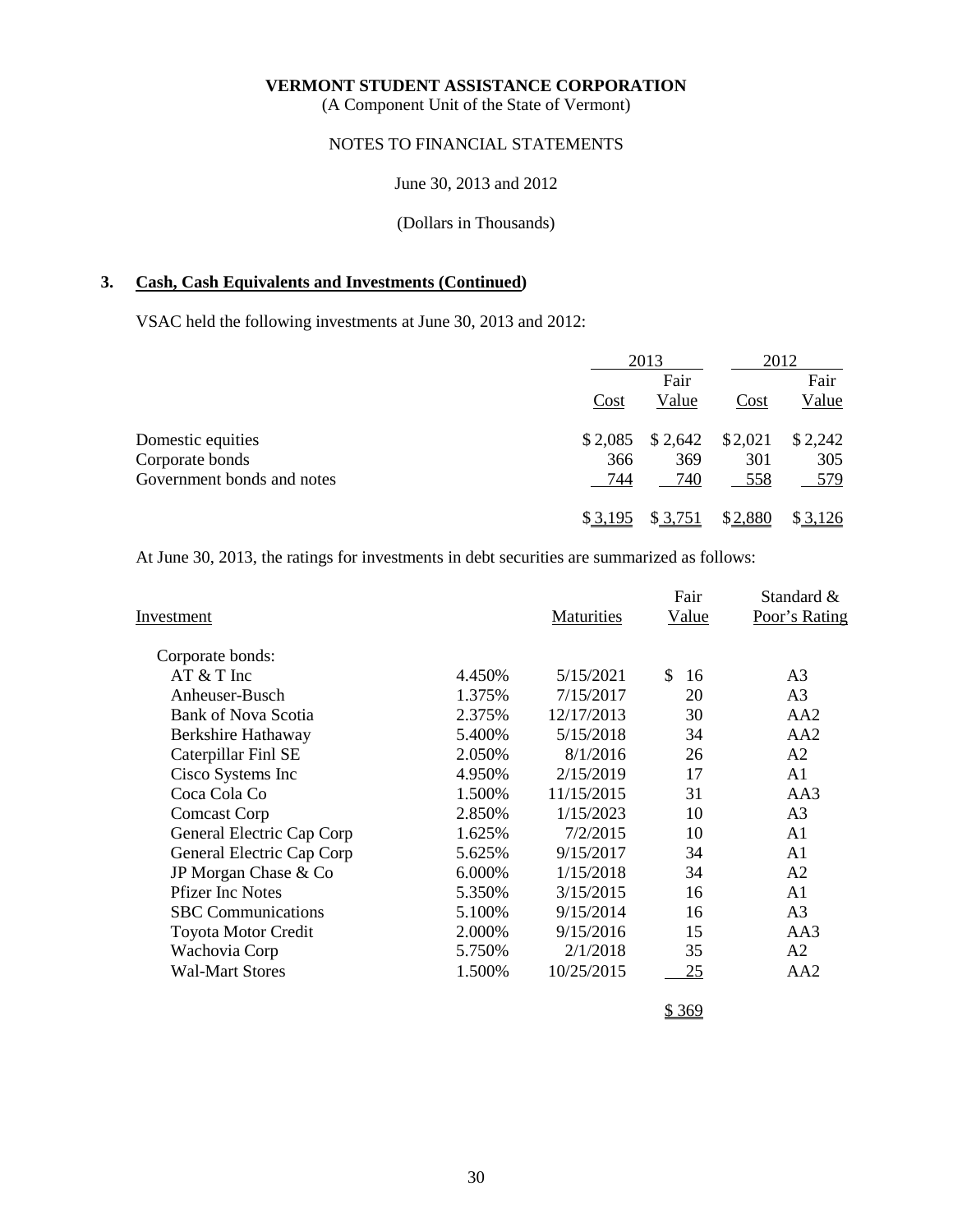(A Component Unit of the State of Vermont)

# NOTES TO FINANCIAL STATEMENTS

# June 30, 2013 and 2012

# (Dollars in Thousands)

# **3. Cash, Cash Equivalents and Investments (Concluded)**

| Investment                  |        | Maturities | Fair<br>Value | Standard &<br>Poor's Rating |
|-----------------------------|--------|------------|---------------|-----------------------------|
| Government bonds and notes: |        |            |               |                             |
| Fed Home Ln Mtg             | 5.000% | 1/30/2014  | \$<br>10      | AAA                         |
| Fed Home Ln Mtg             | 4.750% | 11/17/2015 | 66            | AAA                         |
| Fed Natl Mtg Assn           | 0.375% | 3/16/2015  | 25            | AAA                         |
| <b>FHLMC</b>                | 3.750% | 3/27/2019  | 33            | AAA                         |
| <b>FHLMC</b>                | 2.375% | 1/13/2022  | 29            | AAA                         |
| <b>FNMA</b>                 | 5.375% | 6/12/2017  | 64            | AAA                         |
| U.S. Treasury Bonds         | 4.250% | 11/15/2014 | 143           | AAA                         |
| U.S. Treasury Note          | 4.875% | 8/15/2016  | 118           | AAA                         |
| U.S. Treasury Note          | 1.875% | 9/30/2017  | 21            | AAA                         |
| U.S. Treasury Note          | 3.125% | 5/15/2019  | 98            | AAA                         |
| U.S. Treasury Bonds         | 2.625% | 8/15/2020  | 26            | AAA                         |
| U.S. Treasury Bonds         | 1.750% | 5/15/2022  | 33            | AAA                         |
| Ontario Prov Cda            | 1.650% | 9/27/2019  | 33            | AA2                         |
| Ontario Prov Cda            | 2.950% | 2/5/2015   | 31            | AA2                         |
| Province of Quebec          | 2.750% | 8/25/2021  | 10            | AA <sub>2</sub>             |
|                             |        |            |               |                             |

\$ 740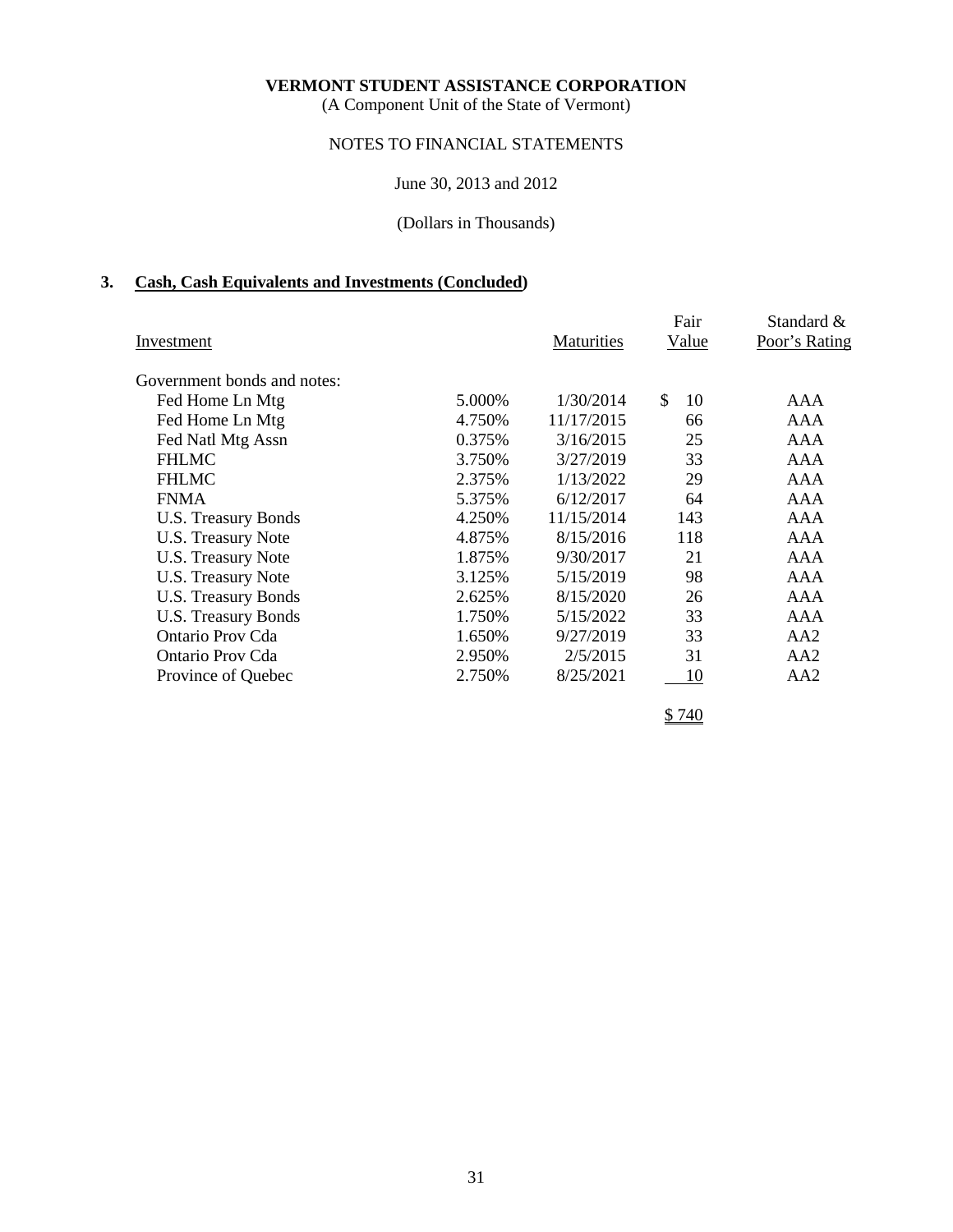(A Component Unit of the State of Vermont)

# NOTES TO FINANCIAL STATEMENTS

# June 30, 2013 and 2012

(Dollars in Thousands)

# **4. Student Loans Receivable**

At June 30, 2013, VSAC held student loans with interest rates ranging from 1.59% to 10%; the majority insured by ED and the U.S. Department of Health and Human Services. Approximately 19.1% of student loans are not guaranteed. Most of VSAC's borrowers are located in the New England states.

Student loans are classified as being in "interim" status during the period from the date the loan is made until a student is out of school either for six or nine months. Subsequent to this period, student loans are classified as being in "repayment" status. "Deferral" status is a period during the life of the loan when repayment is suspended for authorized purposes.

Student loans receivable as of June 30, 2013 and 2012 are summarized as follows:

|                                              | 2013         | 2012                   |
|----------------------------------------------|--------------|------------------------|
| <b>Status:</b>                               |              |                        |
| Interim status                               | \$<br>38,631 | 79,244<br>$\mathbb{S}$ |
| Deferral status                              | 185,386      | 249,189                |
| Repayment status                             | 1,234,546    | 1,340,896              |
| Allowance for loan losses<br>Less:           | (32, 288)    | (33, 446)              |
| Total student loans receivable               | 1,426,275    | 1,635,883              |
| Less: Noncurrent student loans receivable    | 1,262,750    | 1,465,593              |
| Current student loans receivable             | \$163,525    | \$170,290              |
| <b>Guarantee type:</b>                       |              |                        |
| U.S. Department of Education                 | \$1,148,793  | \$1,344,237            |
| U.S. Department of Health and Human Services | 4,354        | 5,401                  |
| Other - Guaranteed                           | 26,893       | 31,602                 |
| Nonguaranteed                                | 278,523      | 288,089                |
| Allowance for loan losses<br>Less:           | (32, 288)    | (33, 446)              |
| Total student loans receivable               | 1,426,275    | 1,635,883              |
| Noncurrent student loans receivable<br>Less: | 1,262,750    | 1,465,593              |
| Current student loans receivable             | \$163,525    | \$170,290              |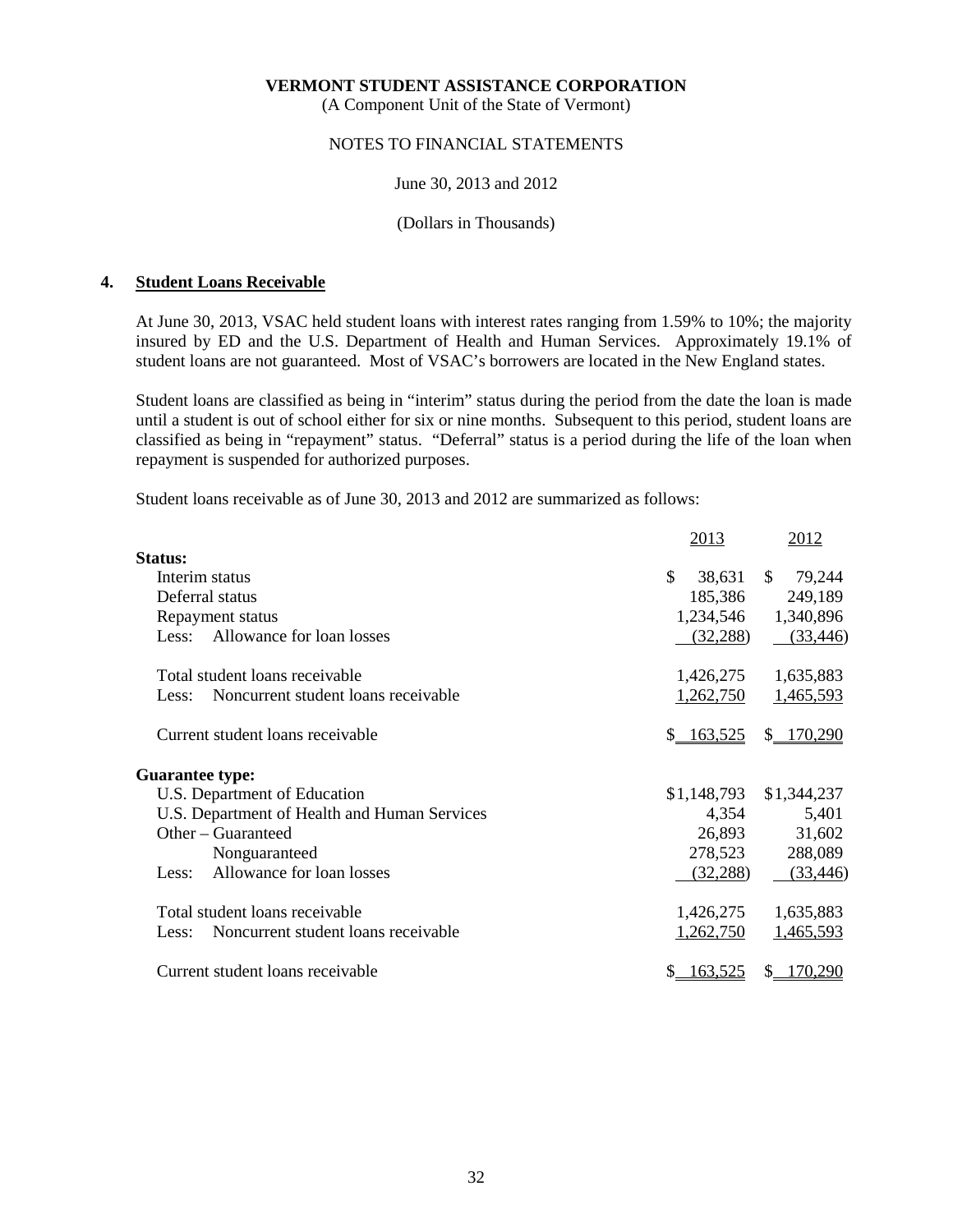(A Component Unit of the State of Vermont)

# NOTES TO FINANCIAL STATEMENTS

# June 30, 2013 and 2012

(Dollars in Thousands)

### **4. Student Loans Receivable (Concluded)**

\$1,395,381 and \$1,655,950 of student loans were pledged to the repayment of bonds and notes as of June 30, 2013 and 2012, respectively.

Transactions in the allowance for loan losses for the years ended June 30, 2013 and 2012 were as follows:

|                                       | 2013                | 2012      |
|---------------------------------------|---------------------|-----------|
| Balance July 1                        | $$33,446$ $$34,135$ |           |
| Net loans charged off                 | (12.737)            | (12,048)  |
| Provision for losses on student loans | 11,579              | 11,359    |
| <b>Balance June 30</b>                | \$32,288            | \$ 33,446 |

The allowance for loan losses represents management's estimate of probable losses on student loans. Management uses the amounts of loans in the portfolio, loss rate, delinquencies, current economic conditions, and historical loss experience. Should any of these factors change significantly from those currently used by management, the estimate will change. At June 30, 2013 and 2012, \$81,618 and \$84,895, respectively, of student loans receivable were over 90 days past due, of which all but \$13,932 and \$14,457, respectively, were guaranteed by one of the guarantee types shown above.

# **5. Net Assets Held for the U.S. Department of Education**

Under the *Higher Education Act Amendments of 1998*, all assets related to the FFEL Program guaranty functions were transferred to the Federal Loan Reserve Fund on October 1, 1998. The Federal Loan Reserve Fund is administered by VSAC on behalf of ED and is the property of the Federal government. VSAC also established the Guarantee Agency Operating Fund on October 1, 1998, in accordance with the *Higher Education Act Amendments of 1998*. The Guarantee Agency Operating Fund, which is included within the Statements of Net Position, is the property of VSAC and is used to account for the activities under the FFEL Program that fall outside of the Federal Loan Reserve Fund.

Changes in Federal loan reserve funds held for ED for the years ended June 30, 2013 and 2012 were as follows:

|                                                 | 2013         | 2012              |
|-------------------------------------------------|--------------|-------------------|
| <i>Additions:</i>                               |              |                   |
| Reimbursement from ED on default loan purchases |              | \$37,293 \$38,671 |
| Default loan collections                        | 190          | 179               |
| Investment income                               | <sub>6</sub> |                   |
| Other, net                                      | 283          | 315               |
| Total additions                                 | 37,772       | 39.186            |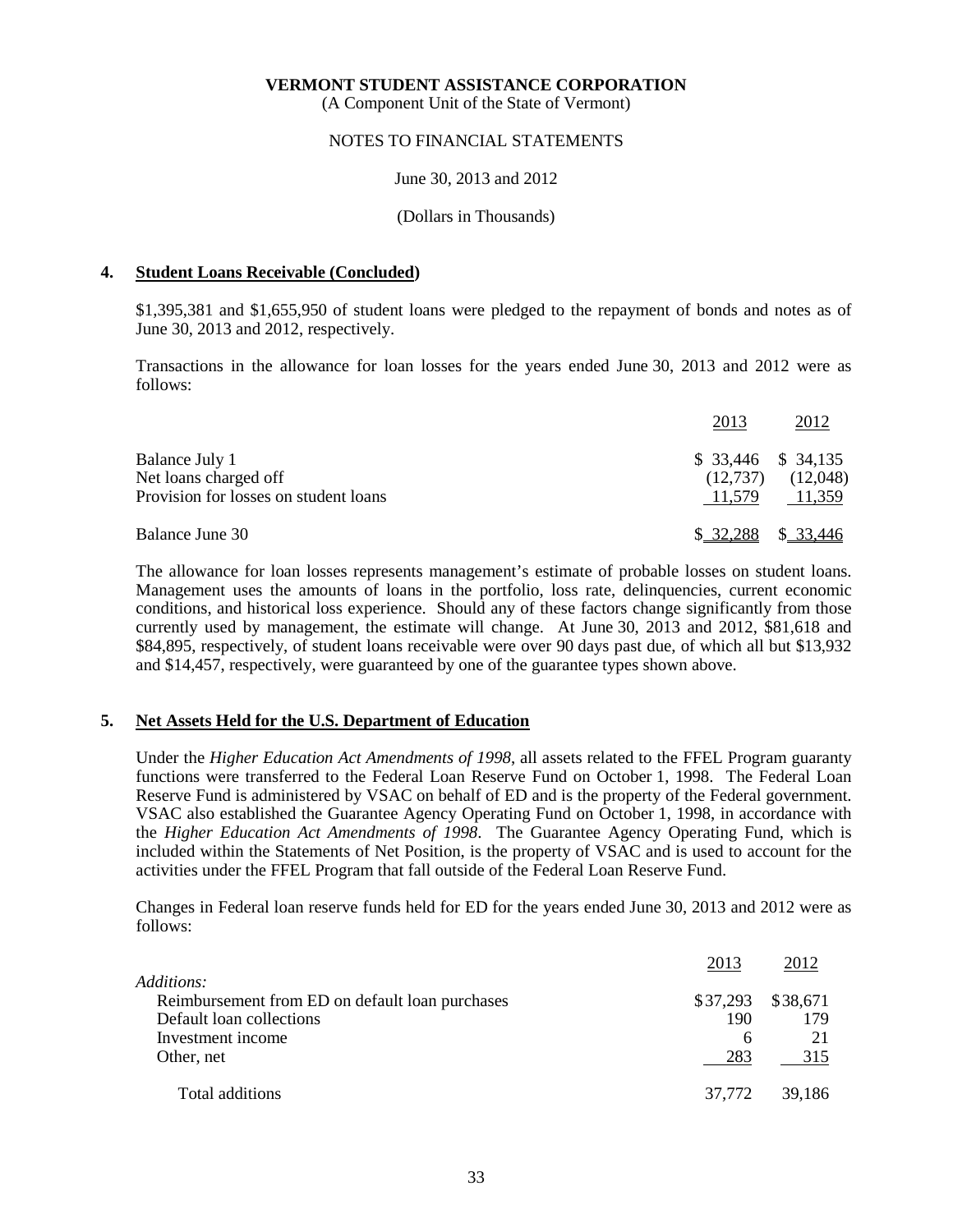(A Component Unit of the State of Vermont)

### NOTES TO FINANCIAL STATEMENTS

June 30, 2013 and 2012

(Dollars in Thousands)

# **5. Net Assets Held for the U.S. Department of Education (Concluded)**

|                                                                                              | 2013            | 2012                |
|----------------------------------------------------------------------------------------------|-----------------|---------------------|
| <i>Deductions:</i><br>Purchases of defaulted loans from lenders<br>Default aversion fee paid | \$38,643<br>165 | \$40,062<br>370     |
| Total deductions                                                                             | 38,808          | 40,432              |
| Net decrease in federal loan reserve funds held                                              | (1.036)         | (1,246)             |
| Federal loan reserve funds held, at beginning of year                                        | 13,895          | 15,141              |
| Federal loan reserve funds held, at end of year                                              |                 | $$12,859$ \$ 13,895 |

To provide security and liquidity against potential defaults, VSAC is required to maintain reserves as specified by Title 16, Vermont Statutes Annotated §2864, Section 422 of Act 20 United States Code 1072, and under various agreements with the bond liquidity and credit enhancement providers. The *Higher Education Act Amendments of 1998* require VSAC to maintain reserves equal to 0.25% of student loans guaranteed. During 2013 and 2012, VSAC maintained sufficient reserves to fully comply with these requirements.

Total outstanding loans issued under the FFEL Program were \$1,148,793 and \$1,344,237 at June 30, 2013 and 2012, respectively. Defaults on FFEL Program loan guarantees are paid by ED through the Federal Loan Reserve Fund.

# **6. Net Assets Held for the Vermont Higher Education Investment Plan (VHEIP)**

VHEIP was established by the Vermont Legislature in April 1998. VHEIP encourages Vermont residents to save for college or other post-secondary education through tax favorable investments. The program has been designed to comply with the requirements for treatment as a "Qualified Tuition Program" under Section 529 of the Internal Revenue Code. There are six plans available: the Managed Allocation Option, the Diversified Equity Option, the Equity Index Option, the Balanced Option, the Fixed Income Option and the Principal Plus Interest Option. All Options are managed by TFI. TFI is part of TIAA-CREF, a New York-based financial services organization. Funds in the Managed Allocation Option are directed into special investment portfolios based on the age of the beneficiary. Funds in the Diversified Equity and Index Options are not age based and remain 100% in equity investments. Funds in the Balanced Option are invested in both equity and income investments. Funds in the Fixed Income Option are invested in bond funds. Funds in the Principal Plus Interest Option are invested under a Funding Agreement between TIAA-CREF and VSAC, and the principal and return are guaranteed by TIAA-CREF. Investments in the other investment options are not guaranteed.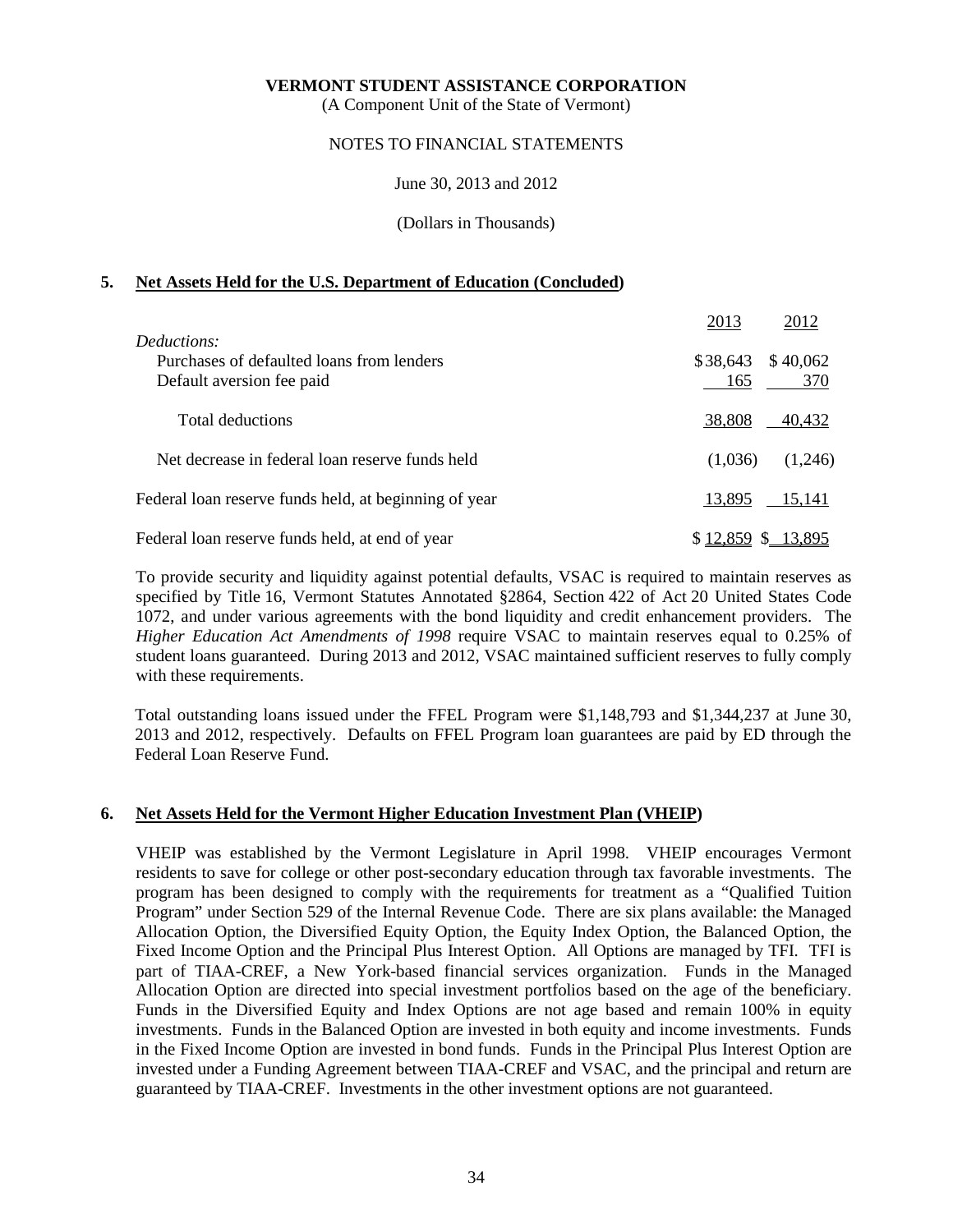(A Component Unit of the State of Vermont)

### NOTES TO FINANCIAL STATEMENTS

# June 30, 2013 and 2012

### (Dollars in Thousands)

# **6. Net Assets Held for the Vermont Higher Education Investment Plan (VHEIP) (Concluded)**

The changes in assets held on behalf of investors for the years ended June 30, 2013 and 2012 were as follows:

|                                                              | 2013        | 2012         |
|--------------------------------------------------------------|-------------|--------------|
| <i>Additions:</i>                                            |             |              |
| Investment income                                            | 2,577<br>S. | 2.460<br>\$. |
| Net realized and unrealized gains                            | 10,549      | 1,792        |
| Net participant subscriptions/redemptions                    | 17,735      | 15,464       |
| Total additions                                              | 30,861      | 19,716       |
| Net amount held on behalf of investors, at beginning of year | 171,015     | 151,299      |
| Net amount held on behalf of investors, at end of year       | \$201,876   | \$171,015    |

# **7. Capital Assets**

A summary of capital assets activity for the years ended June 30, 2013 and 2012 was as follows:

|                                             |                |                | <b>Net</b>  |                | <b>Net</b>  |                |
|---------------------------------------------|----------------|----------------|-------------|----------------|-------------|----------------|
|                                             |                | <b>Balance</b> | Acqui-      | <b>Balance</b> | Acqui-      | <b>Balance</b> |
|                                             | Estimated      | July $1,$      | sitions     | June 30,       | sitions     | June 30,       |
|                                             | Lives          | 2011           | (Disposals) | 2012           | (Disposals) | 2013           |
| Land                                        |                | \$<br>3,150    | \$          | \$<br>3,150    | \$          | \$<br>3,150    |
| Furniture and equipment                     | $3 - 15$ Years | 8,037          | (611)       | 7,426          | 228         | 7,654          |
| Software                                    | $3 - 5$ Years  | 1,591          | 53          | 1,644          | 49          | 1,693          |
| <b>Building</b>                             | $5 - 30$ Years | 16,772         | 209         | 16,981         | 46          | 17,027         |
|                                             |                | 29,550         | (349)       | 29,201         | 323         | 29,524         |
| Less accumulated depreciation               |                | 11,094         | 420         | 11,514         | 1,179       | 12,693         |
| Capital assets, net                         |                | 18,456         | (769)<br>S. | 17,687         | (856)<br>\$ | 16,831         |
| Less bonds payable, net of bond<br>discount |                | (17, 442)      |             | (17,010)       |             |                |
| Net investment in property and<br>equipment |                | 1,014          |             | \$<br>677      |             | 16,831<br>\$   |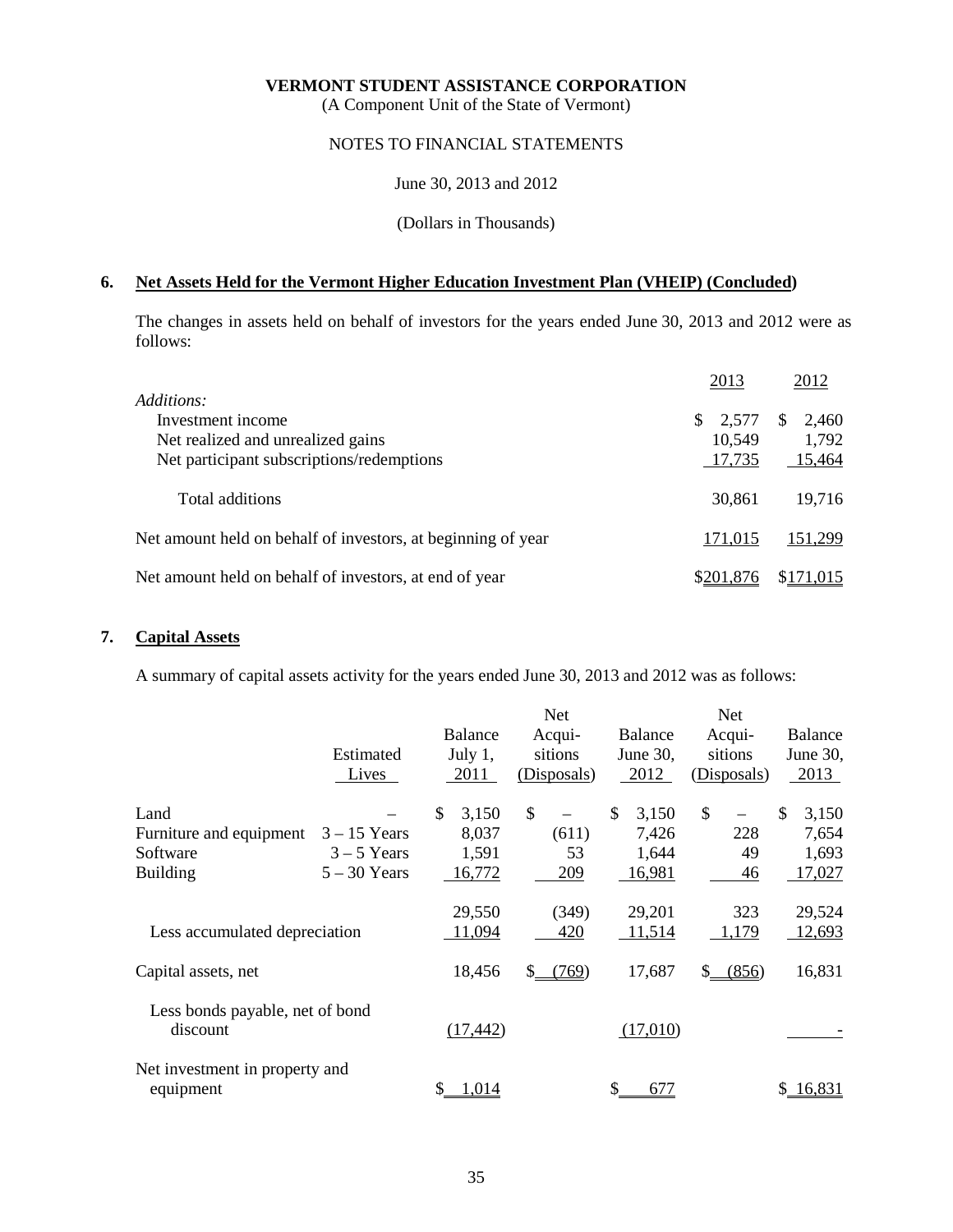(A Component Unit of the State of Vermont)

NOTES TO FINANCIAL STATEMENTS

June 30, 2013 and 2012

(Dollars in Thousands)

# **7. Capital Assets (Concluded)**

Depreciation charged to operations for the years ended June 30, 2013 and 2012 was \$1,213 and \$1,296, respectively.

# **8. Bonds and Note Payable**

VSAC has issued the following bonds and note payable at June 30, 2013 and 2012.

| <b>Bonds Payable:</b>                                                                                                                     | 2013   | 2012         |
|-------------------------------------------------------------------------------------------------------------------------------------------|--------|--------------|
| Bonds Payable which were issued to finance the origination of student loans:                                                              |        |              |
| 1995 Series A, B, C and D, dated June 29, 1995; comprised of auction                                                                      |        |              |
| rate bonds maturing December 2025; interest is reset every 35 days                                                                        |        |              |
| and payable semi-annually at rates which ranged from 0.62% to                                                                             |        |              |
| 0.954% during fiscal year 2013.                                                                                                           | \$     | \$<br>67,200 |
| 1996 Series F, G, H and I, dated May 22, 1996; comprised of auction<br>rate bonds maturing December 2036; interest is reset every 35 days |        |              |
| and payable semi-annually at rates which ranged from 0.62% to                                                                             |        |              |
| 0.954% during fiscal year 2013.                                                                                                           |        | 72,350       |
| 1998 Series K-O, dated June 24, 1998; comprised of auction rate                                                                           |        |              |
| bonds maturing December 2032; interest is reset every 35 days                                                                             |        |              |
| and payable semi-annually at rates which ranged from 0.32% to                                                                             |        |              |
| 0.72% during fiscal year 2013 (0.42% at June 30, 2013).                                                                                   | 2,100  | 111,200      |
| 2000 Series R, S, T and U, dated May 31, 2000; comprised of auction                                                                       |        |              |
| rate bonds maturing December 2034; interest is reset every 35 days                                                                        |        |              |
| and payable semi-annually at rates which ranged from 0.041% to                                                                            |        |              |
| 0.70% during fiscal year 2013 (0.041% at June 30, 2013).                                                                                  | 1,150  | 112,150      |
| 2001 Series V, W and Z dated June 27, 2001; comprised of auction                                                                          |        |              |
| rate bonds maturing December 2035; interest is reset every 35                                                                             |        |              |
| days for Series V and W, and every 7 days for Series Z; interest                                                                          |        |              |
| is payable semi-annually at rates which ranged from 0.575% to                                                                             |        |              |
| 0.746% during fiscal year 2013 (0.586% at June 30, 2013).                                                                                 | 800    | 84,600       |
| 2001 Series X, Y and AA dated June 27, 2001; comprised of auction                                                                         |        |              |
| rate bonds maturing December 2036; interest is reset, and payable,                                                                        |        |              |
| every 28 days for Series X and Y, and every 7 days for Series AA;                                                                         |        |              |
| interest rates ranged from 0.00% to 2.468% during fiscal year 2013                                                                        |        |              |
| (0.583% to 2.468% at June 30, 2013).                                                                                                      | 24,800 | 26,200       |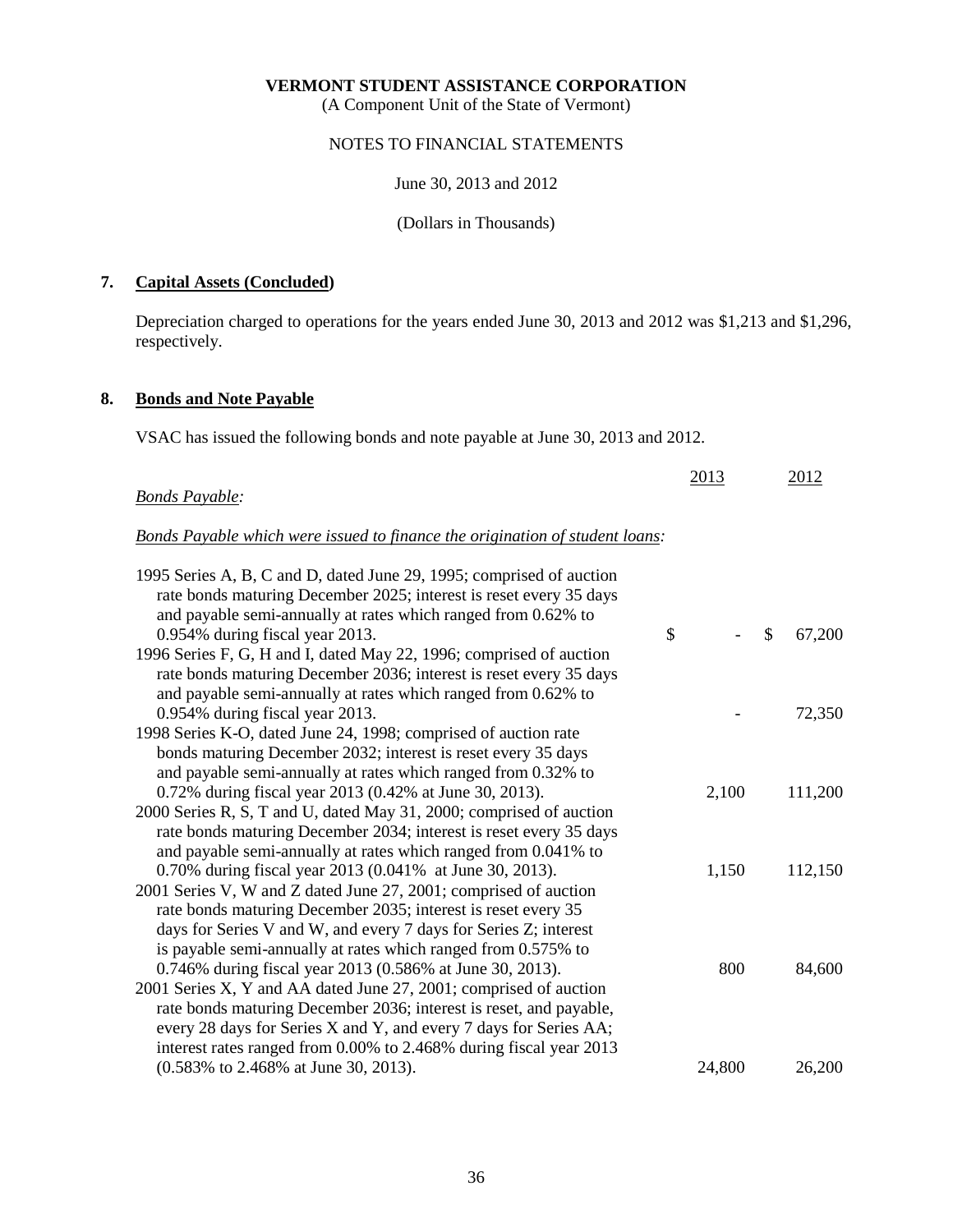(A Component Unit of the State of Vermont)

# NOTES TO FINANCIAL STATEMENTS

# June 30, 2013 and 2012

# (Dollars in Thousands)

# **8. Bonds and Note Payable (Continued)**

|                                                                                                                                                                                                                                                                                                                                                                                                                                                                                     | 2013         | 2012          |
|-------------------------------------------------------------------------------------------------------------------------------------------------------------------------------------------------------------------------------------------------------------------------------------------------------------------------------------------------------------------------------------------------------------------------------------------------------------------------------------|--------------|---------------|
| 2002 Series BB, CC and DD dated October 8, 2002; comprised of<br>auction rate bonds maturing December 2036; interest is reset every<br>35 days and payable semi-annually at rates which ranged from 0.424%<br>to 1.007% during fiscal year 2013 (0.557% at June 30, 2013).<br>2003 Series FF, GG, HH and LL dated May 30, 2003; comprised of<br>auction rate bonds with maturity dates ranging from June 2009<br>through December 2015; interest is reset every 35 days and payable | \$<br>11,000 | \$<br>103,300 |
| semi-annually at rates which ranged from 0.6% to 0.76% during<br>fiscal year 2013.<br>2003 Series II, JJ and KK dated May 30, 2003; comprised of auction                                                                                                                                                                                                                                                                                                                            |              | 122,900       |
| rate bonds maturing December 2037; interest is reset every 35 days<br>and payable semi-annually at rates which ranged from 0.371% to 0.954%<br>during fiscal year 2013 (0.371% at June 30, 2013).<br>2004 Series MM dated June 3, 2004; comprised of auction rate bonds<br>maturing December 2038; interest is reset every 35 days and payable                                                                                                                                      | 9,650        | 124,700       |
| semi-annually at rates which ranged from 0.400% to 0.530% during<br>fiscal year 2013.                                                                                                                                                                                                                                                                                                                                                                                               |              | 74,150        |
| 2004 Series NN and PP dated June 3, 2004; comprised of auction rate<br>bonds maturing December 2038; interest is reset every 35 days and<br>payable semi-annually at rates which ranged from 0.360% to 0.636%                                                                                                                                                                                                                                                                       |              |               |
| during fiscal year 2013 (0.398% at June 30, 2013).<br>2004 Series OO dated June 3, 2004; comprised of auction rate bonds<br>maturing December 2038; interest is reset and payable every 28 days<br>at rates which ranged from 0.00% to 8.404% during fiscal year 2013                                                                                                                                                                                                               | 50           | 98,950        |
| (8.404% at June 30, 2013).<br>2005 Series RR-SS dated June 21, 2005; comprised of auction rate bonds<br>maturing December 2039; interest is reset and payable every 28 days<br>at rates which ranged from 0.00% to 16.866% during fiscal year 2013                                                                                                                                                                                                                                  | 4,550        | 34,250        |
| (0.00% at June 30, 2013).<br>2006 Series TT-VV dated July 12, 2006; comprised of auction rate bonds<br>maturing December 2040; interest is reset every 35 days for the Series<br>TT and UU and every 7 days for the Series VV; interest is payable                                                                                                                                                                                                                                  | 12,075       | 34,750        |
| semi-annually at rates which ranged from 0.212% to 0.583% during fiscal<br>year 2013 (0.212% at June 30, 2013).<br>2007 Series WW-XX dated June 19, 2007; comprised of auction rate bonds<br>maturing December 2041; interest is reset every 35 days and payable                                                                                                                                                                                                                    | 700          | 103,925       |
| semi-annually at rates which ranged from 0.212% to 0.61% during fiscal<br>year 2013 (0.212% at June 30, 2013).<br>2007 Series YY dated December 7, 2007; comprised of auction rate bonds<br>maturing December 2041; interest is reset and payable every 7 days at<br>rates which ranged from 0.00% to 16.94% during fiscal year 2013                                                                                                                                                | 11,300       | 116,025       |
| (0.00% at June 30, 2013).                                                                                                                                                                                                                                                                                                                                                                                                                                                           | 625          | 81,775        |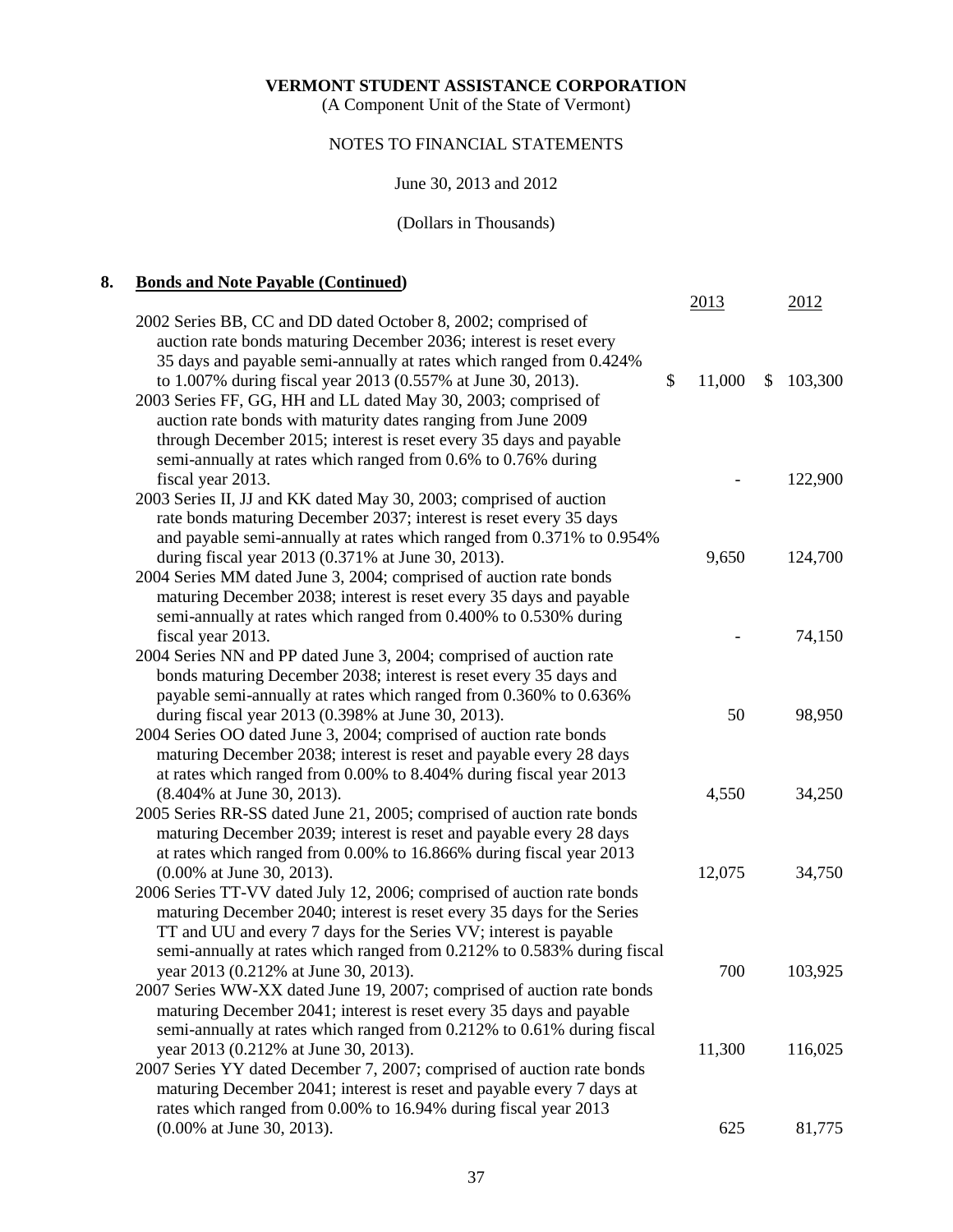(A Component Unit of the State of Vermont)

# NOTES TO FINANCIAL STATEMENTS

# June 30, 2013 and 2012

(Dollars in Thousands)

# **8. Bonds and Note Payable (Continued)**

|                                                                                                                                                                                                                                                                        | 2013      | 2012         |
|------------------------------------------------------------------------------------------------------------------------------------------------------------------------------------------------------------------------------------------------------------------------|-----------|--------------|
| 2008 Series B-1 dated June 26, 2008; comprised of variable rate<br>demand bonds maturing December 2039; interest is reset every 7 days<br>and payable semi-annually at rates which ranged from 0.08% to 0.26%<br>during fiscal year 2013.                              | \$        | \$<br>89,585 |
| 2008 Series C-1 and C-2 dated September 1, 2008; comprised of variable<br>rate demand bonds maturing December 2040; interest is reset every 7<br>days and payable semi-annually at rates which ranged from 0.06% to                                                    |           |              |
| 0.24% during fiscal year 2013.<br>2010 Series A-1 dated August 3, 2010; comprised of fixed rate bonds<br>maturing between December 15, 2015 and 2030; interest is fixed and                                                                                            |           | 161,200      |
| payable semi-annually at rates ranging from 3.0% to 5.0%.<br>2011 Series A-1 dated July 26, 2011; comprised of fixed rate bonds<br>maturing between December 15, 2013 and 2025; interest is fixed and                                                                  | 16,700    | 19,000       |
| payable semi-annually at rates ranging from 3.0% to 5.0%.<br>2012 Series A-1 dated July 17, 2012; comprised of fixed rate bonds                                                                                                                                        | 11,500    | 15,000       |
| maturing between June 15, 2017 and 2031; interest is fixed and payable<br>semi-annually at rates ranging from 2.875% to 5.10%.<br>2012 Series 1 dated November 28, 2012; comprised of variable rate bonds                                                              | 20,635    |              |
| maturing on July 28, 2034; interest is variable and payable monthly at<br>the one-month LIBOR plus 0.7% (0.9% at June 30, 2013).<br>2012 Series B dated November 28, 2012; comprised of variable rate bonds                                                            | 695,270   |              |
| maturing between June 1, 2022 and December 3, 2035; interest is fixed<br>and payable semi-annually at rates ranging from 1.773% to 3.273%.<br>2013 Series 1 dated June 25, 2013; comprised of variable rate bonds                                                      | 127,317   |              |
| maturing on April 30, 2035; interest is variable and payable monthly at<br>the one-month LIBOR plus 0.75% (0.95% at June 30, 2013).                                                                                                                                    | 371,400   |              |
| <b>Other Bonds Payable</b>                                                                                                                                                                                                                                             |           |              |
| 2003 General Obligation bonds dated December 9, 2003, with a final<br>maturity date of March 1, 2034; interest rates are fixed ranging from<br>2.00% to 5.00% payable semi-annually.                                                                                   |           | 17,120       |
| Note Payable                                                                                                                                                                                                                                                           |           |              |
| Note Payable under the ECASLA Asset Backed Commercial Paper<br>Conduit (ABCP) program dated June 30, 2009. A variable rate is<br>calculated monthly by the Conduit Manager and Administrator which<br>ranged from 0.535% to 0.543%; (0.535% at June 30, 2012) maturing |           |              |
| September 30, 2014                                                                                                                                                                                                                                                     |           | 149,173      |
| Total bonds and note payable                                                                                                                                                                                                                                           | 1,321,622 | 1,819,503    |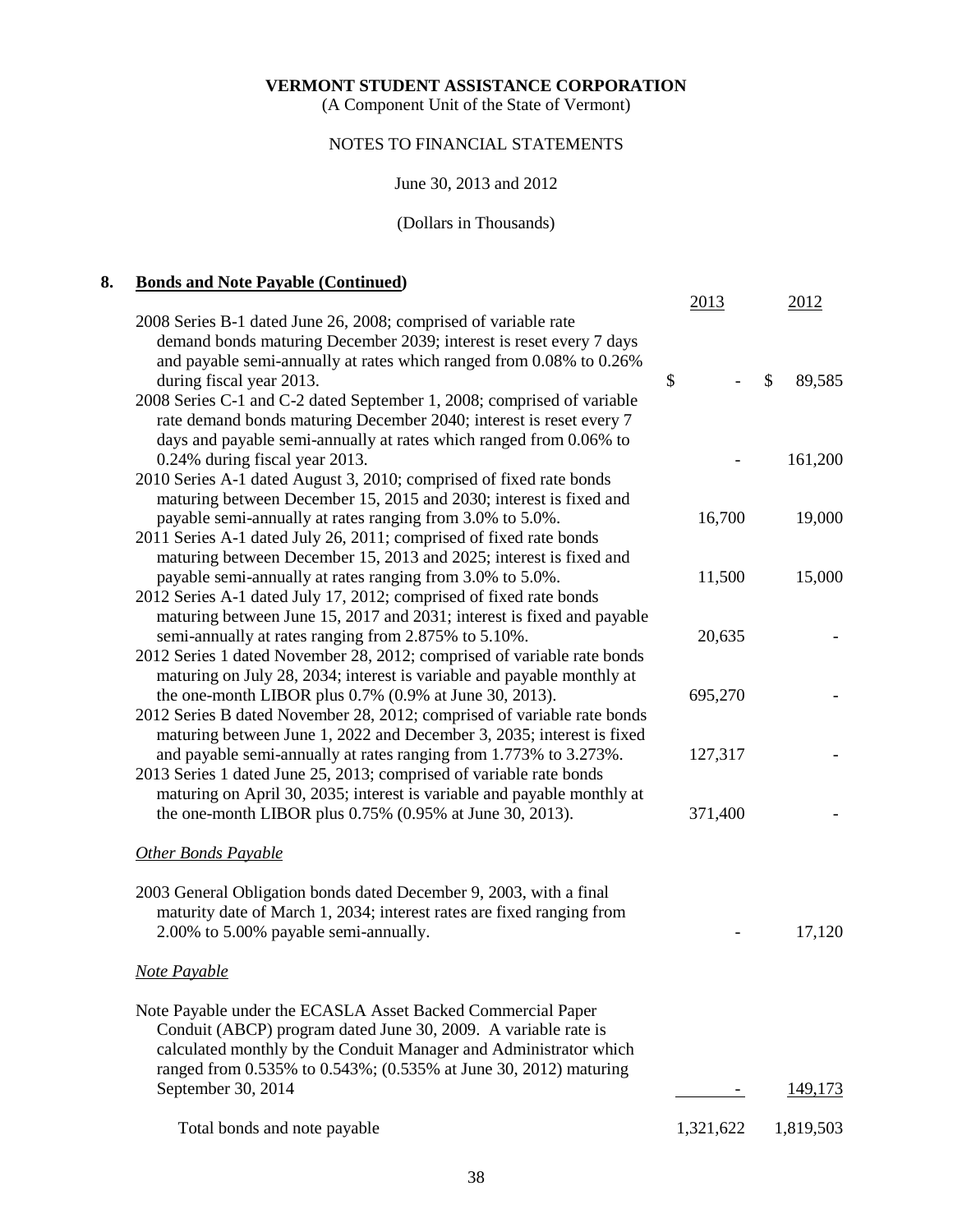(A Component Unit of the State of Vermont)

### NOTES TO FINANCIAL STATEMENTS

### June 30, 2013 and 2012

### (Dollars in Thousands)

### **8. Bonds and Note Payable (Continued)**

| Bond premium/discount, net                   | 816         | 499         |
|----------------------------------------------|-------------|-------------|
| Total bonds and note payable                 | 1,322,438   | 1,820,002   |
| Less: current portion bonds and note payable | 500         | 25.450      |
| Noncurrent portion of bonds and note payable | \$1,321,938 | \$1,794,552 |

All bonds and note payable, except the 2003 General Obligation bonds, are limited obligations of VSAC and are secured, as provided in the underlying bond resolutions, by an assignment and pledge to the Trustee of all VSAC's rights, title and interest in student loans, and revenues derived thereon and the guarantee thereof, including the insurance of certain student loans by ED. In addition, a significant portion of cash and cash equivalents (including debt service reserve accounts which may be used to replenish any deficiency in funds required to pay principal and interest due on the bonds) are held in trust to secure the bonds, except the 2003 General Obligation bonds.

In 2013 and 2012, due to ongoing disruptions in the capital markets, the interest rates paid on auction bonds fluctuated significantly due to failed auction formulae. These rates varied from as low as 0% to as high as 16.94% over 2013 and 2012. This variability is tied to the variable indices in the failed auction formula and the maximum rates defined in the bond indentures.

The 1995 Series A-D, 1996 Series F-I, 1998 Series K-N, 2000 Series R-U, 2001 Series V-AA, 2002 Series BB-DD, 2003 Series FF-LL, 2004 Series MM-PP, 2005 Series RR-SS, 2006 TT-VV, and the 2007 WW-YY bonds are secured for credit-worthiness by AMBAC Assurance Corporation. The 2003 General Obligation bonds payable have no credit support. The 2008 Series B-1 bonds have liquidity support by a Letter of Credit Reimbursement Agreement issued by the Bank of New York that expires on January 6, 2014. The 2008 Series C-1 and C-2 bonds have liquidity support from a Letter of Credit Reimbursement Agreement issued by State Street Bank and Trust Company that expires on March 15, 2014. The ECASLA ABCP Conduit note has liquidity support from a Put Agreement between the Department of Education, the Conduit (Straight-A Funding LLC) and the Conduit Administrator (Bank of New York-Mellon). The remaining bonds have no additional credit or liquidity support.

All bonds and notes, except the 2010A-1, 2011A-1, and 2012A-1 series are subject to redemption prior to maturity at the principal amounts outstanding plus accrued interest at date of redemption. At June 30, 2013, all bonds authorized under the underlying bond resolutions have been issued, except for the 2013A-1 bonds discussed in note 17.

Proceeds from issuance of the bonds and notes payable, except the 2003 General Obligation bonds, and all revenues thereon are held in trust and are restricted as follows: to repurchase bonds; finance student loans; pay interest on the bonds; maintain required reserves; and pay reasonable and necessary program expenses. The 2003 General Obligation bonds are payable from available revenues of VSAC. The 2003 General Obligation bonds were issued for the purpose of financing the acquisition of land, construction, renovation, and equipment outfitting of a new corporate headquarters for VSAC. These bonds were retired during the year ended June 30, 2013.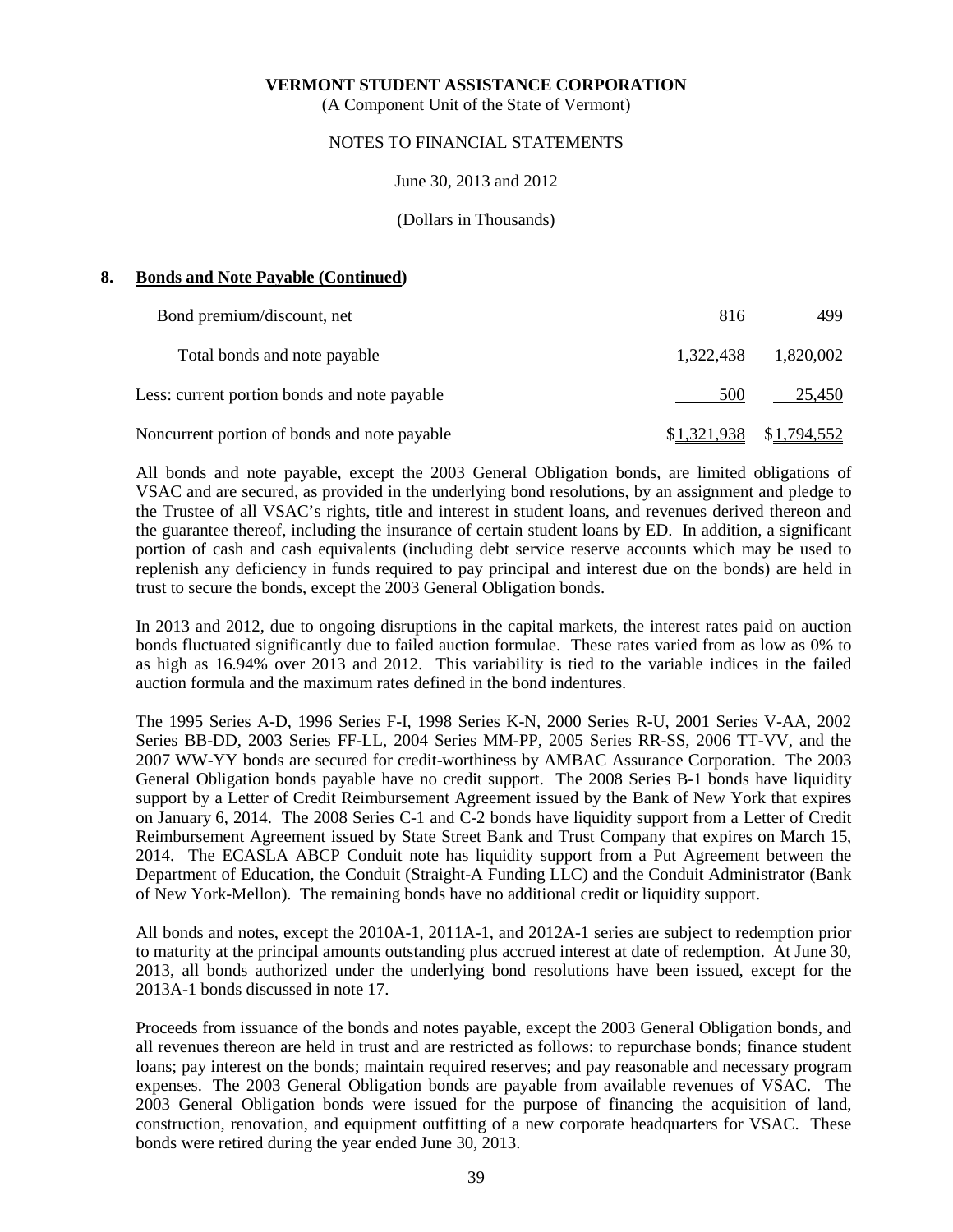(A Component Unit of the State of Vermont)

# NOTES TO FINANCIAL STATEMENTS

# June 30, 2013 and 2012

### (Dollars in Thousands)

# **8. Bonds and Notes Payable (Concluded)**

During 2013, VSAC refunded and extinguished \$1,780,017 of various bonds and notes for \$1,697,860, resulting in gains of \$82,157. The gains from extinguishments of \$19,035 are included in nonoperating revenues for the year ended June 30, 2013. The deferred gains from the current refunding amounted to \$63,122 at the date of the refunding. During the year ended June 30, 2013, the amortized deferred gains from the current refunding of \$4,517 are included as a reduction to interest expense. During 2012, VSAC retired \$125,500 of various bonds for \$120,619, realizing in a gain from extinguishment of \$4,881. Included in the 2013 amounts are the extinguishments at par value of the 2003 General Obligation bonds, 2008 Series B-1 bonds, 2008 Series C-1 and C-2 bonds, and the ECASLA ABCP Conduit note which were completed in 2013.

The debt service requirements, which are based on the interest rates at June 30, 2013 through 2018 and in five-year increments thereafter to maturity for VSAC, are as follows:

| Year ending June 30, | Principal   | Total<br>Interest |              |
|----------------------|-------------|-------------------|--------------|
| <b>FY14</b>          | \$<br>500   | \$15,267          | \$<br>15,767 |
| <b>FY15</b>          | 500         | 15,249            | 15,749       |
| FY16                 | 1,600       | 15,214            | 16,814       |
| <b>FY17</b>          | 3,300       | 15,131            | 18,431       |
| <b>FY18</b>          | 3,500       | 14,994            | 18,494       |
| $FY19-23$            | 109,807     | 70,376            | 180,183      |
| $FY24-28$            | 5,200       | 60,805            | 66,005       |
| $FY29 - 33$          | 11,645      | 59,788            | 71,433       |
| $FY34 - 38$          | 1,156,270   | 18,489            | 1,174,759    |
| $FY39 - 43$          | 29,300      | 371               | 29,671       |
| Total                | \$1,321,622 | \$285,684         | \$1,607,306  |

The actual maturities and interest may differ due to changes in interest rates or other factors.

The following summarizes the debt activity for VSAC for the years ended June 30, 2013 and 2012:

|                                            | 2013        | 2012        |
|--------------------------------------------|-------------|-------------|
| Balance at beginning of year               | \$1,820,002 | \$1,965,047 |
| Issuance                                   | 1,282,135   | 15,000      |
| Premium on issuance                        | 375         | 246         |
| Redemptions, extinguishments and refunding | (1,780,017) | (160, 179)  |
| Accretion/amortization of discount/premium | (57         | (112)       |
| Balance at end of year                     | \$1,322,438 | \$1,820,002 |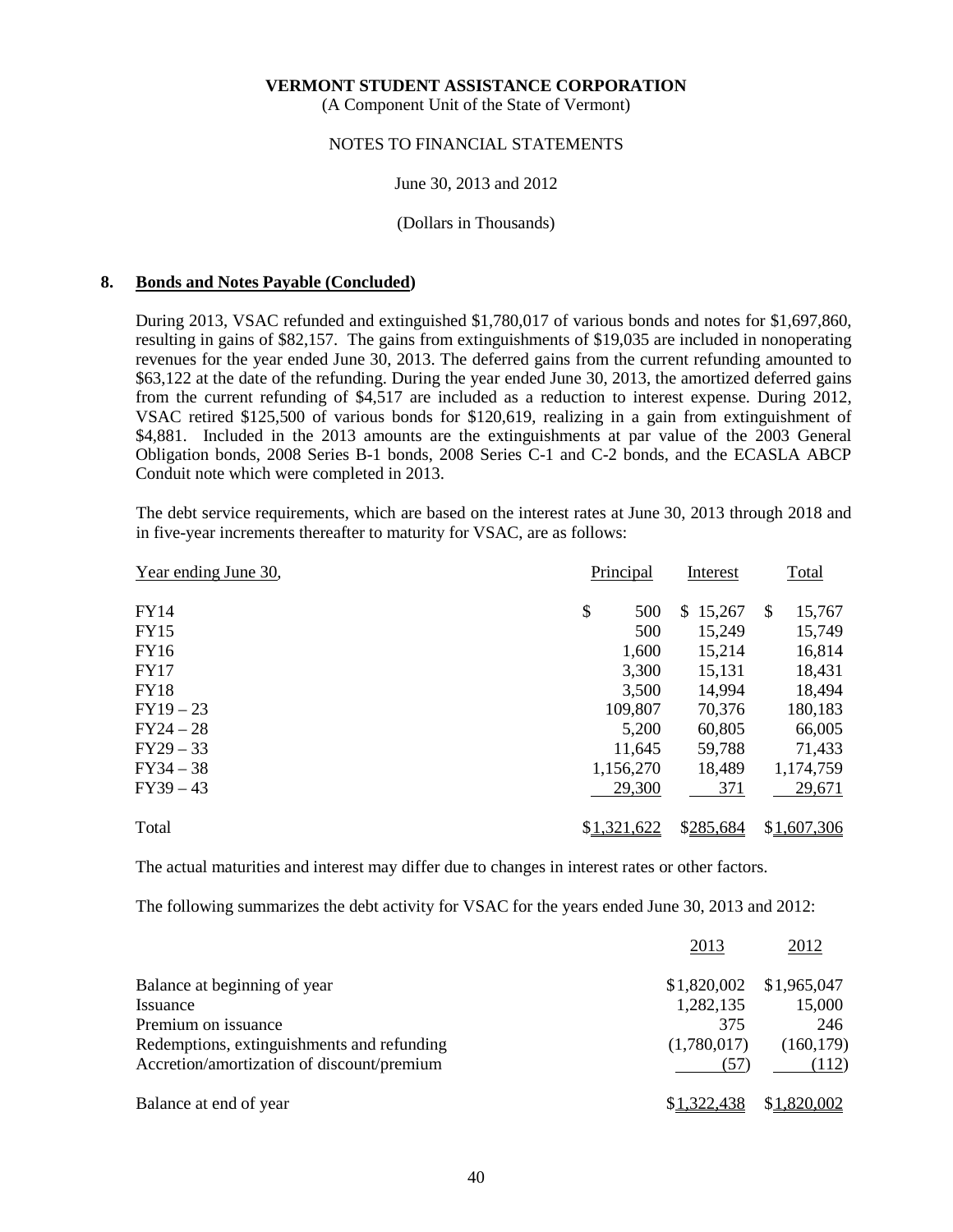(A Component Unit of the State of Vermont)

# NOTES TO FINANCIAL STATEMENTS

### June 30, 2013 and 2012

(Dollars in Thousands)

# **9. U.S. Treasury Rebates Payable**

The tax exempt bonds issued by VSAC are subject to Internal Revenue Service (IRS) regulations which limit the amount of income which may be earned on certain cash equivalents, investments and student loans acquired with bond proceeds. Any excess earnings are to be refunded to the U.S. Treasury. VSAC has estimated that there are U.S. Treasury rebates payable at June 30, 2013 and 2012 of \$1,200 and \$22,663, respectively. VSAC has estimated that there is no estimated current portion at June 30, 2013 or at June 30, 2012. VSAC refunded to the U.S. Treasury \$0 and \$129 in excess earnings in 2013 and 2012, respectively. See Note 14 for additional information related to the settlement of the related IRS audit during the year ended June 30, 2013.

# **10. Student Loan Interest and Special Allowance Revenues**

ED makes quarterly interest subsidy payments on behalf of certain qualified students until the student is required under the provisions of the Act to begin repayment. Repayment on FFEL Program Stafford student loans normally begins within six months after students complete their course of study, leave school or cease to carry at least one-half the normal full-time academic load as determined by the educational institution. Repayment of FFEL Program PLUS, SLS and Consolidation loans normally begins within 60 days from the date of loan disbursement unless a deferment of payments has been granted. In these cases, full repayment of principal and interest would resume at the expiration of the deferment. Interest accrues during this deferment period. HEAL loans enter repayment status nine months after the expiration date of an interim period.

ED provides a special allowance to lenders participating in the FFEL Program Stafford, PLUS, SLS, and Consolidation student loan programs. Special allowance is paid based on a rate that is established quarterly. For loans first disbursed before January 1, 2000, the rate is based on the average rate established in the auction of the thirteen-week U.S. Treasury bills, plus a pre-determined factor, less the interest rate on the loan. For loans first disbursed on or after January 1, 2000, financed with obligations issued after October 1, 1993, the rate is based on the average rate established in the auction of threemonth Financial Commercial Paper, plus a pre-determined factor, less the interest rate on the loan. Under certain conditions, one month LIBOR may be permanently substituted for three month financial commercial paper. Certain loans made or purchased prior to February 8, 2006 with funds obtained through the issuance of tax-exempt obligations issued before October 1, 1993, are eligible for one-half of the special allowance rate, subject to a minimum return of 9.5%. Loans made or purchased with these obligations on or after February 8, 2006 are eligible for full special allowance and are not subject to a minimum return. Loans made or purchased with funds obtained through the issuance of tax-exempt obligations originally issued after October 1, 1993, are eligible for full special allowance and are not subject to a minimum return.

ED restricts student loan interest revenue for loans first disbursed after April 1, 2006. VSAC is required to return borrower loan interest in excess of the special allowance formulae rates for certain FFEL Program Stafford, PLUS, and Consolidation loans. The return of interest totaled \$29,092 and \$35,944 in 2013 and 2012, respectively, and is reflected as a reduction of interest and fees and student loans in the Statements of Revenues, Expenses and Changes in Net Position.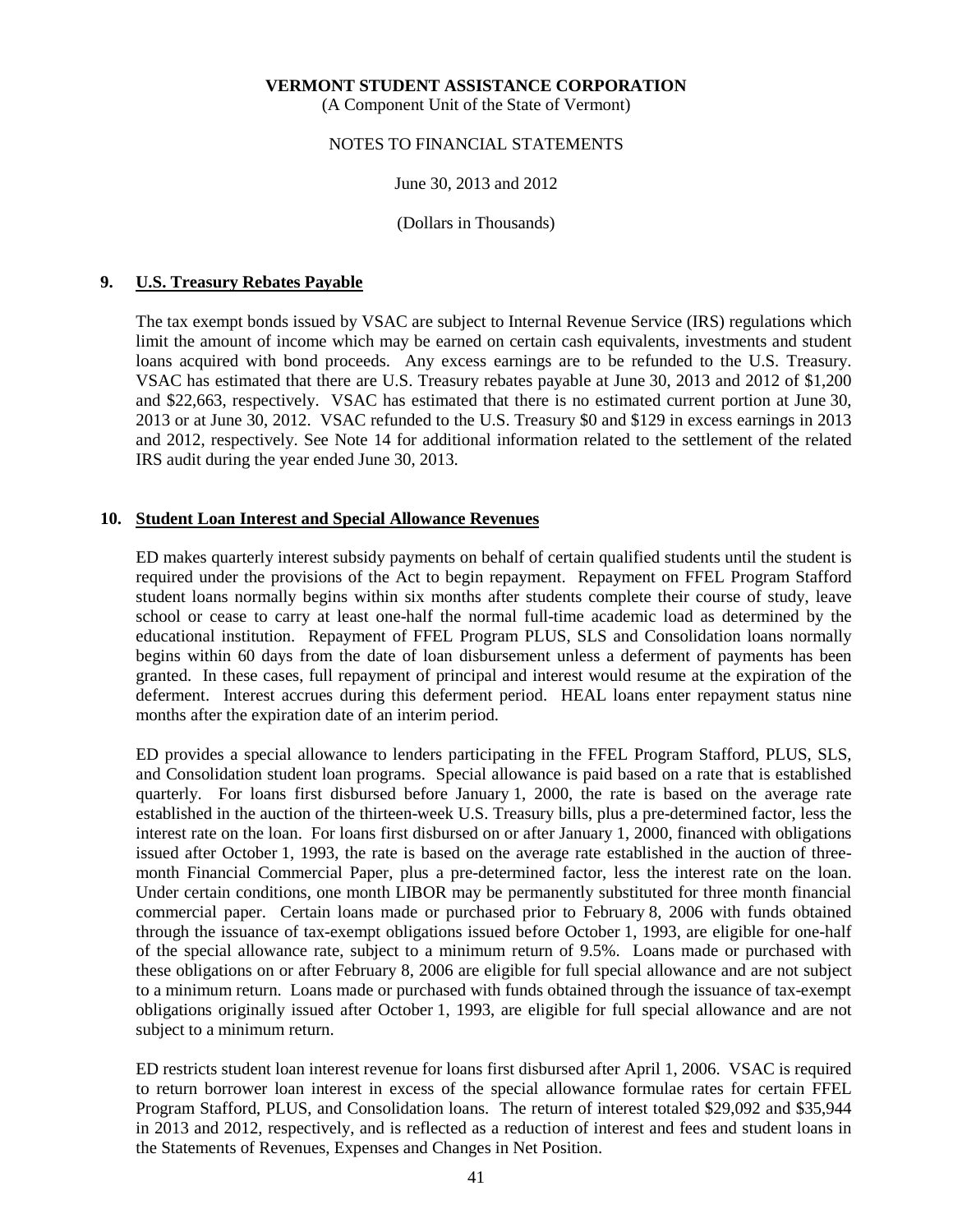(A Component Unit of the State of Vermont)

### NOTES TO FINANCIAL STATEMENTS

# June 30, 2013 and 2012

(Dollars in Thousands)

# **11. Endowment Funds**

Donors have established a number of endowment funds through the Vermont Student Development Fund, Inc. All endowment funds are restricted to provide scholarship funds to Vermont students. All endowment funds are guided by specific agreements and instructions from donors regarding the uses of earnings and appreciation on invested funds.

On May 5, 2009, the Vermont General Assembly enacted the *Uniform Prudent Management of Institutional Funds Act* (UPMIFA). In contrast to prior law, UPMIFA addresses in a more explicit and clear manner a fiduciary's ability to spend net appreciation of donor-restricted endowments.

UPMIFA permits a fiduciary to use a more flexible spending standard than under prior law. As with prior law, the intentions of the donor as specifically expressed in a gift instrument will always govern the spending from an endowment fund. UPMIFA also continues to provide that the mere use of the terms "income" or "principal" will not be interpreted to mean that the donor intended to limit the spending from the fund in any particular manner. Unless specifically directed to the contrary, under UPMIFA a fiduciary may expend so much of an endowment fund as an ordinarily prudent person in a like position would spend for the uses, benefits, purposes, and duration for which the endowment fund was established. Under this new rule of prudence, a distinction no longer exists between income and principal, nor is there a need to track historic dollar value. This allows an institution to spend any amount from an endowment fund (whether it was historically categorized as income or principal or whether the fund is above historic dollar value), provided that the spending decision is prudent under the circumstances.

The VSAC Board of Directors has established a total-return spending rate policy, and almost all of the endowment agreements specify this approach. In this approach, the amount of funds that may be expended from an endowment is based on a percentage of the fund's average historical (using the prior 12 calendar quarters) total value, and may come from the total return on the fund, including interest and dividend earnings, and appreciation over historical gift value. Total investment return in excess of the established spending rate is considered to be nonexpendable in future periods. The spending rate may be adjusted by the Board of Directors at their discretion. In FY 2012 certain endowment agreements were amended to permit spending of "principal" (i.e., spending that would take a fund below its historic contributed value) with the consent of the original donors of those funds.

At June 30, 2013 and 2012, the total net position related to endowment funds were \$3,935 and \$3,473, respectively. Expendable restricted net position totaled \$276 and \$218, respectively. The remaining \$3,659 and \$3,255, respectively, of net position related to endowment funds were nonexpendable.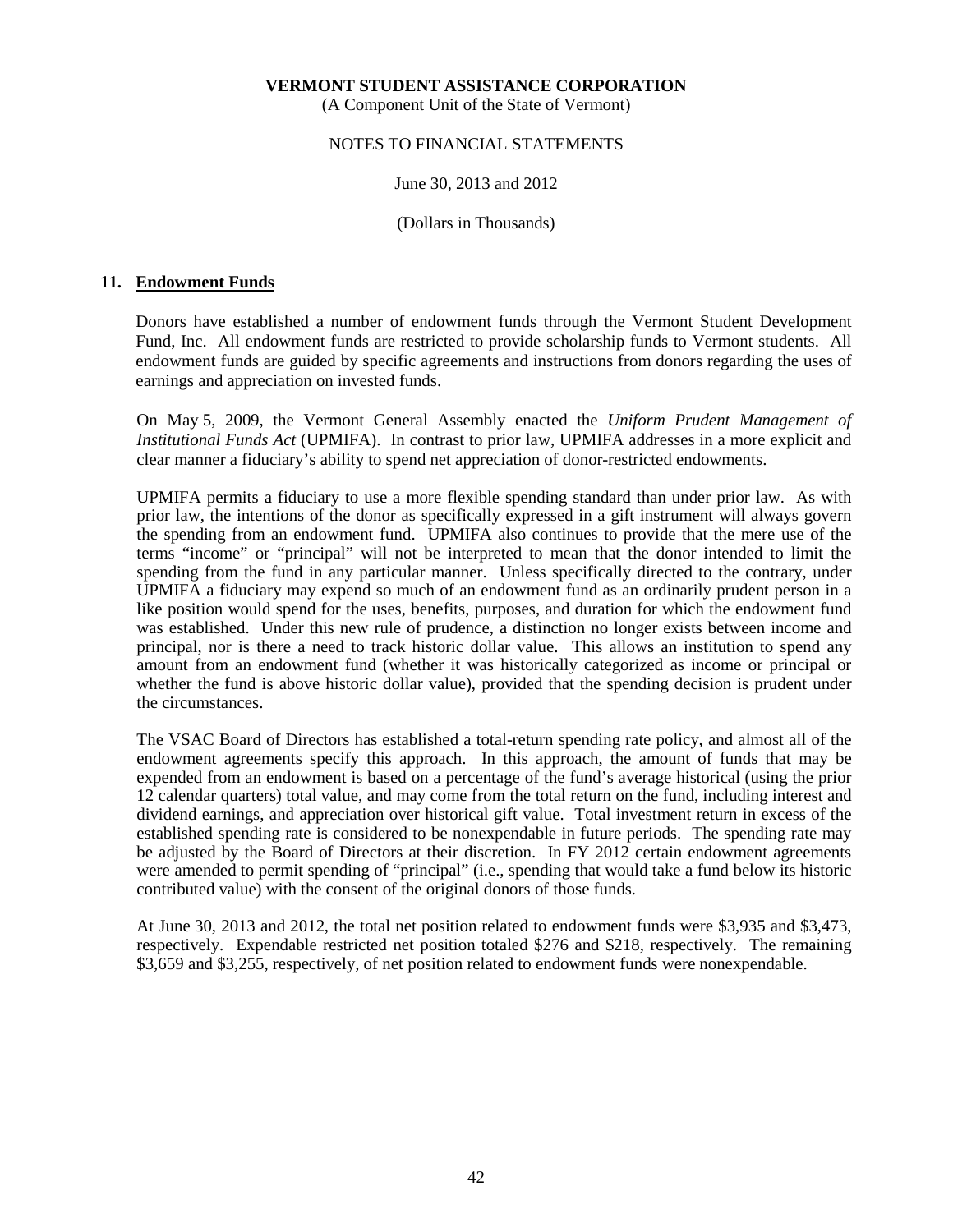(A Component Unit of the State of Vermont)

# NOTES TO FINANCIAL STATEMENTS

#### June 30, 2013 and 2012

#### (Dollars in Thousands)

#### **12. Restricted Net Position**

Restrictions on net position are the result of bond resolutions, state statutes, various federal regulations and program agreements, and donor restrictions. Bond resolutions restrict net position to the origination of student loans and payment of debt service on bonds and notes payable. State statutes and federal regulations and program agreements restrict various net position to use for specific grant, scholarship and educational activities. Donors have restricted a number of endowment funds for scholarship awards. Restricted net position as of June 30, 2013 and 2012 are as follows:

|                                                                                                                                                                          | 2013                                 | 2012           |
|--------------------------------------------------------------------------------------------------------------------------------------------------------------------------|--------------------------------------|----------------|
| Expendable - restricted by bond resolutions<br><b>Expendable - restricted by Federal or State Statute</b><br>Nonexpendable – income is donor restricted for scholarships | $$29,412$ $$109,109$<br>471<br>3,967 | 1,272<br>3,503 |
| Total restricted net position                                                                                                                                            | $$33,850$ $$113,884$                 |                |

#### **13. Retirement Benefits**

Full-time employees of VSAC that meet specific eligibility requirements are participants in a retirement annuity plan. This plan is a multi-employer defined contribution plan sponsored by Teachers Insurance and Annuity Association and College Retirement Equities Fund (TIAA-CREF). The payroll for employees covered under the plan for the fiscal year ended June 30, 2013 and 2012 amounted to \$13,721 and \$13,193, respectively; VSAC's total payroll was \$13,743 and \$13,369, respectively. Total contributions by VSAC amounted to \$1,372 and \$1,319 in 2013 and 2012, respectively, which represented 10% of the covered payroll.

In June of 2004 the Governmental Accounting Standards Board issued Statement 45, *Accounting and Financial Reporting by Employers for Postemployment Benefits Other than Pensions*. This statement requires recognition of current period costs related to expected future expenditures for Other Post-Employment Benefits (OPEB). VSAC employees who complete 15 years of continuing service and who are not otherwise eligible for Medicare coverage may elect to continue to buy VSAC's health care coverage at COBRA rates. VSAC has determined that this obligation is not material and has not recorded a liability for OPEB at June 30, 2013 and 2012.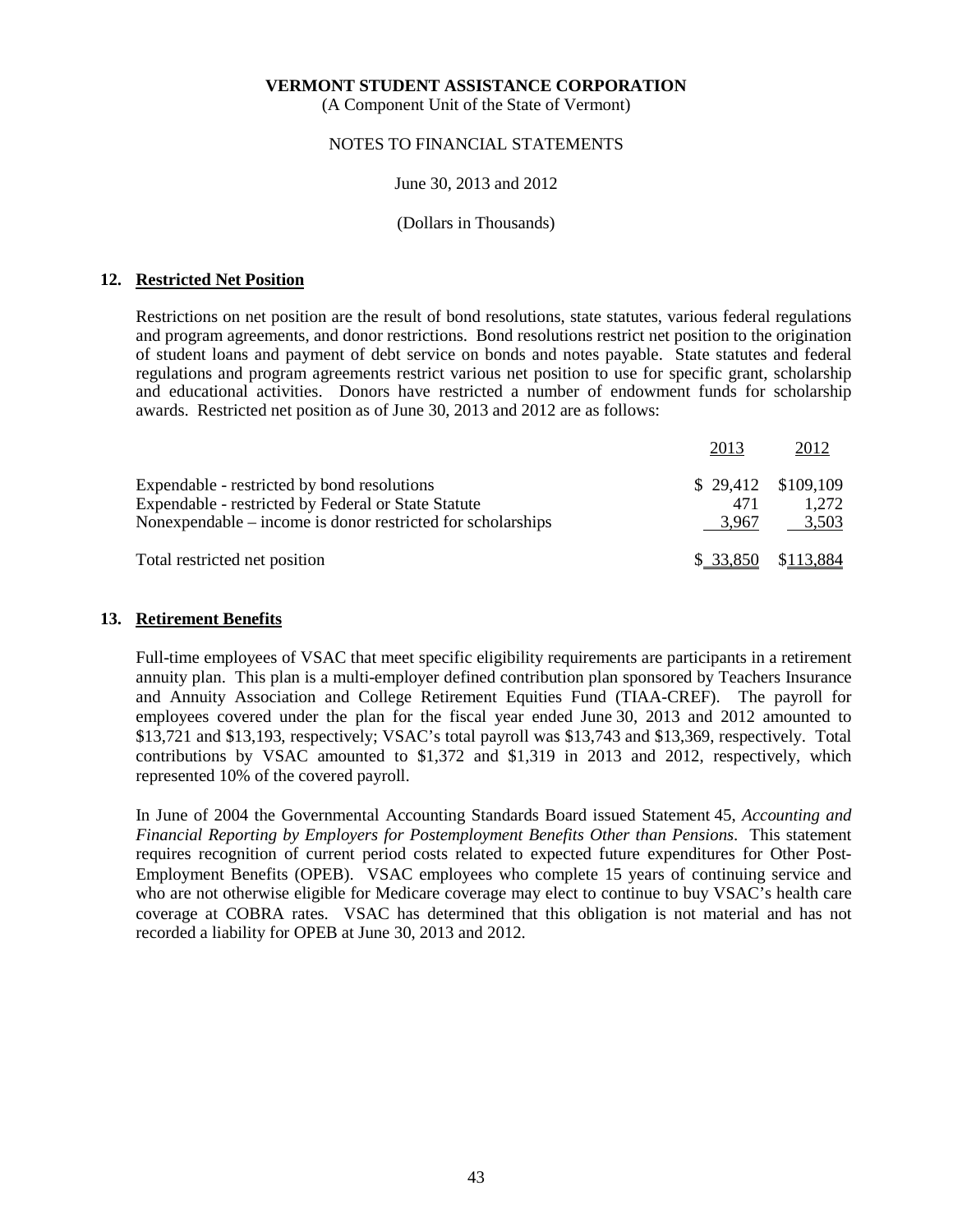(A Component Unit of the State of Vermont)

# NOTES TO FINANCIAL STATEMENTS

#### June 30, 2013 and 2012

#### (Dollars in Thousands)

# **14. Contingencies**

VSAC participates in various federally funded programs. These programs are subject to financial and compliance audits and resolution of identified questioned costs. The amount, if any, of expenditures which may be disallowed by the granting agency cannot be determined at this time.

VSAC is exposed to various risks of loss related to torts; theft of, damage to and destruction of assets; errors and omissions; injuries to employees; and natural disasters. VSAC manages these risks through a combination of commercial insurance packages purchased in the name of VSAC, and through selfinsurance programs for medical and dental claims. With respect to its commercial insurance packages, VSAC has not experienced or settled claims resulting from these risks which have exceeded its commercial insurance coverage. In addition, VSAC has purchased stop-loss insurance for its selfinsurance programs and has transferred the risk of loss to the commercial insurance carrier.

A summary of the reserve for self-insured medical and dental liabilities included in accounts payable and other liabilities on the statements of net position for the years ended June 30, 2013 and 2012 is as follows:

|                              | 2013         | 2012       |
|------------------------------|--------------|------------|
| Balance, beginning of year   | <sup>S</sup> | 398 \$ 374 |
| Claims paid                  | (3,747)      | (3,869)    |
| Accrual for estimated claims | 3,733        | 3,893      |
| Balance, end of year         | 384          | 398        |

The IRS has conducted an audit of VSAC's Education Loan Revenue Bonds, Series 1998K-O (the Bonds) issued on June 24, 1998 with an aggregate principal amount of \$165,000. As part of the audit of the Bonds, the IRS delivered to VSAC on March 3, 2009, a Notice of Proposed Issue which raised issues regarding (1) VSAC's methodology for tracking student loans acquired with the proceeds of the Bonds and (2) the treatment of the consolidation loan rebate fee paid by VSAC to the Department of Education as a qualified administrative expense. As a result, the IRS asserted that the Bonds are not qualified student loan bonds under Section 144(b)(1)(A) of the Internal Revenue Code (IRC) and that, therefore, interest on the Bonds would not be excludable from gross income of bondholders under Section 103(a) of the IRC. On November 28, 2012, simultaneously with the payment by VSAC to the IRS of \$19,186, VSAC and the IRS entered into a Closing Agreement resolving all claims and issues pending in the audit. As of June 30, 2012, the estimated liability included in the Statement of Net Position associated with this issue was \$22,663. The settlement payment to resolve all claims and issues of \$19,186 resulted in an increase in net position of \$3,477, which is included as a reduction to operating expenses in the Statement of Revenues, Expenses and Changes in Net Position for the year ended June 30, 2013.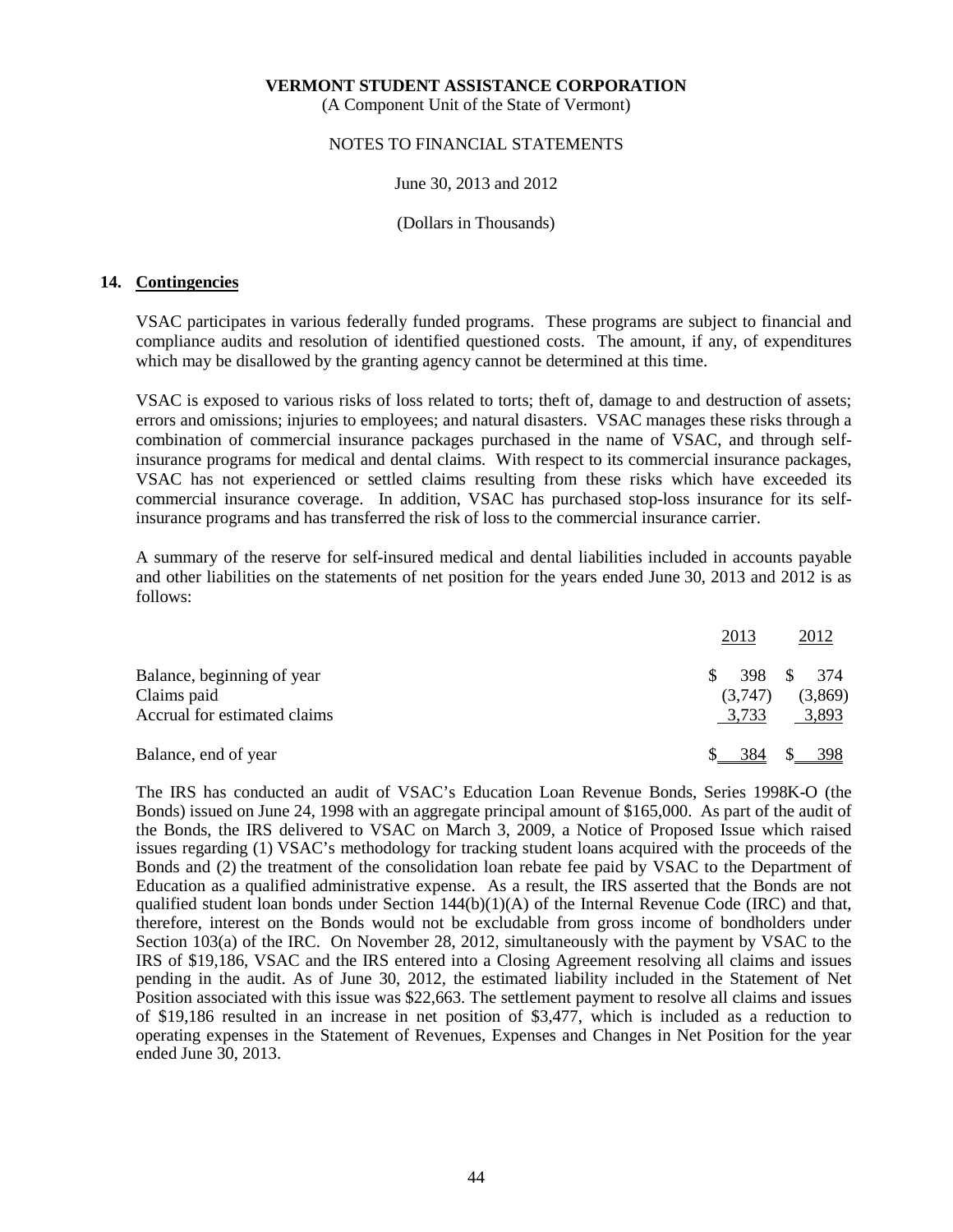(A Component Unit of the State of Vermont)

#### NOTES TO FINANCIAL STATEMENTS

# June 30, 2013 and 2012

(Dollars in Thousands)

# **14. Contingencies (Concluded)**

A suit was brought by a former employee of the Department of Education in September 2009 in the United States District Court for the Eastern District of Virginia (the Court) under the Federal False Claims Act, against nine lenders participating in the federal Higher Education Act Loan programs, including VSAC. The suit alleges wrongful acts in connection with so-called 9.5% "floor" loans, referring to Special Allowance Payment (SAP) billings submitted by VSAC to the Department of Education. On December 1, 2009, the Court granted VSAC's motion to dismiss it from the action concluding that VSAC as an agency of the State of Vermont was not amenable to suit under the False Claims Act. The plaintiff appealed the dismissal in December 2010. On June 18, 2012, the Federal Court of Appeals for the 4th Circuit ruled that the District Court applied an incorrect legal standard when deciding the motion to dismiss, and remanded the case back to the Court for further proceedings. On September 20, 2012, VSAC filed a renewed motion to dismiss; and on October 24, 2012, the District Court granted VSAC's renewed motion to dismiss. The motion to dismiss was appealed by the plaintiff and the action is now again pending before the Fourth Circuit Court of Appeals. VSAC strongly believes these claims to be unsupported by the facts and the law and will continue to contest the suit vigorously.

#### **15. Loan Commitments**

At June 30, 2013 and 2012, VSAC had commitments to extend credit for non-guaranteed student loans of approximately \$893 and \$533, respectively. Commitments to extend credit are agreements to lend to a borrower as long as there is no violation of any condition established in the commitment agreement. Commitments generally have fixed expiration dates or other termination clauses. VSAC uses the same credit policies in making commitments as it does for student loans receivable.

#### **16. Segment Reporting**

VSAC has elected to disclose the activities of VSAC's segments. The segments presented include:

Operations – This segment includes administration, FFEL Program guarantor functions, privately-held student loans, and student outreach activities (partially funded by Federal and State grants). VSAC's net investment in capital assets is reflected in this segment. The fund balance in this segment is considered unrestricted and available for any corporate purpose.

Bond – This segment includes the activities of all VSAC education loan financing instruments, including the note payable established under the ABCP Conduit program, and the related secured assets. Accumulated balances in this fund are restricted by financing agreements.

Scholarships – This segment includes all funds designated as scholarships and the related donations, earnings, and disbursements for the various scholarship programs administered by VSAC, including endowments. The balance of this segment primarily represents unspent invested amounts in the Vermont Student Development Fund, Inc. (d/b/a the Vermont Scholarship Fund), which is a permanent endowment.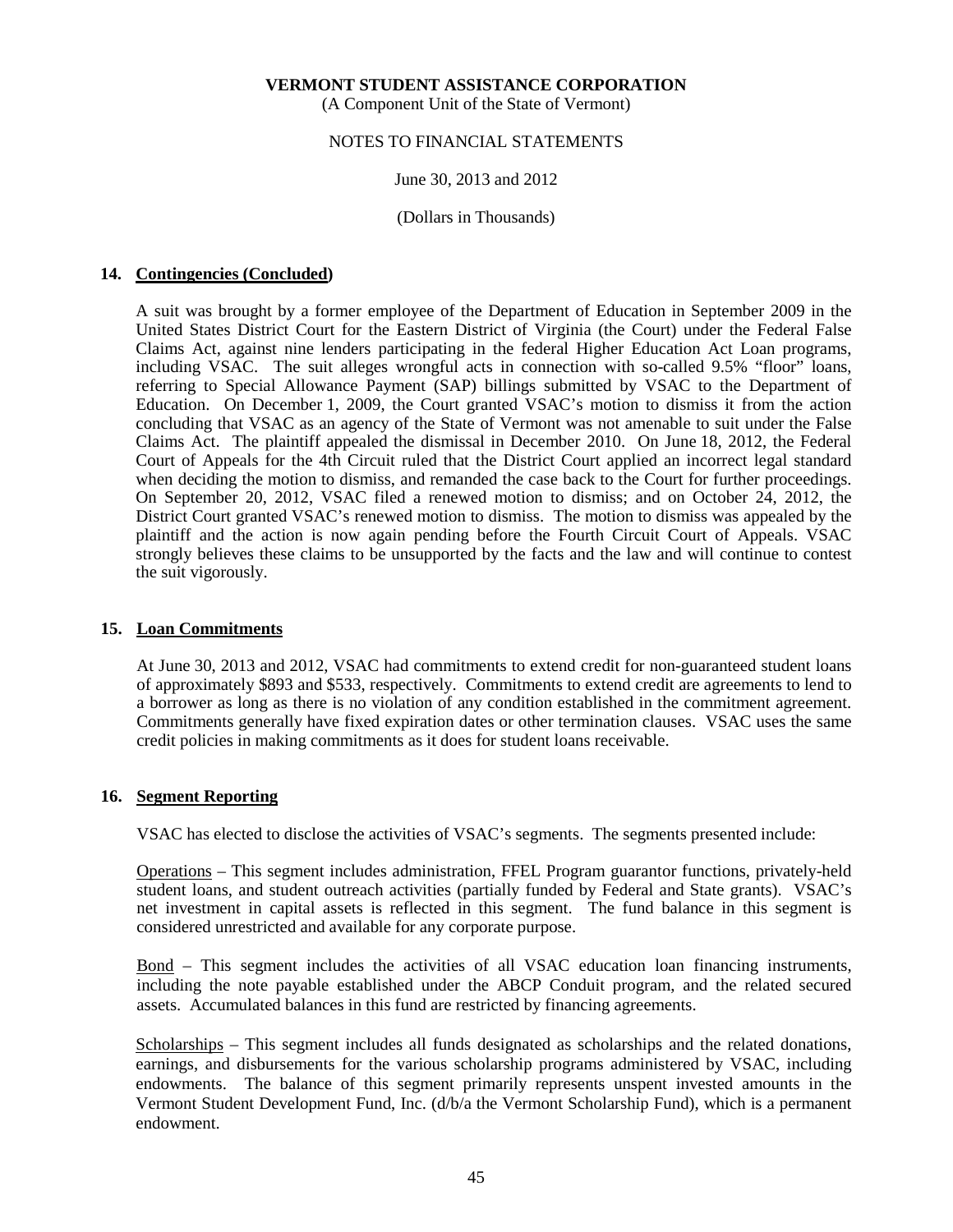(A Component Unit of the State of Vermont)

# NOTES TO FINANCIAL STATEMENTS

### June 30, 2013 and 2012

#### (Dollars in Thousands)

# **16. Segment Reporting (Continued)**

Grants – This segment reflects the activities of all funds received that are part of certain annual State of Vermont appropriations. These include the incentive grants, Next Generation non-degree grants, and the Vermont Honors Scholarship program. Any carryover balance in this segment is the result of 'attrition' which is created by eligible students who are unable to utilize their award. These funds remain in the segment and are awarded in the following fiscal year.

VSAC's segment financial reporting at June 30, 2013:

#### *Condensed Statement of Net Position*

|                                        | Oper-                 |               | Scholar- |           |               |
|----------------------------------------|-----------------------|---------------|----------|-----------|---------------|
|                                        | ations                | Bond          | ships    | Grants    | Total         |
| Assets:                                |                       |               |          |           |               |
| Current assets                         | \$32,126              | 167,010<br>\$ | \$10,191 | \$<br>551 | \$<br>209,878 |
| Capital assets, net                    | 16,831                |               |          |           | 16,831        |
| Other noncurrent assets                | 55,002                | 1,275,660     |          |           | 1,330,662     |
| <b>Total assets</b>                    | \$103,959             | \$1,442,670   | \$10,191 | \$ 551    | \$1,557,371   |
| Liabilities:                           |                       |               |          |           |               |
| <b>Current liabilities</b>             | $\mathbb{S}$<br>4,253 | \$<br>1,166   | \$6,224  | \$<br>80  | 11,723<br>\$  |
| Noncurrent liabilities                 |                       | 1,323,138     |          |           | 1,323,138     |
| Interfund (receivable) payable         | (30, 350)             | 30,350        |          |           |               |
|                                        |                       |               |          |           |               |
| <b>Total liabilities</b>               | (26,097)              | 1,354,654     | 6,224    | 80        | 1,334,861     |
| Deferred inflows of resources          |                       |               |          |           |               |
| Deferred gains on early refunding of   |                       |               |          |           |               |
| bonds payable                          |                       | 58,604        |          |           | 58,604        |
| Total liabilities and deferred inflows |                       |               |          |           |               |
| of resources                           | (26,097)              | 1,413,258     | 6,224    | 80        | 1,393,465     |
|                                        |                       |               |          |           |               |
| Net position:                          |                       |               |          |           |               |
| Net investment in capital assets       | 16,831                |               |          |           | 16,831        |
| Restricted                             |                       | 29,412        | 3,967    | 471       | 33,850        |
| Unrestricted                           | 113,225               |               |          |           | 113,225       |
| Total net position                     | 130,056               | 29,412        | 3,967    | 471       | 163,906       |
|                                        |                       |               |          |           |               |
| Total liabilities, deferred inflows    |                       |               |          |           |               |
| of resources and net position          | \$103,959             | \$1,442,670   | \$10,191 | \$ 551    | \$1,557,371   |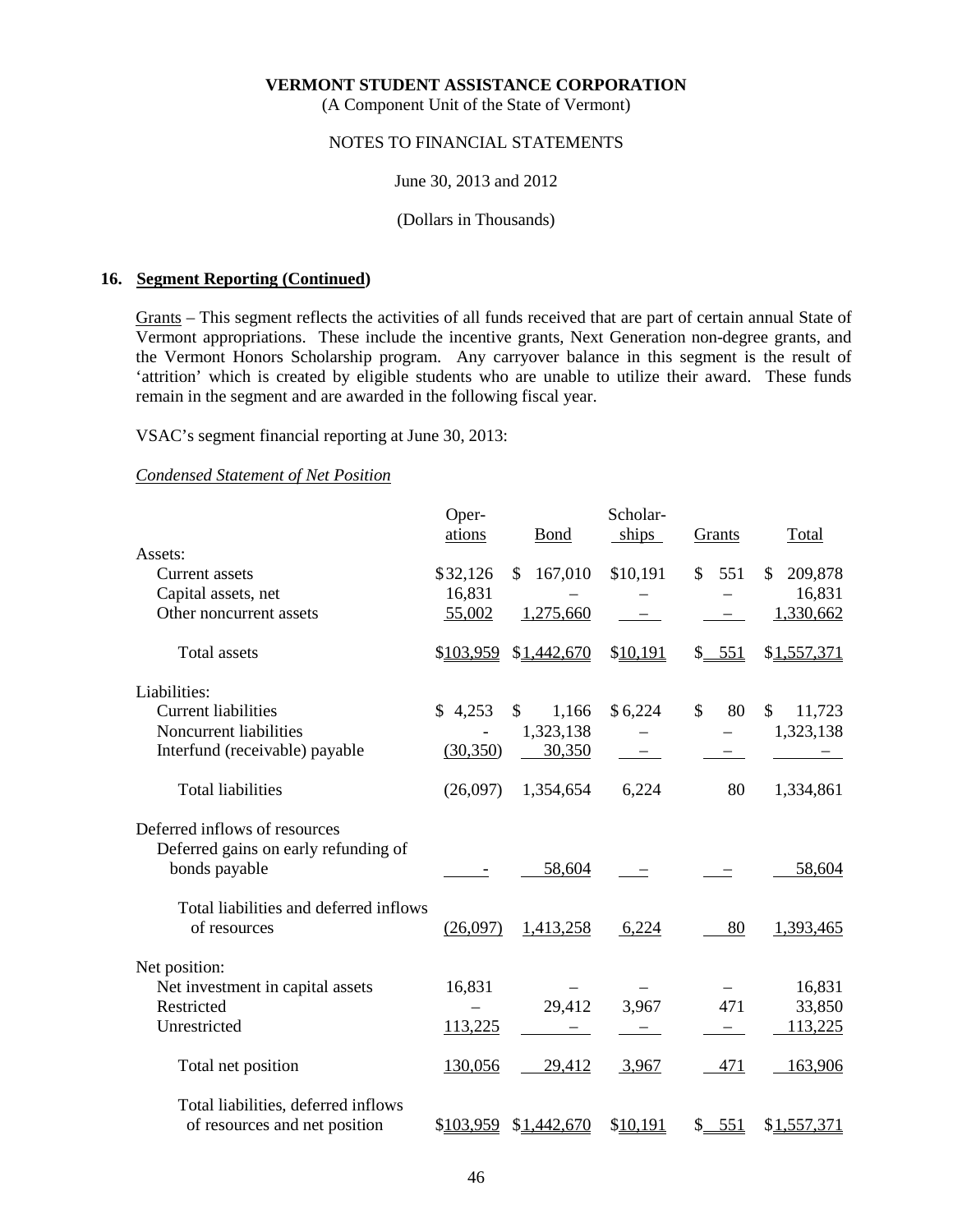(A Component Unit of the State of Vermont)

# NOTES TO FINANCIAL STATEMENTS

# June 30, 2013 and 2012

# (Dollars in Thousands)

# **16. Segment Reporting (Continued)**

# *Condensed Statement of Revenues, Expenses and Changes in Net Position*

|                                        | Oper-                 |           | Scholar-          |    |         |           |          |
|----------------------------------------|-----------------------|-----------|-------------------|----|---------|-----------|----------|
|                                        | ations<br><b>Bond</b> |           | ships             |    | Grants  | Total     |          |
| Operating revenues:                    |                       |           |                   |    |         |           |          |
| Interest and fees on student loans     | \$<br>977             | \$55,296  | $\mathcal{S}$     | \$ |         | \$56,273  |          |
| Guarantee agency administrative        |                       |           |                   |    |         |           |          |
| revenues                               | 6,209                 |           | $\qquad \qquad -$ |    |         |           | 6,209    |
| Vermont state appropriations           |                       |           | 695               |    | 18,749  |           | 19,444   |
| Federal grants                         | 5,253                 |           | 702               |    |         |           | 5,955    |
| Scholarship and gift income            |                       |           | 3,621             |    |         |           | 3,621    |
| Federal loan servicing income          | 3,050                 |           |                   |    |         |           | 3,050    |
| Interest on cash and investments, and  |                       |           |                   |    |         |           |          |
| other income                           | 691                   | 176       | 432               |    |         |           | 1,299    |
| Total operating revenues               | 16,180                | 55,472    | 5,450             |    | 18,749  |           | 95,851   |
| Operating expenses:                    |                       |           |                   |    |         |           |          |
| Operating expenses                     | 29,604                | 49,464    | 5,216             |    | 20,430  | 104,714   |          |
| Depreciation and amortization          | 1,213                 |           |                   |    |         |           | 1,213    |
| Total operating expenses               | 30,817                | 49,464    | 5,216             |    | 20,430  | 105,927   |          |
| Change in net position from operations | (14, 637)             | 6,008     | 234               |    | (1,681) |           | (10,076) |
| Gains on early bond extinguishments    |                       | 19,035    |                   |    |         |           | 19,035   |
| Interfund transfer                     | 103,630               | (104,740) | 230               |    | 880     |           |          |
| Change in net position                 | 88,993                | (79, 697) | 464               |    | (801)   |           | 8,959    |
| Net position, beginning of year        | 41,063                | 109,109   | 3,503             |    | 1,272   | 154,947   |          |
| Net position, end of year              | \$130,056             | \$29,412  | \$3,967           | \$ | 471     | \$163,906 |          |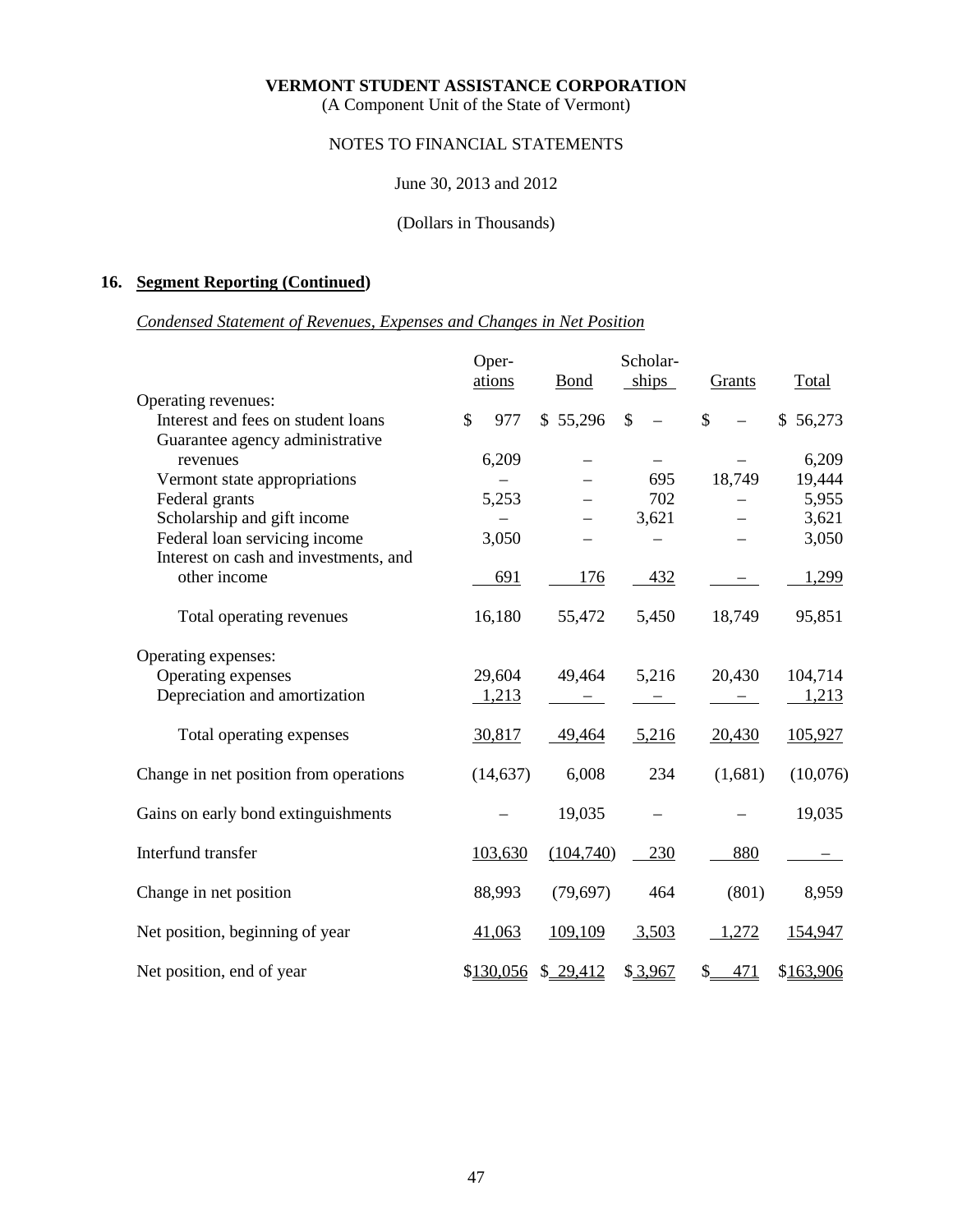(A Component Unit of the State of Vermont)

# NOTES TO FINANCIAL STATEMENTS

# June 30, 2013 and 2012

# (Dollars in Thousands)

# **16. Segment Reporting (Continued)**

# *Condensed Statement of Cash Flows*

|                                                                                                                                  | Oper-<br>ations | Bond                   | Scholar-<br>ships | Grants    | Total                           |
|----------------------------------------------------------------------------------------------------------------------------------|-----------------|------------------------|-------------------|-----------|---------------------------------|
| Cash provided (used) by operating activities<br>Cash used by noncapital financing activities<br>Cash used by capital and related | \$14,392        | \$182,805<br>(183,005) | 139<br>\$.        | S.        | $(899)$ \$ 196,437<br>(183,005) |
| financing activities                                                                                                             | (18,391)        |                        |                   |           | (18, 391)                       |
| Cash provided (used) by investing activities                                                                                     | 131             | 200                    | (192)             |           | 139                             |
| Net decrease in cash and<br>cash equivalents                                                                                     | (3,868)         |                        | (53)              | (899)     | (4, 820)                        |
| Cash and cash equivalents, beginning of year                                                                                     | 25,570          |                        | 6,472             | 1,429     | 33,471                          |
| Cash and cash equivalents, end of year                                                                                           | \$21,702        |                        | \$6,419           | 530<br>S. | 28,651                          |

VSAC's segment financial reporting at June 30, 2012:

*Condensed Statement of Net Position* 

|                                    | Oper-<br>ations | Bond                    | Scholar-<br>ships | Grants    | Total                   |
|------------------------------------|-----------------|-------------------------|-------------------|-----------|-------------------------|
| Assets:                            |                 |                         |                   |           |                         |
| Current assets                     | \$28,906        | 189,190<br>\$           | \$9,627           | \$1,482   | 229,205<br>$\mathbb{S}$ |
| Capital assets, net                | 17,687          |                         |                   |           | 17,687                  |
| Other noncurrent assets            | 11,522          | 1,751,336               |                   |           | 1,762,858               |
| Total assets                       | \$58,115        | \$1,940,526             | \$9,627           | \$1,482   | \$2,009,750             |
| Liabilities:                       |                 |                         |                   |           |                         |
| <b>Current liabilities</b>         | \$4,710         | <sup>\$</sup><br>26,584 | \$6,124           | 170<br>\$ | 37,588<br>S.            |
| Noncurrent liabilities             | 16,562          | 1,800,653               |                   |           | 1,817,215               |
| Interfund (receivable) payable     | (4,220)         | 4,180                   |                   | 40        |                         |
| <b>Total liabilities</b>           | 17,052          | 1,831,417               | 6,124             | 210       | 1,854,803               |
| Net position:                      |                 |                         |                   |           |                         |
| Net investment in capital assets   | 677             |                         |                   |           | 677                     |
| Restricted                         |                 | 109,109                 | 3,503             | 1,272     | 113,884                 |
| Unrestricted                       | 40,386          |                         |                   |           | 40,386                  |
| Total net position                 | 41,063          | 109,109                 | 3,503             | 1,272     | 154,947                 |
| Total liabilities and net position | \$58,115        | \$1,940,526             | \$9,627           | \$1,482   | \$2,009,750             |
|                                    | 48              |                         |                   |           |                         |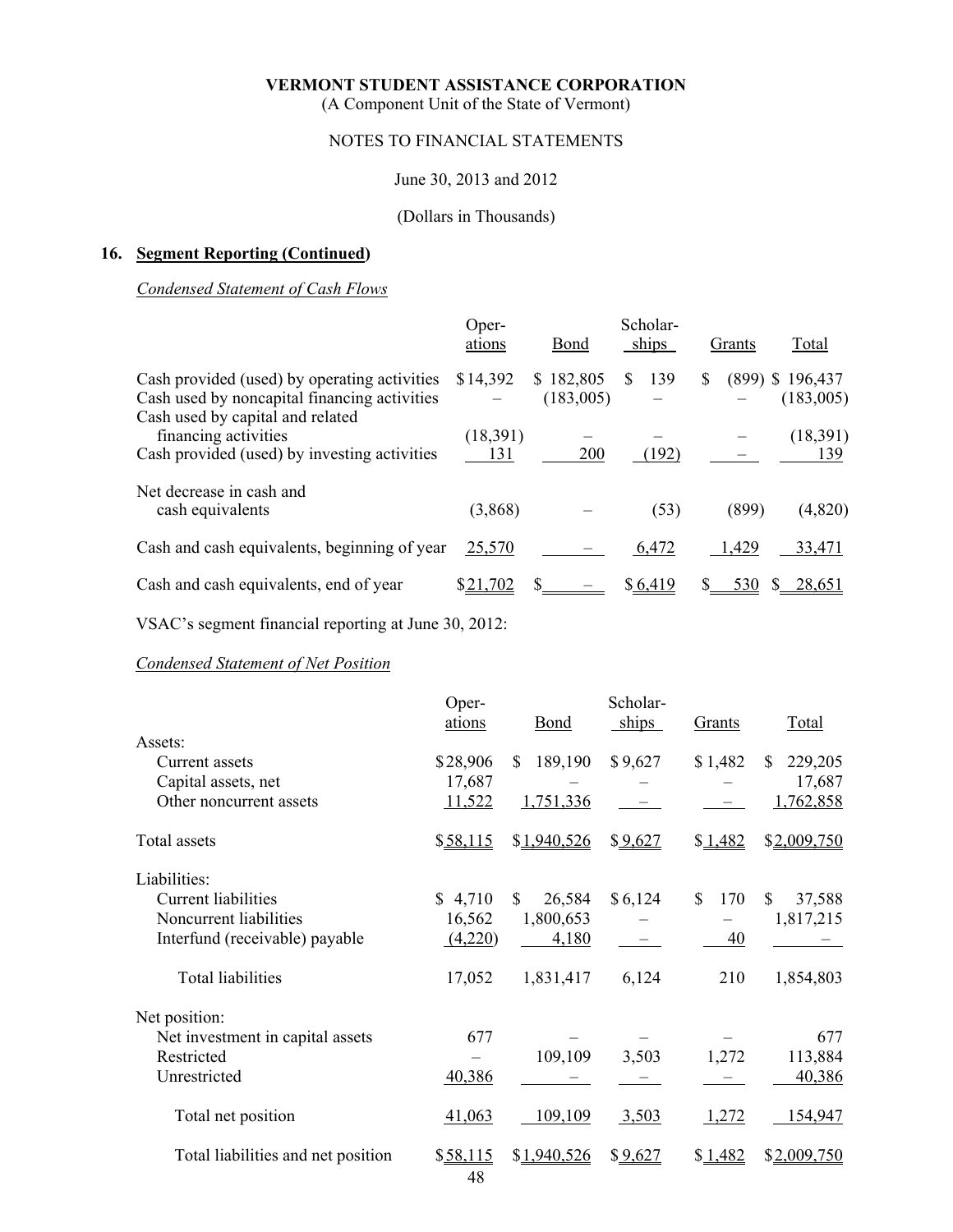(A Component Unit of the State of Vermont)

# NOTES TO FINANCIAL STATEMENTS

# June 30, 2013 and 2012

# (Dollars in Thousands)

# **16. Segment Reporting (Continued)**

# *Condensed Statement of Revenues, Expenses and Changes in Net Position*

|                                        | Oper-     |                |                      | Scholar-      |                          |    |         |              |           |
|----------------------------------------|-----------|----------------|----------------------|---------------|--------------------------|----|---------|--------------|-----------|
|                                        | ations    |                | ships<br><b>Bond</b> |               | Grants                   |    | Total   |              |           |
| Operating revenues:                    |           |                |                      |               |                          |    |         |              |           |
| Interest and fees on student loans     | \$<br>357 | $\mathbb{S}^-$ | 66,943               | $\mathcal{S}$ |                          | \$ |         | $\mathbb{S}$ | 67,300    |
| Guarantee agency administrative        |           |                |                      |               |                          |    |         |              |           |
| revenues                               | 6,941     |                |                      |               | $\overline{\phantom{m}}$ |    |         |              | 6,941     |
| Vermont state appropriations           |           |                |                      |               | 875                      |    | 18,748  |              | 19,623    |
| Federal grants                         | 5,306     |                |                      |               | 1,072                    |    |         |              | 6,378     |
| Scholarship and gift income            |           |                |                      |               | 3,770                    |    |         |              | 3,770     |
| Interest on cash and investments, and  |           |                |                      |               |                          |    |         |              |           |
| other income                           | 642       |                | 241                  |               | 29                       |    |         |              | 912       |
| Total operating revenues               | 13,246    |                | 67,184               |               | 5,746                    |    | 18,748  |              | 104,924   |
| Operating expenses:                    |           |                |                      |               |                          |    |         |              |           |
| Operating expenses                     | 22,902    |                | 49,809               |               | 5,840                    |    | 21,369  |              | 99,920    |
| Depreciation and amortization          | 1,296     |                |                      |               |                          |    |         |              | 1,296     |
| Total operating expenses               | 24,198    |                | 49,809               |               | 5,840                    |    | 21,369  |              | 101,216   |
| Change in net position from operations | (10,952)  |                | 17,375               |               | (94)                     |    | (2,621) |              | 3,708     |
| Gains on early bond extinguishments    |           |                | 4,881                |               |                          |    |         |              | 4,881     |
| Interfund transfer                     | 11,707    |                | (12, 864)            |               | 225                      |    | 932     |              |           |
| Change in net position                 | 755       |                | 9,392                |               | 131                      |    | (1,689) |              | 8,589     |
| Net position, beginning of year        | 40,308    |                | 99,717               |               | 3,372                    |    | 2,961   |              | 146,358   |
| Net position, end of year              | \$41,063  |                | \$109,109            |               | \$3,503                  |    | \$1,272 |              | \$154,947 |